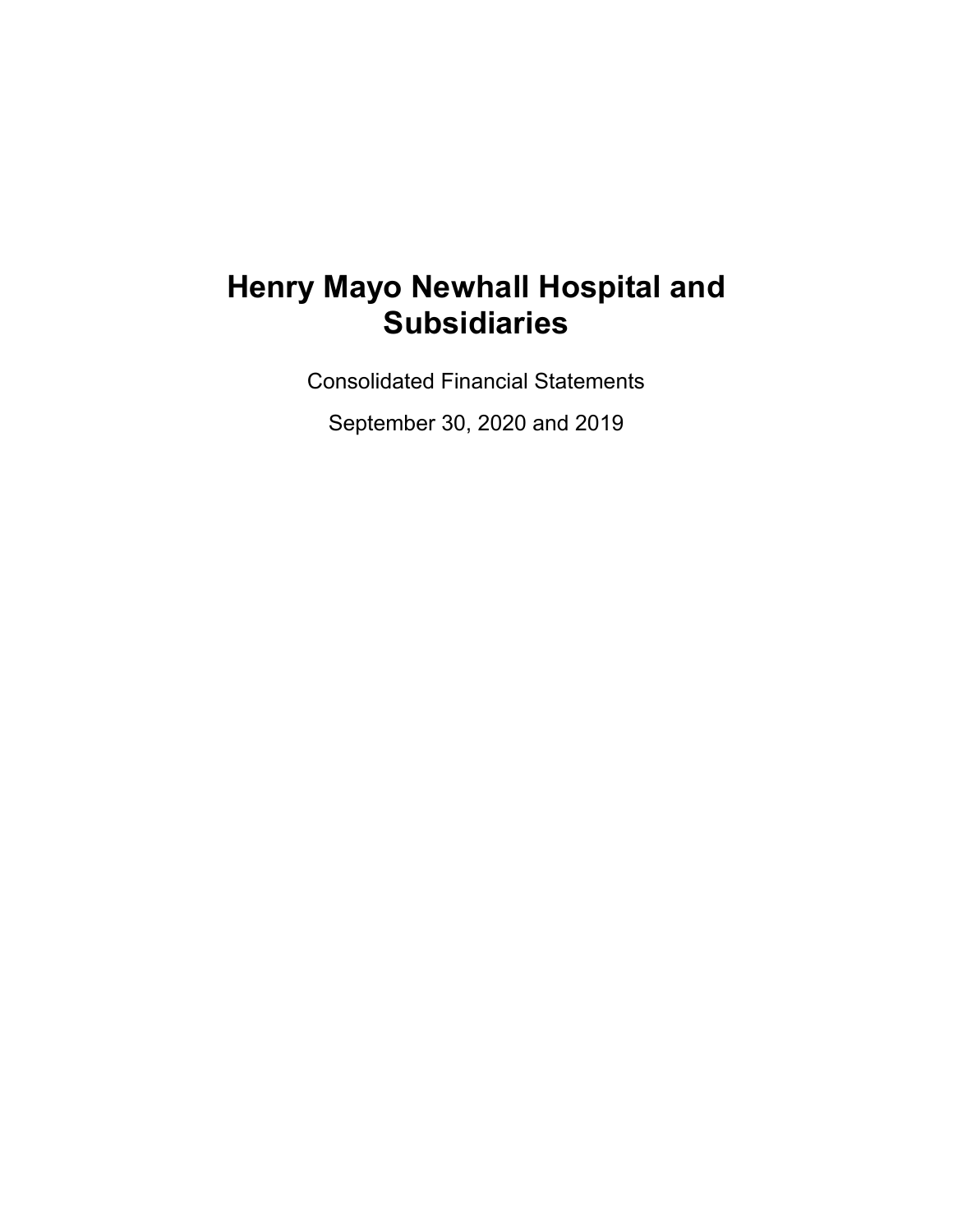#### Table of Contents September 30, 2020 and 2019

|                                                                  | Page |
|------------------------------------------------------------------|------|
| <b>Independent Auditors' Report</b>                              |      |
| <b>Consolidated Financial Statements</b>                         |      |
| <b>Consolidated Statements of Financial Position</b>             | 3    |
| <b>Consolidated Statements of Operations</b>                     | 4    |
| Consolidated Statements of Changes in Net Assets                 | 5    |
| <b>Consolidated Statements of Cash Flows</b>                     | 6    |
| Notes to Consolidated Financial Statements                       | 7    |
| <b>Supplementary Information</b>                                 |      |
| Statement of Financial Position - Consolidating Information      | 30   |
| Statement of Operations - Consolidating Information              | 32   |
| Statement of Changes in Net Assets - Consolidating Information   | 34   |
| Statement of Financial Position - Obligated Group Information    | 35   |
| Statement of Operations - Obligated Group Information            | 36   |
| Statement of Changes in Net Assets - Obligated Group Information | 37   |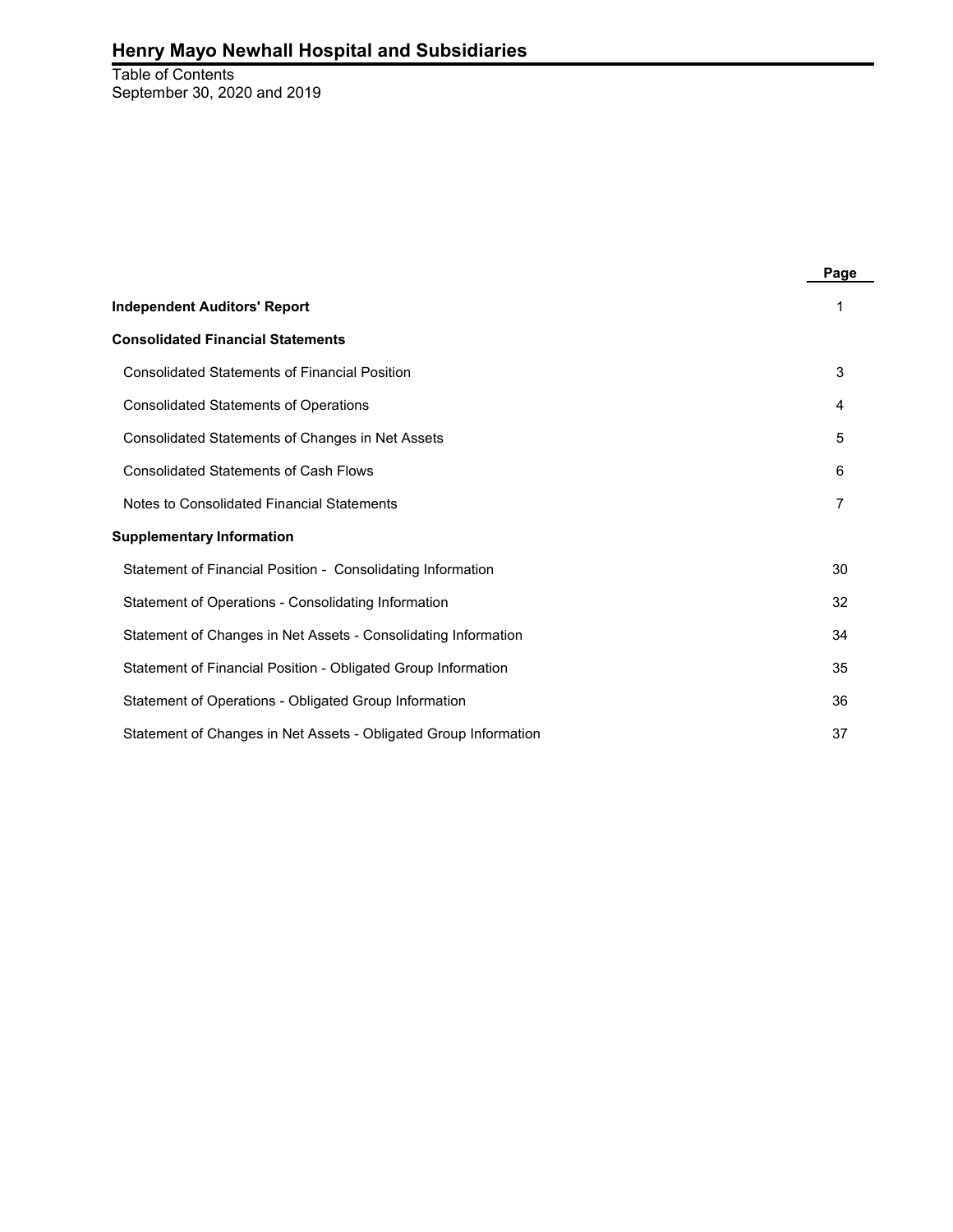

# **Independent Auditors' Report**

To the Board of Directors of Henry Mayo Newhall Hospital and Subsidiaries

#### **Report on the Financial Statements**

We have audited the accompanying consolidated financial statements of Henry Mayo Newhall Hospital and Subsidiaries (the Organization), which comprise the consolidated statements of financial position as of September 30, 2020 and 2019, and the related consolidated statements of operations, changes in net assets, and cash flows for the years then ended, and the related notes to the financial statements.

#### **Management's Responsibility for the Financial Statements**

Management is responsible for the preparation and fair presentation of these consolidated financial statements in accordance with accounting principles generally accepted in the United States of America; this includes the design, implementation, and maintenance of internal control relevant to the preparation and fair presentation of consolidated financial statements that are free from material misstatement, whether due to fraud or error.

#### **Auditors' Responsibility**

Our responsibility is to express an opinion on these consolidated financial statements based on our audits. We conducted our audits in accordance with auditing standards generally accepted in the United States of America. Those standards require that we plan and perform the audits to obtain reasonable assurance about whether the consolidated financial statements are free from material misstatement.

An audit involves performing procedures to obtain audit evidence about the amounts and disclosures in the consolidated financial statements. The procedures selected depend on the auditors' judgment, including the assessment of the risks of material misstatement of the consolidated financial statements, whether due to fraud or error. In making those risk assessments, the auditor considers internal control relevant to the entity's preparation and fair presentation of the consolidated financial statements in order to design audit procedures that are appropriate in the circumstances, but not for the purpose of expressing an opinion on the effectiveness of the entity's internal control. Accordingly, we express no such opinion. An audit also includes evaluating the appropriateness of accounting policies used and the reasonableness of significant accounting estimates made by management, as well as evaluating the overall presentation of the consolidated financial statements.

We believe that the audit evidence we have obtained is sufficient and appropriate to provide a basis for our audit opinion.

#### **Opinion**

In our opinion, the consolidated financial statements referred to above present fairly, in all material respects, the consolidated financial position of the Organization as of September 30, 2020 and 2019, and the results of their operations, changes in net assets and their cash flows for the years then ended in accordance with accounting principles generally accepted in the United States of America.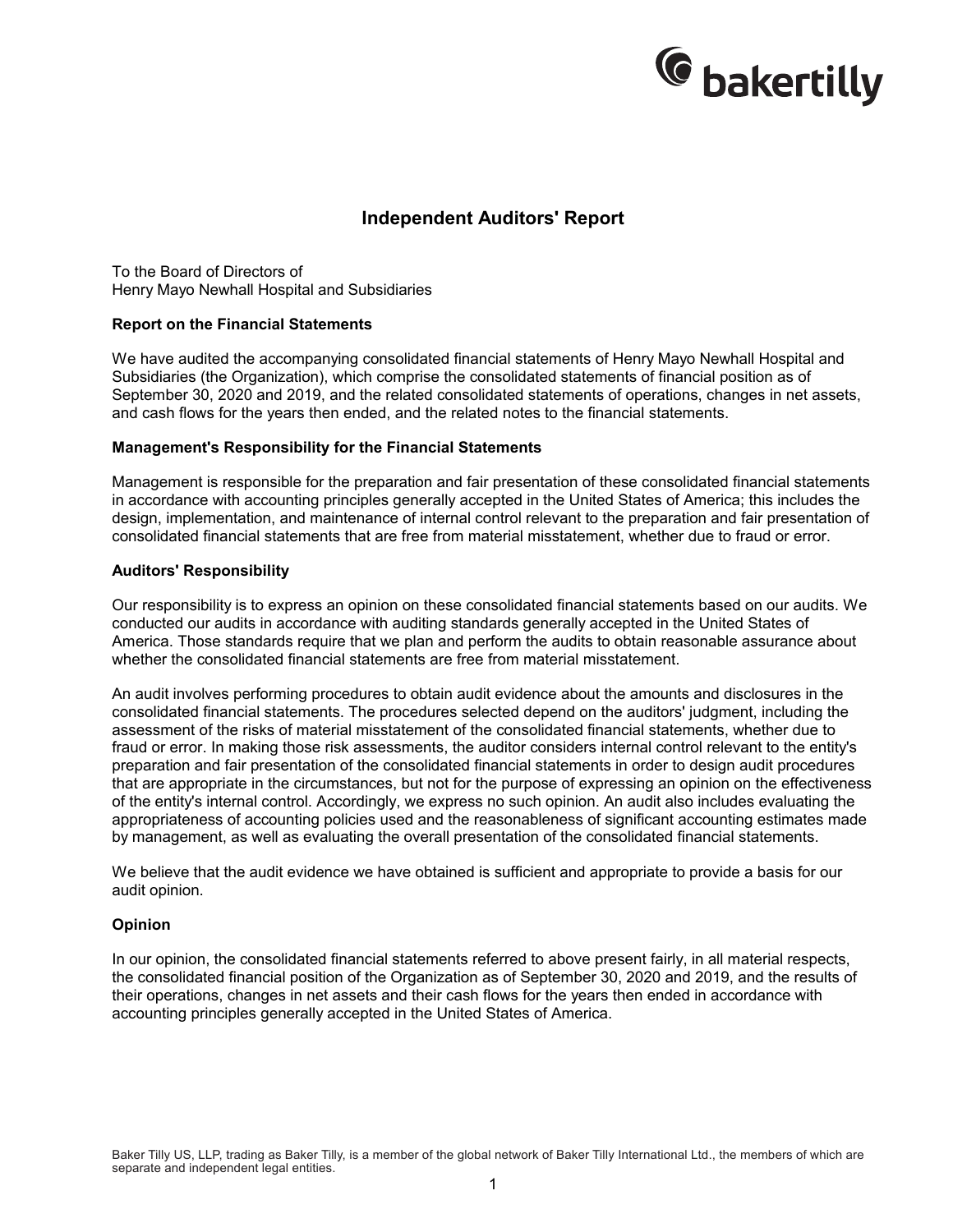#### *Other Matter*

#### *Report on Supplementary Information*

Our audits were conducted for the purpose of forming an opinion on the consolidated financial statements as a whole. The supplementary information listed in the table of contents is presented for purposes of additional analysis rather than to present the financial position, results of operations, changes in net assets, and cash flows of the individual organizations, and it is not a required part of the consolidated financial statements. Such information is the responsibility of management and was derived from, and relates directly to, the underlying accounting and other records used to prepare the consolidated financial statements. The information has been subjected to the auditing procedures applied in the audit of the consolidated financial statements and certain additional procedures, including comparing and reconciling such information directly to the underlying accounting and other records used to prepare the consolidated financial statements or to the consolidated financial statements themselves, and other additional procedures in accordance with auditing standards generally accepted in the United States of America. In our opinion, the information is fairly stated in all material respects in relation to the consolidated financial statements as a whole.

Baker Tilly US, LLP

Baker Tilly US, LLP (formerly known as Baker Tilly Virchow Krause, LLP) Minneapolis, Minnesota January 21, 2021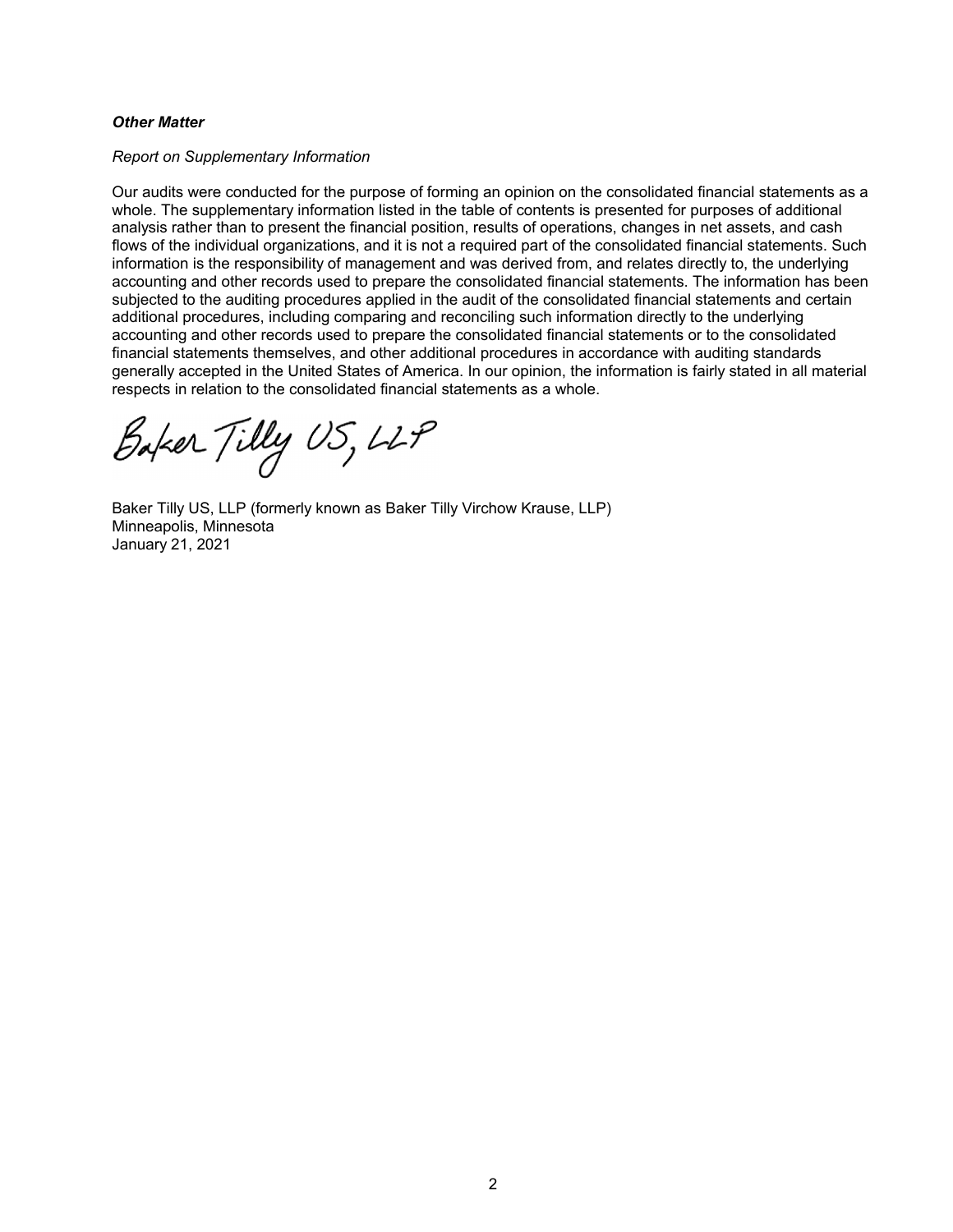Consolidated Statements of Financial Position September 30, 2020 and 2019

|                                                                                                                                                                                                                                                                                                                                                                          | 2020                                                                                                                         | 2019                                                                                                         |
|--------------------------------------------------------------------------------------------------------------------------------------------------------------------------------------------------------------------------------------------------------------------------------------------------------------------------------------------------------------------------|------------------------------------------------------------------------------------------------------------------------------|--------------------------------------------------------------------------------------------------------------|
| <b>Assets</b>                                                                                                                                                                                                                                                                                                                                                            |                                                                                                                              |                                                                                                              |
| <b>Current Assets</b><br>Cash and cash equivalents<br>Investments<br>Patient accounts receivable<br>Inventories<br>Prepaid expense and other current assets<br>Quality assurance program receivable                                                                                                                                                                      | \$<br>67,504,996<br>106,864,859<br>55,774,860<br>6,768,080<br>7,317,132<br>15,319,122                                        | \$<br>53,317,376<br>76,914,826<br>63,147,652<br>5,911,973<br>6,433,885<br>9,686,455                          |
| Total current assets                                                                                                                                                                                                                                                                                                                                                     | 259,549,049                                                                                                                  | 215,412,167                                                                                                  |
| <b>Pledges Receivable, Net</b>                                                                                                                                                                                                                                                                                                                                           | 952,834                                                                                                                      | 1,710,105                                                                                                    |
| Property, Plant and Equipment, Net                                                                                                                                                                                                                                                                                                                                       | 317,354,066                                                                                                                  | 334,450,660                                                                                                  |
| Receivables Under Charitable Remainder Trust Agreements                                                                                                                                                                                                                                                                                                                  | 2,579,733                                                                                                                    | 3,000,126                                                                                                    |
| <b>Other Assets</b>                                                                                                                                                                                                                                                                                                                                                      | 4,189,744                                                                                                                    | 3,656,607                                                                                                    |
| <b>Total assets</b>                                                                                                                                                                                                                                                                                                                                                      | \$<br>584,625,426                                                                                                            | \$<br>558,229,665                                                                                            |
| <b>Liabilities and Net Assets</b>                                                                                                                                                                                                                                                                                                                                        |                                                                                                                              |                                                                                                              |
| <b>Current Liabilities</b><br>Current portion of long-term debt<br>Accounts payable and accrued liabilities<br>Accrued payroll and benefits<br>Accrued interest<br>Quality assurance fee payable<br>Quality assurance fee deferred revenue<br>Contract liability, advance payments<br>Deferred revenue<br>Estimated third-party liabilities<br>Total current liabilities | \$<br>6,141,534<br>31,871,509<br>21,093,467<br>3,475,570<br>19,127,904<br>6,555,526<br>4,272,008<br>8,601,240<br>101,138,758 | \$<br>4,994,704<br>43,921,835<br>19,287,992<br>5,298,090<br>12,919,793<br>218,610<br>3,985,867<br>90,626,891 |
| Long-term Debt, Net                                                                                                                                                                                                                                                                                                                                                      | 231,775,803                                                                                                                  | 237,857,749                                                                                                  |
| <b>Contract Liability, Advance Payments</b>                                                                                                                                                                                                                                                                                                                              | 19,666,577                                                                                                                   |                                                                                                              |
| <b>Deferred Rent Liability</b>                                                                                                                                                                                                                                                                                                                                           | 1,544,931                                                                                                                    | 1,383,439                                                                                                    |
| <b>Deferred Contribution Revenue</b>                                                                                                                                                                                                                                                                                                                                     | 2,258,221                                                                                                                    | 2,301,991                                                                                                    |
| <b>Accrued Malpractice Liability</b>                                                                                                                                                                                                                                                                                                                                     | 5,933,234                                                                                                                    | 4,798,029                                                                                                    |
| <b>Total liabilities</b>                                                                                                                                                                                                                                                                                                                                                 | 362,317,524                                                                                                                  | 336,968,099                                                                                                  |
| <b>Net Assets</b><br>Net assets without donor restrictions<br>Net assets with donor restrictions                                                                                                                                                                                                                                                                         | 214,552,982<br>7,754,920                                                                                                     | 212,047,982<br>9,213,584                                                                                     |
| Total net assets                                                                                                                                                                                                                                                                                                                                                         | 222,307,902                                                                                                                  | 221,261,566                                                                                                  |
| Total liabilities and net assets                                                                                                                                                                                                                                                                                                                                         | 584,625,426                                                                                                                  | 558,229,665                                                                                                  |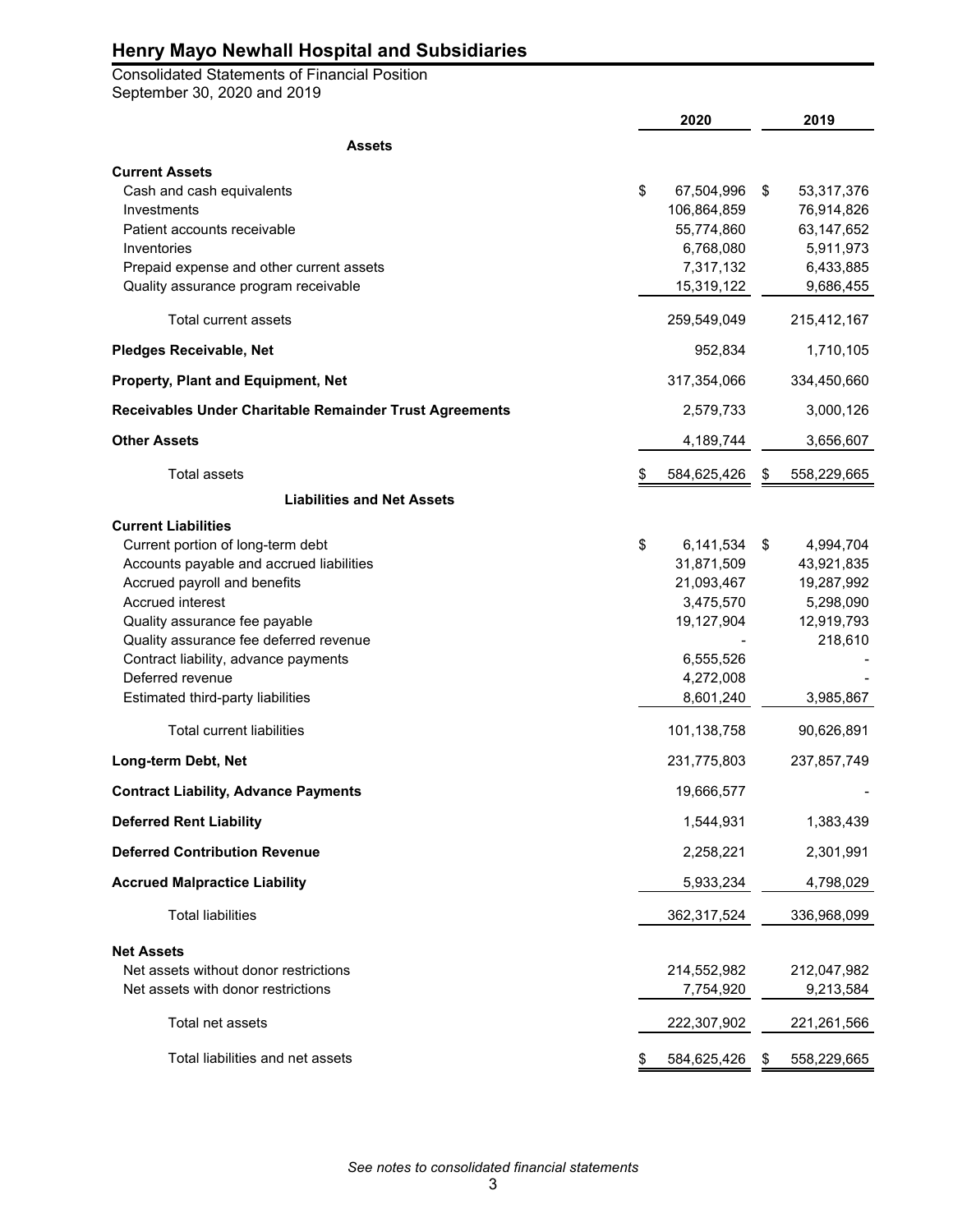Consolidated Statements of Operations Years Ended September 30, 2020 and 2019

|                                                                       | 2020                | 2019                |
|-----------------------------------------------------------------------|---------------------|---------------------|
|                                                                       |                     |                     |
| <b>Operating Revenues</b>                                             |                     |                     |
| Net patient service revenue                                           | \$<br>326, 161, 540 | \$<br>347, 177, 607 |
| Other revenue                                                         | 15,044,875          | 8,483,953           |
| California Hospital Foundation and Trust grant revenue                | 2,357,179           | 3,811,985           |
| Net assets released from restrictions used for operations             |                     | 377,236             |
| Total operating revenues                                              | 343,563,594         | 359,850,781         |
| <b>Operating Expenses</b>                                             |                     |                     |
| Salaries and wages                                                    | 118,458,312         | 122,225,145         |
| Employee benefits                                                     | 40,424,403          | 43,628,535          |
| Registry                                                              | 3,084,789           | 1,931,629           |
| Supplies                                                              | 49,336,569          | 51,047,100          |
| Purchased services                                                    | 49,429,418          | 51,196,369          |
| Repairs and maintenance                                               | 9,480,936           | 8,629,491           |
| Interest                                                              | 11,584,930          | 5,383,800           |
| Depreciation                                                          | 24,981,649          | 18,104,642          |
| Insurance                                                             | 1,742,443           | 2,278,931           |
| Rent                                                                  | 5,217,395           | 5,442,790           |
| <b>Utilities</b>                                                      | 3,728,953           | 3,343,589           |
| Quality assurance fee hospital tax                                    | 21,201,499          | 19,900,954          |
| Other operating expenses                                              | 7,700,143           | 7,653,164           |
| Total operating expenses                                              | 346,371,439         | 340,766,139         |
| <b>Operating (Loss) Income</b>                                        | (2,807,845)         | 19,084,642          |
| <b>Non-Operating Income (Loss)</b>                                    |                     |                     |
| Contributions                                                         | 316,198             | 202,491             |
| Interest and dividends                                                | 2,973,383           | 2,561,126           |
| Realized gain on investments, net                                     | 875,836             | 6,111,609           |
| Unrealized gain (loss) on investments, net                            | 71,750              | (6,999,348)         |
| Other non-operating income (loss), net                                | (1,022,214)         | (113, 892)          |
| Equity in income of joint venture                                     | 213,996             | 579,238             |
| <b>Revenues in Excess of Expenses</b>                                 | 621,104             | 21,425,866          |
| Net Assets Released From Restrictions Used for Purchases of Property, |                     |                     |
| <b>Plant and Equipment</b>                                            | 1,883,896           | 1,500,000           |
| Increase in net assets without donor restrictions                     | \$<br>2,505,000     | \$<br>22,925,866    |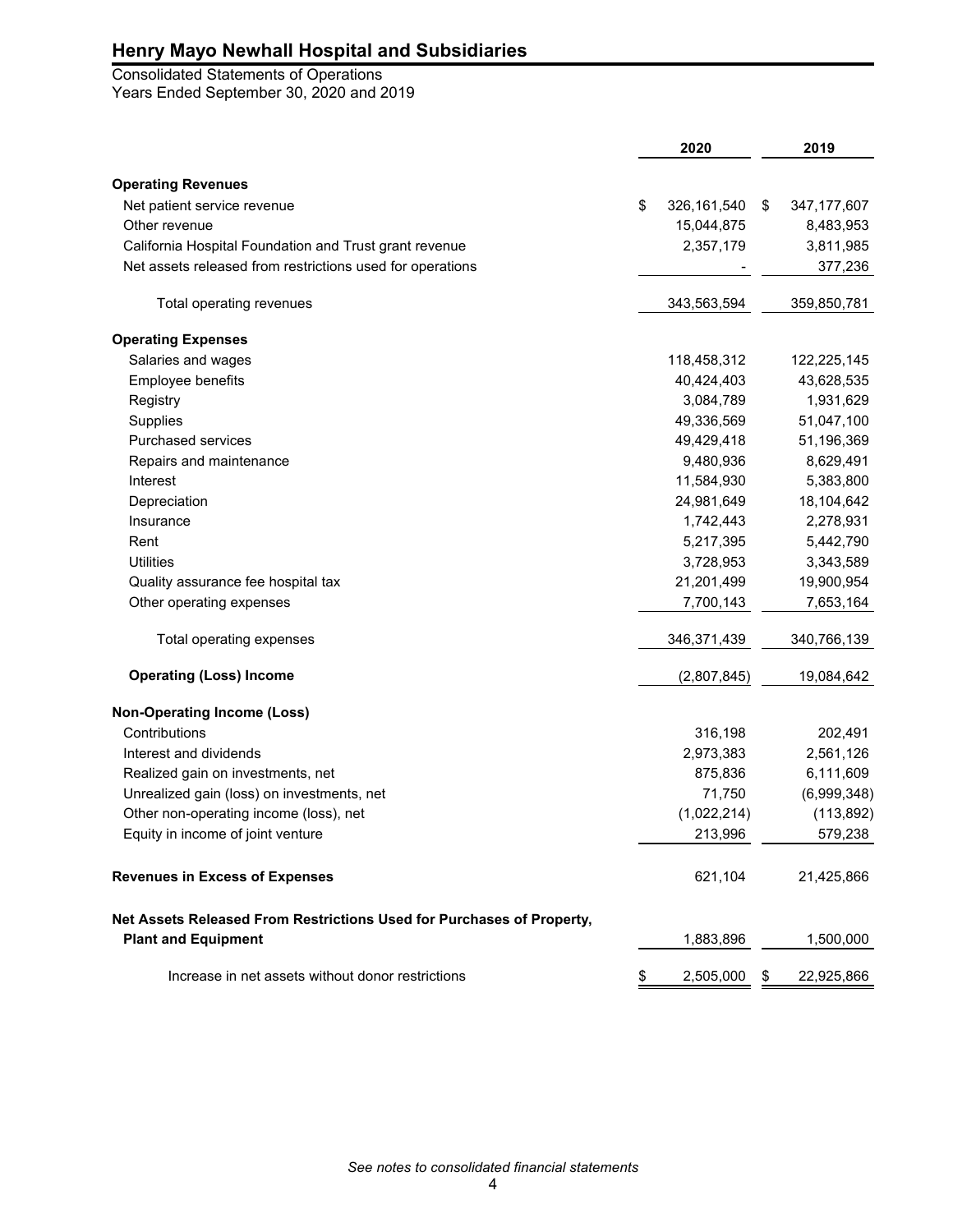Consolidated Statements of Changes in Net Assets Years Ended September 30, 2020 and 2019

|                                                                                              | 2020              |   | 2019        |
|----------------------------------------------------------------------------------------------|-------------------|---|-------------|
| <b>Change in Net Asset Without Donor Restrictions</b>                                        |                   |   |             |
| Revenues in excess of expenses                                                               | \$<br>621,104 \$  |   | 21,425,866  |
| Net assets released from restrictions used for purchases of property, plant and<br>equipment | 1,883,896         |   | 1,500,000   |
| Increase in net assets without donor restrictions                                            | 2,505,000         |   | 22,925,866  |
| <b>Change in Net Assets With Donor Restrictions</b>                                          |                   |   |             |
| Contributions                                                                                | 845,625           |   | 2,075,125   |
| Change in value of receivables under trust agreements                                        | (420, 393)        |   | (126, 337)  |
| Net assets released from restrictions                                                        | (1,883,896)       |   | (1,877,236) |
| (Decrease) increase in net assets with donor restrictions                                    | (1,458,664)       |   | 71,552      |
| <b>Increase in Net Assets</b>                                                                | 1,046,336         |   | 22,997,418  |
| Net Assets, Beginning of Year                                                                | 221,261,566       |   | 194,477,589 |
| <b>Cumulative Effect of Change in Accounting Principal, Net Assets Without</b>               |                   |   |             |
| <b>Donor Restrictions</b>                                                                    |                   |   | 3,786,559   |
| Net Assets, Beginning of Year, as Adjusted                                                   | 221,261,566       |   | 198,264,148 |
| Net Assets, End of Year                                                                      | \$<br>222,307,902 | S | 221,261,566 |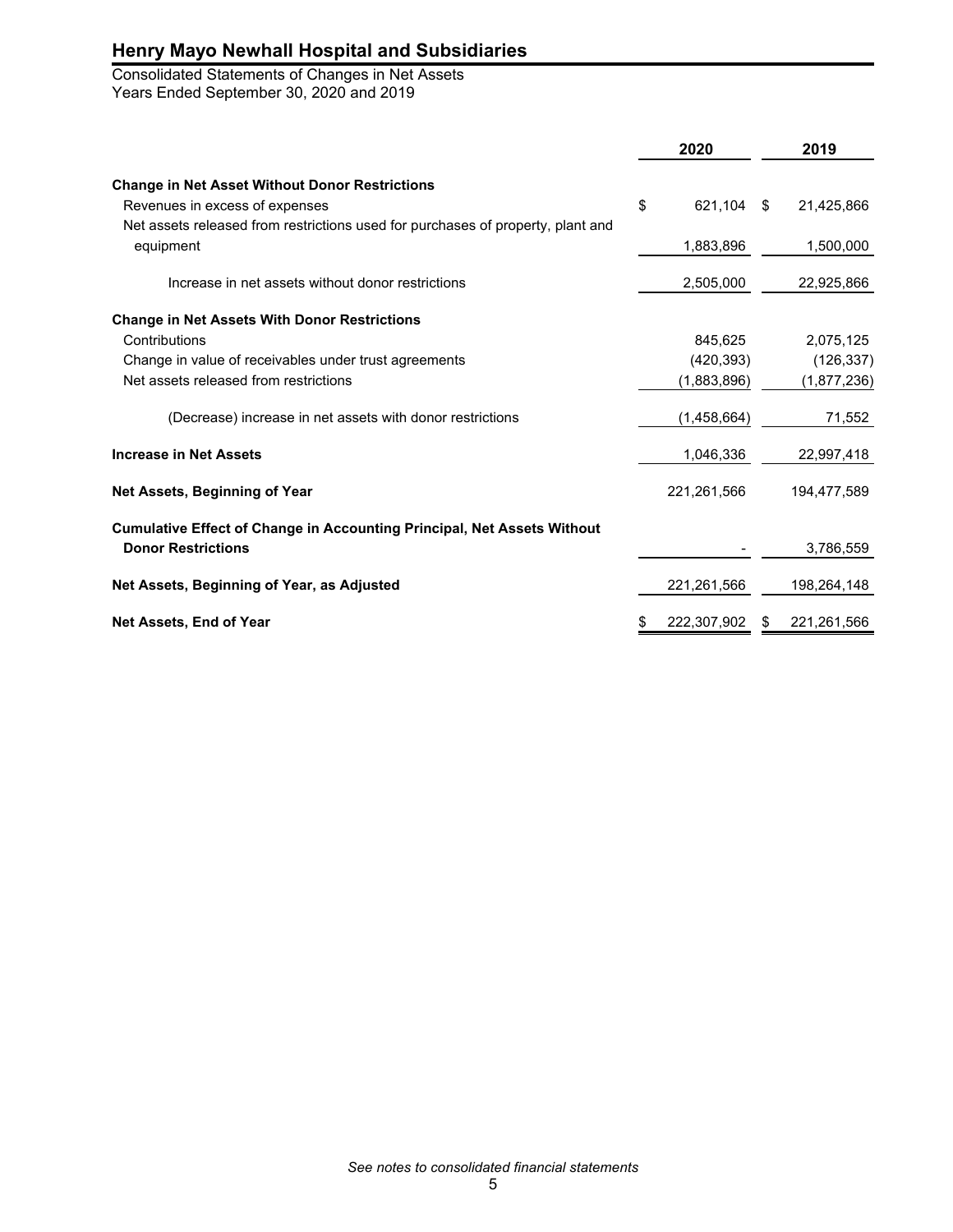# Consolidated Statements of Cash Flows

Years Ended September 30, 2020 and 2019

|                                                                            | 2020             | 2019             |
|----------------------------------------------------------------------------|------------------|------------------|
|                                                                            |                  |                  |
| <b>Cash Flows From Operating Activities</b><br>Increase in net assets      | \$<br>1,046,336  | \$<br>22,997,418 |
| Adjustments to reconcile increase in net assets to to net cash provided by |                  |                  |
| operating activities                                                       |                  |                  |
| Depreciation                                                               | 24,981,649       | 18,104,642       |
| Amortization of deferred financing costs and bond premiums, net            | 59,588           | (59, 669)        |
| Net loss on disposal of assets                                             | 2,450,923        | 118,516          |
| Realized gain on investments, net                                          | (875, 836)       | (6, 111, 609)    |
| Unrealized (gain) loss on investments, net                                 | (71, 750)        | 6,999,348        |
| Change in value of receivables under trust agreements                      | 420,393          | 126,337          |
| Change in provision for uncollectible pledges                              | 81,444           | 86,464           |
| Contributions restricted for capital                                       | (1,883,896)      | (1, 387, 570)    |
| Changes in assets and liabilities                                          |                  |                  |
| Patient accounts receivable                                                | 7,372,792        | (7, 597, 837)    |
| Pledges receivable                                                         | 675,827          | 54,567           |
| Inventories                                                                | (856, 107)       | 78,197           |
| Prepaid expenses and other current assets                                  | (883, 247)       | 4,143,453        |
| Quality assurance program receivable                                       | (5,632,667)      | (9,686,455)      |
| Other assets                                                               | (533, 137)       | 298,703          |
| Accounts payable and accrued liabilities                                   | (6,768,908)      | (5,583,193)      |
| Accrued payroll and benefits                                               | 1,805,475        | 1,051,362        |
| Accrued interest                                                           | (1,822,520)      | (84, 896)        |
| Quality assurance fee payable                                              | 6,208,111        | 12,919,793       |
| Quality assurance fee deferred revenue                                     | (218, 610)       | 211,690          |
| Contract liability, advance payments                                       | 26,222,103       |                  |
| Deferred revenue                                                           | 4,272,008        |                  |
| Estimated third-party liabilities                                          | 4,615,373        | 2,805,084        |
| Deferred rent liability                                                    | 161,492          | 222,160          |
| Deferred contribution revenue                                              | (43, 770)        | (43, 119)        |
| Accrued malpractice liability                                              | 1,135,205        | (106,000)        |
| Net cash provided by operating activities                                  | 61,918,271       | 39,557,386       |
| <b>Cash Flows From Investing Activities</b>                                |                  |                  |
| Acquisition of property, plant and equipment                               | (15,617,396)     | (39,803,564)     |
| Proceeds from sale of investments                                          | 38,531,829       | 71,822,271       |
| Purchases of investments                                                   | (67, 534, 276)   | (54, 253, 085)   |
| Capitalization of financing interest                                       |                  | (6,709,719)      |
|                                                                            | (44, 619, 843)   | (28, 944, 097)   |
| Net cash used in investing activities                                      |                  |                  |
| <b>Cash Flows From Financing Activities</b>                                |                  |                  |
| Payments on long-term debt                                                 | (4,994,704)      | (4,759,275)      |
| Cash received restricted for capital                                       | 1,883,896        | 1,452,190        |
| Net cash used in financing activities                                      | (3, 110, 808)    | (3,307,085)      |
| Net increase in cash and cash equivalents                                  | 14, 187, 620     | 7,306,204        |
| Cash and Cash Equivalents, Beginning of Year                               | 53,317,376       | 46,011,172       |
| Cash and Cash Equivalents, End of Year                                     | \$<br>67,504,996 | \$<br>53,317,376 |
|                                                                            |                  |                  |
| <b>Supplementary Cash Flow Disclosures</b>                                 |                  | 12,118,746       |
| Cash paid for interest                                                     | \$<br>13,467,038 | \$               |
| <b>Noncash Investing and Financing Activities</b>                          |                  |                  |
| Acquisition of property and equipment financed through accounts payable    | \$<br>1,665,597  | \$<br>6,947,015  |
|                                                                            |                  |                  |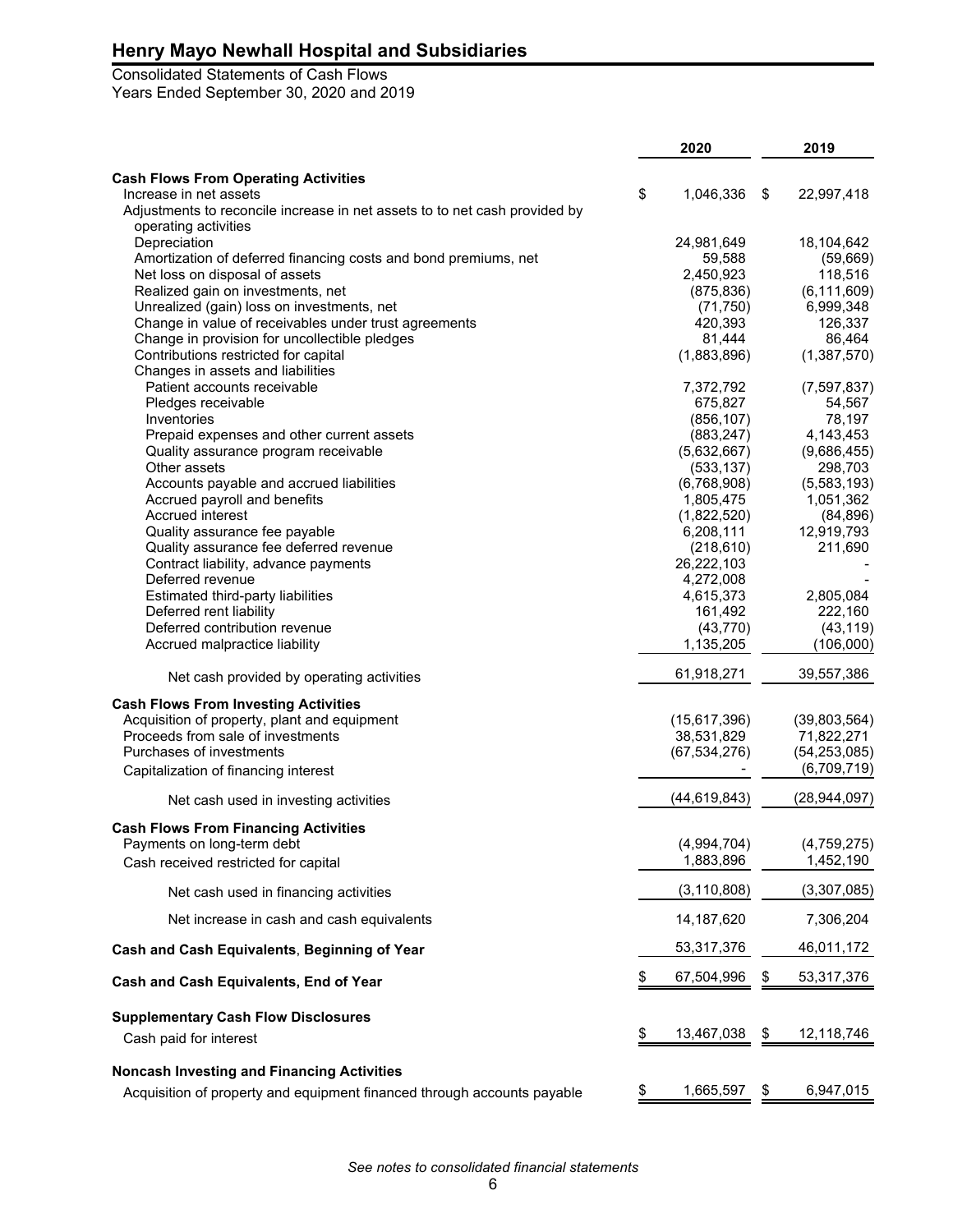## **1. Organization**

Henry Mayo Newhall Hospital (the "Hospital") is a California not-for-profit public service benefit acute care hospital providing patient services to individuals in Santa Clarita, California and the surrounding communities.

Henry Mayo Newhall Hospital Foundation, Inc. (the "Foundation") is a California not-for-profit public benefit corporation formed to support and assist the Hospital so long as the Hospital remains tax exempt. The Hospital is the sole member of the Foundation.

The Hospital established the Henry Mayo Management Service Organization ("MSO") for the purposes of offering administrative services for local healthcare facilities and the Clinic. The MSO is a not-for-profit mutual benefit company and the Hospital is the sole member.

Henry Mayo Newhall Care Network, LLC (the "Network") is a California limited liability company. The Hospital is the sole member of the Network. The Hospital and Network work jointly to develop processes necessary to facilitate the evolution to a value based care delivery and contracting model. Furthermore, the Hospital and Network intend to develop a regional physician driven provider network that will enhance patient care by developing, implementing and operating programs designed to create a partnership for the mutual benefit of patients and a network of independent providers based on the principles of clinical integration.

In 2019, the Hospital, as its sole corporate member, formed Henry Mayo Newhall Clinics, LLC (the "Clinic"). The Clinic is a California limited liability company that operates ambulatory clinics within the greater Santa Clarita area. Activity commenced in May 2020.

## **2. Summary of Significant Accounting Policies**

### **Principles of Consolidation**

The net assets and results of operations of the Hospital, the Foundation, the MSO, the Network, and the Clinic (collectively, the "Organization") are included in the consolidated financial statements. All significant intercompany transactions have been eliminated.

## **Use of Estimates**

The preparation of consolidated financial statements in conformity with accounting principles generally accepted in the United States of America requires management to make estimates and assumptions that affect the reported amounts of assets and liabilities and disclosures of contingent assets and liabilities at the date of the consolidated financial statements, and the reported amounts of revenues and expenses during the reporting period. Actual results could differ from these estimates.

### **Cash and Cash Equivalents**

The Organization considers all liquid investments with original maturities of three months or less when purchased, that are not held as collateral to be cash equivalents. The Organization's cash balances exceed amounts insured by the Federal Deposit Insurance Corporation.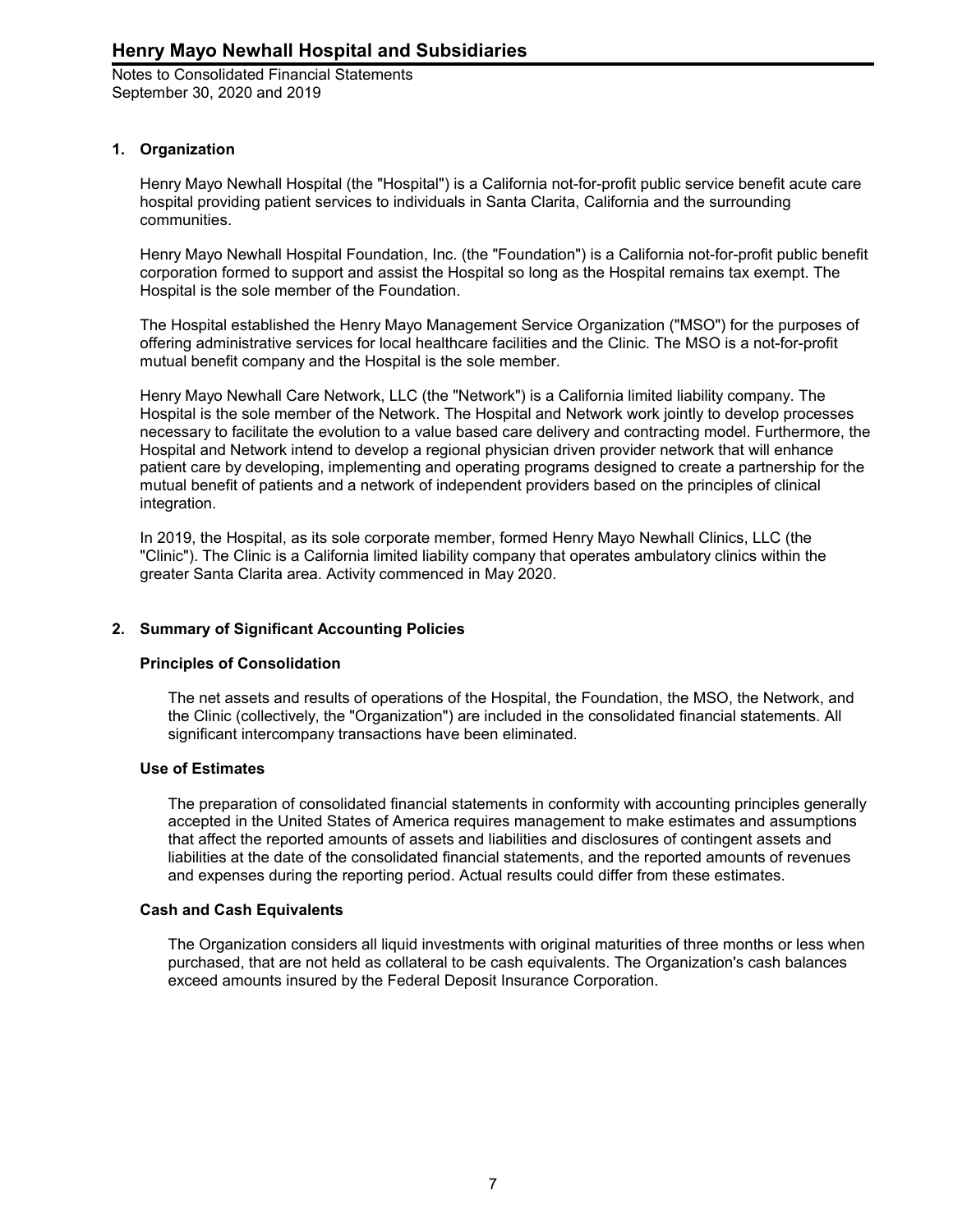#### **Receivables Under Charitable Remainder Trust Agreements**

The Foundation is the beneficiary under two irrevocable charitable remainder trusts. The charitable remainder trusts are managed by an independent trustee, who was appointed by the donors, and the investment portfolios are comprised of money market mutual funds, fixed income, equity securities, alternative investments and a real asset fund as of September 30, 2020 and 2019.

Changes in value of the receivable under the charitable remainder trust agreements are excluded from revenues in excess of expenses. For the years ended September 30, 2020 and 2019, the changes in value of the receivables under charitable remainder trust agreements were approximately (\$420,000) and (\$126,000), respectively.

#### **Investments and Investment Return**

Investments in equity securities having a readily determinable fair value and all debt securities are carried at fair value; these fair values are estimates and are subject to change. Investment return includes dividend, interest and other investment income and realized and unrealized gains and losses on investments. Investment return that is initially restricted by donor stipulation and for which the restriction will be satisfied in the same year is included in net assets without donor restrictions. Investment returns are reflected in the consolidated statements of operations and consolidated statements of changes in net assets without donor restrictions or net assets with donor restrictions, based on the existence and nature of any donor or legally imposed restrictions. Investments that are available for the operations of the Hospital and can be converted to cash within one year are classified as current.

#### **Donor Restricted Gifts**

Unconditional promises to give cash and other assets are reported at fair value at the date the promise is received. The gifts are reported as net assets with donor restrictions if they are received with donor stipulations that limit the use of the donated assets. When a donor restriction expires, that is, when a stipulated time restriction ends or purpose of restriction is accomplished, net assets with donor restrictions are reclassified as net assets without donor restrictions and reported in the consolidated statements of operations and consolidated statements of changes in net assets as net assets released from restrictions. Donor restricted contributions whose restrictions are met within the same year as received are reported as net assets without donor restrictions in the accompanying consolidated financial statements.

#### **Patients Accounts Receivable**

Patient accounts receivable are recorded at net realizable value at the transaction price based on standard charges for services provided, reduced by contractual adjustments provided to third-party payors, discounts provided to uninsured or underinsured patients in accordance with the Hospital's policies, and/or implicit price concessions provided to uninsured or underinsured patients, and do not bear interest. Subsequent changes to the estimate of the transaction price are generally recorded as adjustments to patient revenue in the period of the change.

#### **Pledges Receivable**

Pledges that are expected to be collected within one year are recorded as current assets at net realizable value unless restricted for long-lived assets. Pledges that are expected to be collected in future years are recorded at the present value of their estimated future cash flows. The discounts on those amounts are computed using risk-free interest rates applicable to the years in which the pledged amounts are to be received. Amortization of the discounts is included in the contribution, in the accompanying consolidated statements of operations.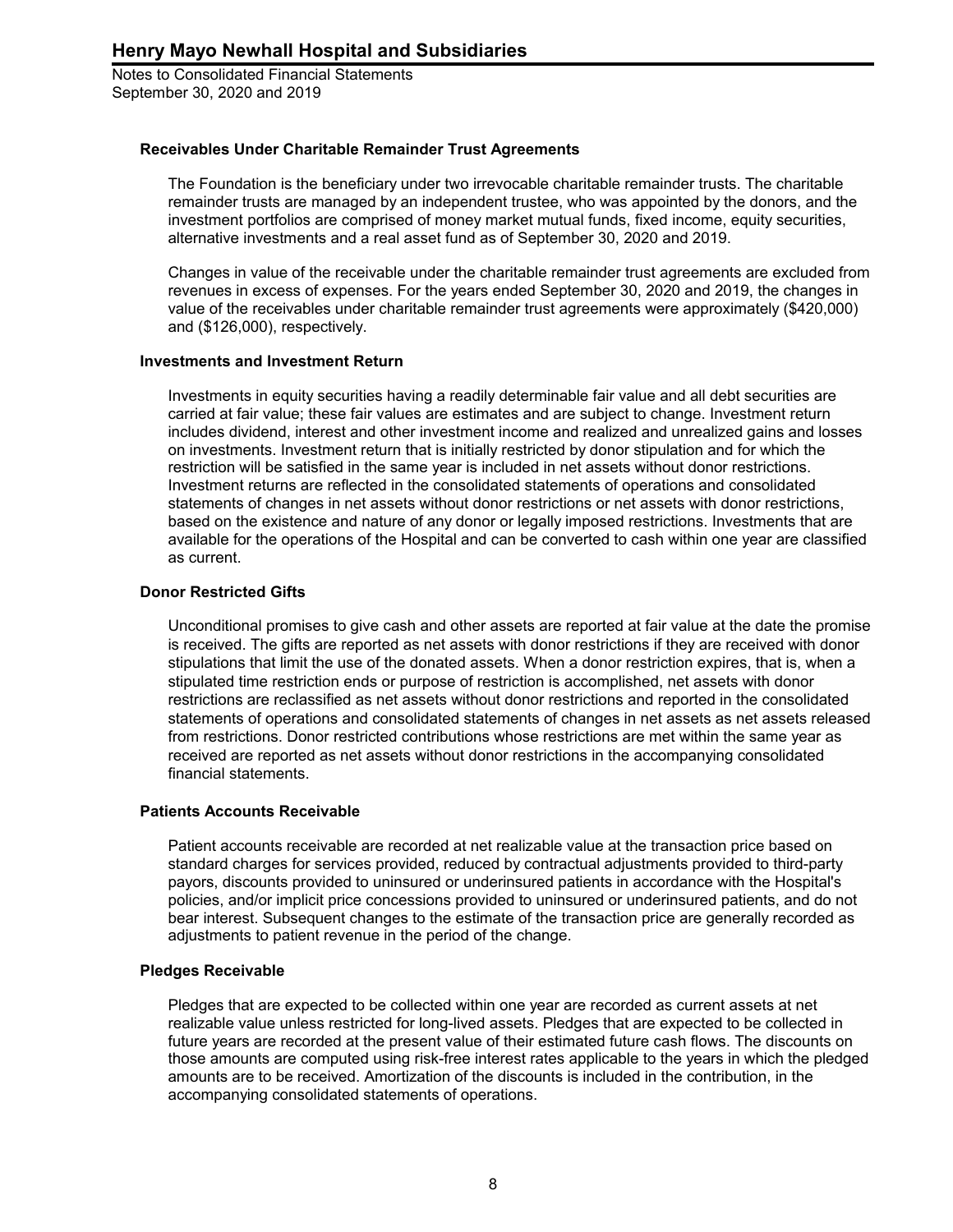> At September 30, 2020 and 2019, certain pledges not restricted for long-lived assets were to be received in future periods greater than a year. At September 30, 2020 and 2019, the discounts on such pledges were immaterial. Further, as of September 30, 2020 and 2019, allowances for uncollectible amounts were approximately \$205,000 and \$124,000, respectively.

#### **Inventories**

Inventories consist primarily of pharmaceuticals and medical supplies and are stated at the lower of cost or net realizable value, where cost is determined using the weighted-average method.

#### **Property, Plant and Equipment**

Property, plant and equipment are recorded at cost when purchased or at fair value when received by donation. Depreciation is calculated using the straight-line method, which allocates the cost equally over their estimated useful lives.

The Organization uses depreciable lives recommended by the American Hospital Association. Equipment and facilities under capital lease obligations are amortized on the straight-line method over the shorter period of the lease term or the estimated useful life of the equipment or facilities. Such amortization is included in depreciation in the consolidated statements of operations. The estimated useful lives of the related assets are as follows:

|                                 | Years    |
|---------------------------------|----------|
| Land, building and improvements | 10 - 40  |
| Equipment and furniture         | $2 - 15$ |

Maintenance, repairs and investments in minor equipment are charged to operations. Expenditures which materially increase the value of properties or extend the useful lives are capitalized.

Donations of property and equipment are recorded at fair value as an increase in net assets without donor restrictions, unless use of the assets is restricted by the donor. Monetary gifts that must be used to acquire property and equipment are reported as restricted support. The expiration of such restriction is reported as an increase in net assets without donor restrictions when the donor restrictions are met.

The Organization capitalizes interest costs as a component of construction in progress, based on interest costs of borrowing specifically for the period, net of interest earned on investments acquired with the proceeds of the borrowings. Total capitalized interest in construction in progress as of September 30, 2020 and 2019 was approximately \$0 and \$19,866,000, respectively.

In accordance with the Accounting Standards Codification (ASC) 350-40, Internal-Use Software, the Organization capitalizes certain external direct costs of materials and services consumed in developing or obtaining internal-use computer software. Additionally, the Organization capitalizes certain payroll costs for employees who are directly associated with and who devote time to the internal-use computer software project, to the extent of the time spent directly on the project during the application development stage.

#### **Impairment of Property, Plant and Equipment**

Property, plant and equipment are evaluated for impairment whenever events or changes in circumstances indicate the carrying value of an asset may not be recoverable from the estimated future cash flows expected to result from its use and eventual disposition. If expected cash flows are less than the carrying value, an impairment loss is recognized equal to an amount by which the carrying value exceeds the fair value of the assets. Impairment losses for writeoff of construction in progress of approximately \$1,442,000 were recognized for the year ended September 30, 2020 and is included in other operating expenses. There were no impairment costs recognized for the year ended September 30, 2019.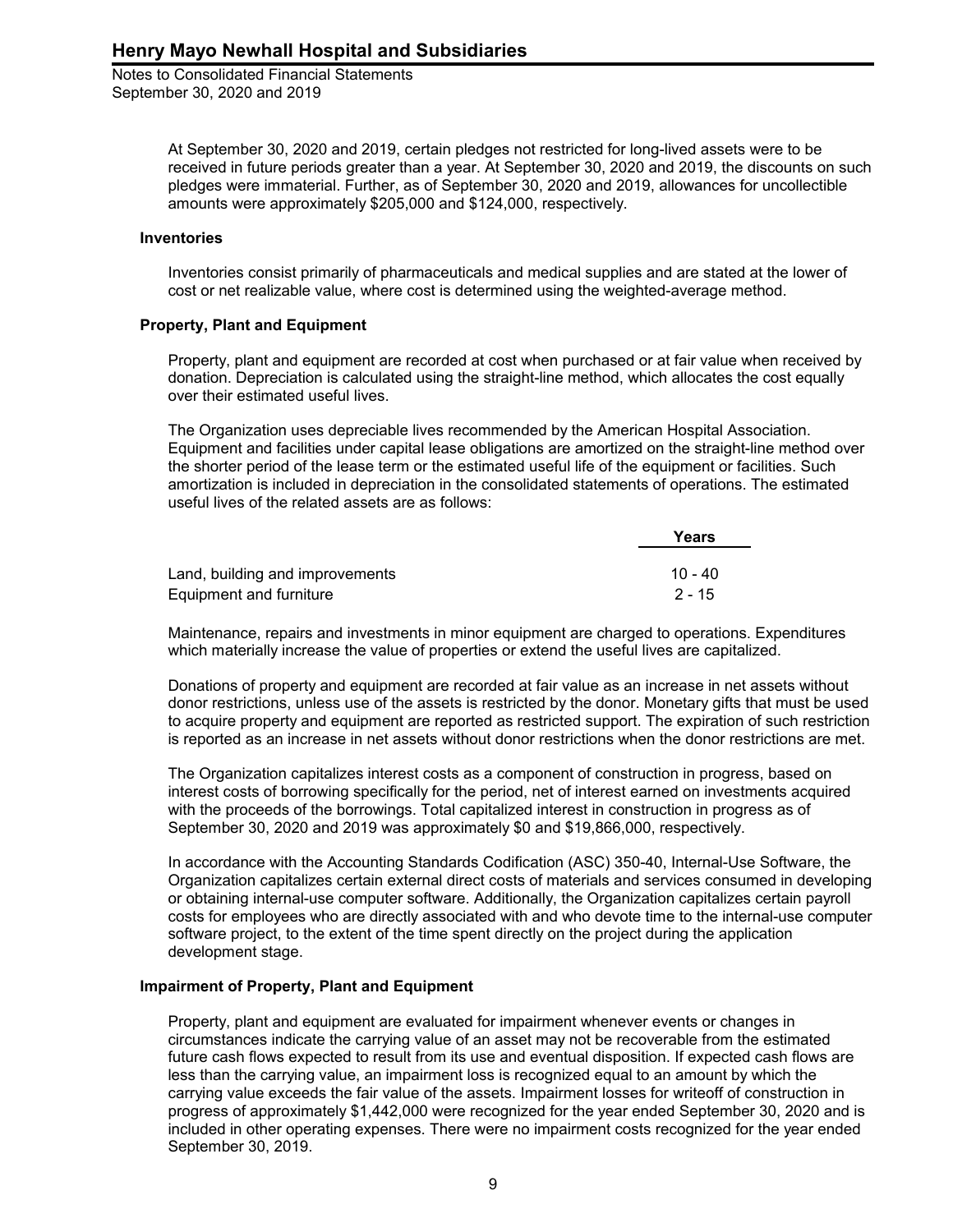## **Deferred Financing Costs**

In connection with the issuance of the 2013 Bond Series A, B, 2014 Bonds, 2017 Bonds, and 2018 Bonds, as well as an assumption of a loan in connection with the acquisition of a property adjacent to the Hospital's main campus in Valencia, California, (see Note 6), the Organization capitalized \$5,568,000 of issuance costs, which are being amortized over the term of the bonds and loan using the effective interest method. Amortization expenses of approximately \$327,000 and \$334,000 were recorded for the years ended September 30, 2020 and 2019, respectively, and are included in interest in the accompanying consolidated statements of operations.

### **Other Operating Revenue and Deferred Revenue**

Other operating revenue includes amounts received from federal and state funding sources related to the COVID-19 pandemic. The Organization accounts for this funding in accordance with the Financial Accounting Standards Board (FASB) ASC 958-605 guidance for conditional contributions, and accordingly, revenues are recognized when conditions are substantially met, which occurs when the Organization complies with the terms and conditions related to the purpose of the grant rather than those that are administrative in nature. The Organization measures the amounts recognized in accordance with FASB ASC 606 for variable consideration, including constraints of variable consideration, and accordingly, revenue is measured at amounts for which it is probable that there will not be a significant reversal in a future period.

In March 2020, the Coronavirus Aid, Relief and Economic Security (CARES) Act was signed into law to combat the financial effects of COVID-19. The CARES Act created a Provider Relief Fund (PRF) to provide financial support for hospitals and other healthcare providers. The Organization received approximately \$12,862,000 in 2020 related to this funding.

Noncompliance with the PRF terms and conditions could result in repayment of some or all of the support, which can be subject to government review and interpretation. The Department of Health and Human Services (HHS) has indicated PRF payments are subject to future reporting and audit requirements. In accordance with the original PRF terms and conditions, the Organization could apply the funding against eligible expenses and lost revenues, whereas the measurement of lost revenues was based on calculated declines in monthly revenues and such calculations were not based on cumulative totals. In September 2020, HHS released updated guidance on the reporting and use of the funds. Under the updated guidance which was in effect at the Organization's year-end, lost revenue is represented as a negative change in year-over-year net patient care operating income, funds must be applied to eligible expenses before lost revenues, and the reporting period for determination of eligible amounts is set at a calendar year keeping the measurement period open until then. Accordingly, there is a possibility these changes could result in claw-back or reversal of amounts previously recognized.

HHS further updated its guidance on the reporting and use of funds in January 2021. The substantive change in the updated guidance is that lost revenue can now be measured as 1) the difference between 2019 and 2020 actual patient care revenue, as measured during the calendar year, 2) the difference between 2020 budgeted and 2020 actual patient care revenue, or 3) calculated by any reasonable method of estimating lost actual patient care revenue. The Organization has assessed the impact of the updated guidance on its consolidated financial statements and whether amounts recognized in 2020 could change or become repayable in subsequent periods; however, an estimate of the possible financial effect cannot be made as of the date these consolidated financial statements were issued.

The Organization has incurred lost revenues and eligible expenses in accordance with the terms and conditions of the PRF that were applicable as of September 30, 2020 of approximately \$8,590,000, which were recognized and included in other revenue in the consolidated statements of operations. The remaining portion of the funds of approximately \$4,272,000, not recognized as revenue, are shown as deferred revenue on the consolidated statements of financial position until the conditions are substantially met.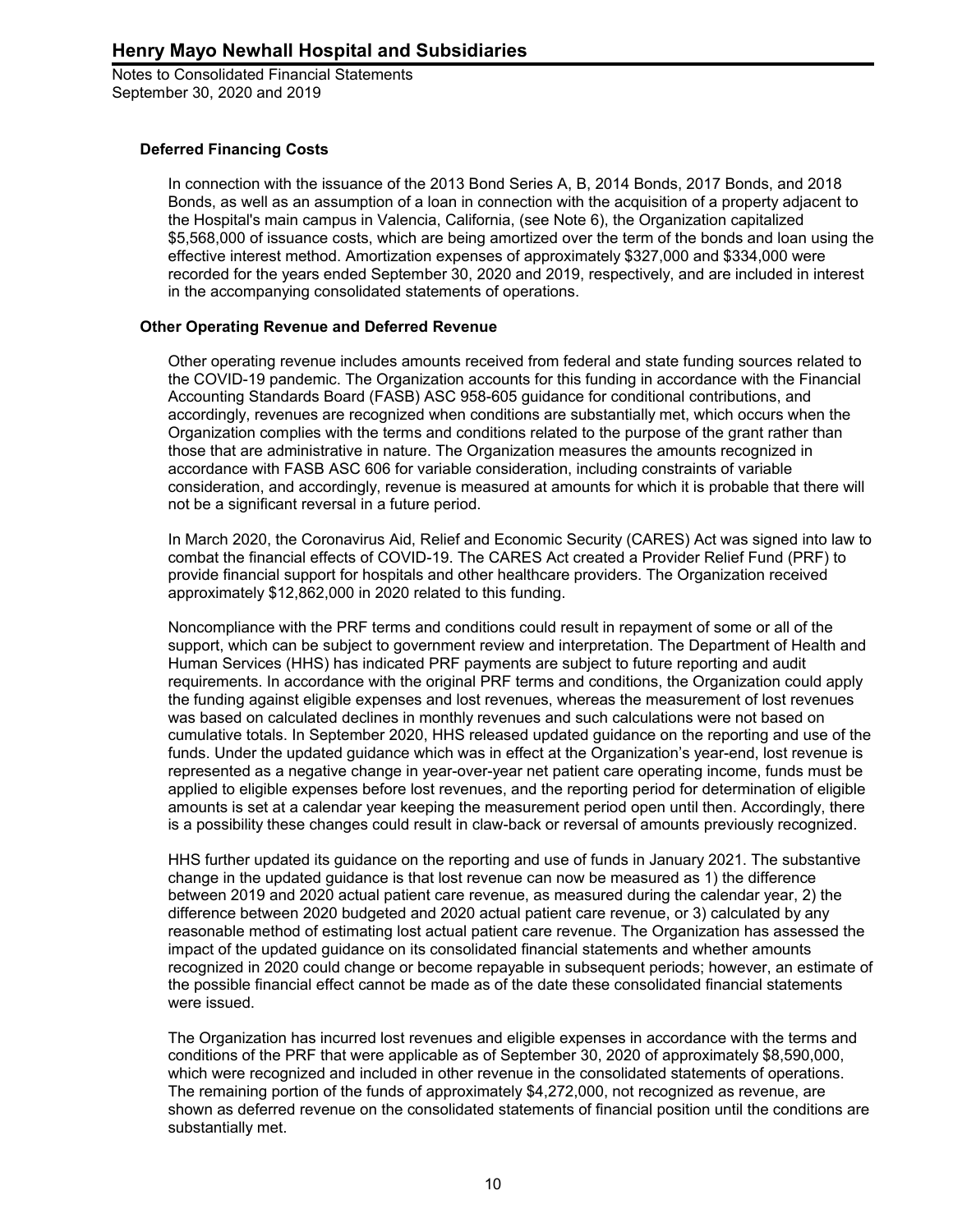Notes to Consolidated Financial Statements September 30, 2020 and 2019

#### **Contract Liability, Advance Payments**

The CARES Act included provisions to expand the Centers for Medicare and Medicaid Services (CMS) Accelerated and Advance Payment Program in order to improve cash flows for providers impacted by the COVID-19 pandemic. In April 2020, the Organization received approximately \$26,222,000 in advance payments under this program, which are classified as contract liability, advance payments in the accompanying consolidated statements of financial position. The corresponding assets are included as cash and cash equivalents in Note 13, and the Organization has no current plans to utilize any of the advance. Repayment of the advances is scheduled to begin one year after receipt of the advances and end 29 months later, at which time the advances are required to be repaid in full. The Organization expects to begin repaying the Medicare advances during the year ended September 30, 2021. The repayments are expected to occur automatically through a partial reduction in Medicare payments due to the Organization for services rendered to Medicare program beneficiaries. The Organization expects services rendered during the recoupment period to be sufficient to offset the payments received.

#### **Net Assets**

Net assets, revenues, expenses, gains and losses are classified based on the existence or absence of donor-imposed restrictions. Accordingly, net assets of the Organization and changes therein are classified as follows:

Net assets without donor restrictions - net assets available for use in general operations and not subject to donor restrictions. All revenue not restricted by donors and donor restricted contributions whose restrictions are met in the same period in which they are received are accounted for in net assets without donor restrictions.

Net assets with donor restrictions - net assets subject to donor-imposed restrictions that are temporary in nature, such as those that may be met either by the passage of time or other events specified by the donor. All revenues restricted by donors as to either timing or purpose of the related expenditures are accounted for in net assets with donor restrictions.

#### **Measure of Operations and Performance Indicator**

The consolidated statements of operations include the determination of operating (loss) income and revenues in excess of expenses. Operating (loss) income includes only those operating revenues and expenses that are an integral part of the Organization's healthcare services and supporting activities and net assets released from donor restrictions to support operating expenditures. Revenues in excess of expenses includes all operating activities, as well as investment income and other non-operating activities that are used to support the Organization's healthcare services.

Changes in net assets without donor restrictions which are excluded from revenues in excess of expenses, consistent with industry practice, include contributions of long-lived assets (including assets acquired using contributions restricted by donors for the purposes of acquiring such assets).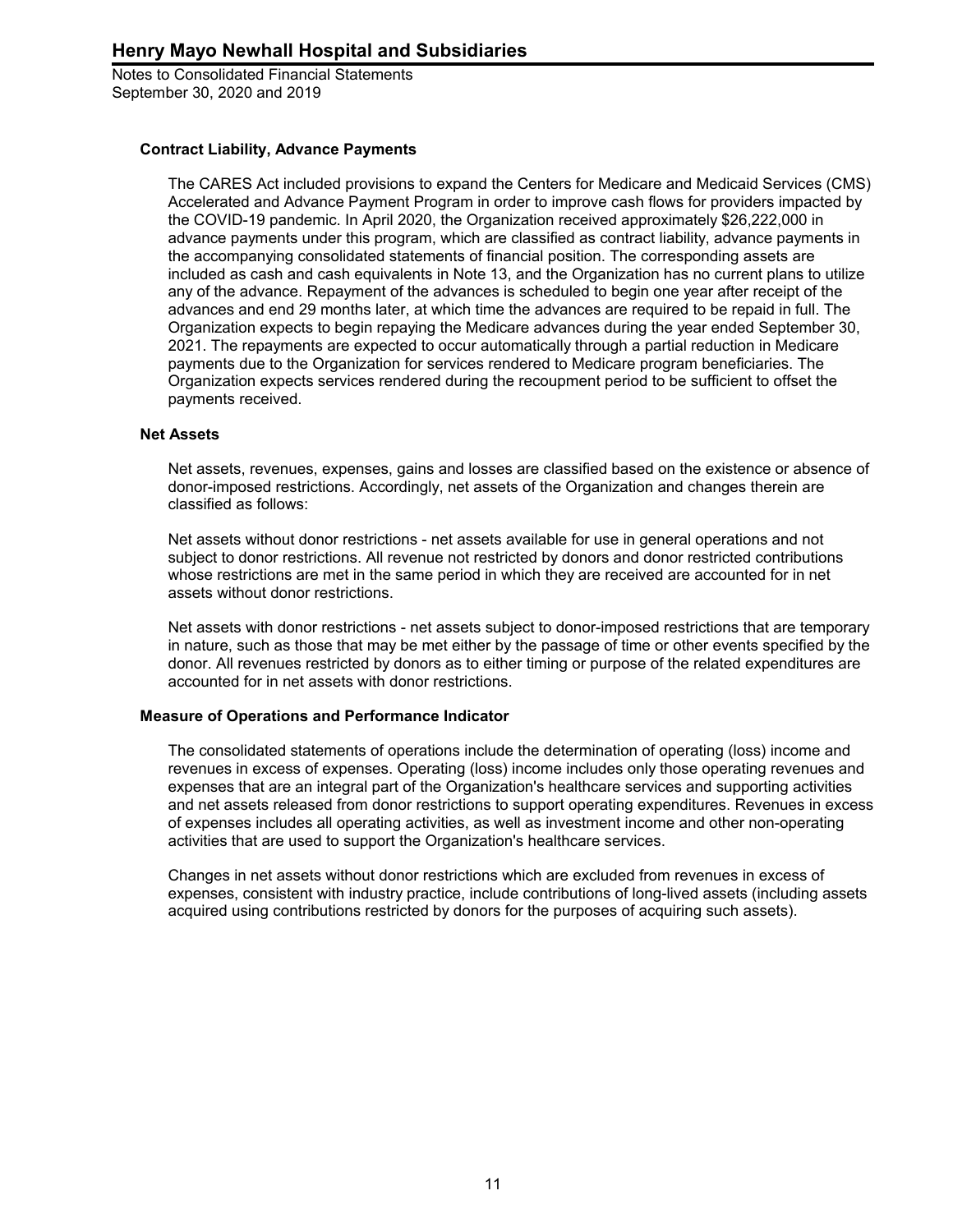Notes to Consolidated Financial Statements September 30, 2020 and 2019

#### **California Quality Assurance Fee Program**

The California Quality Assurance Fee Program (the "Program") is comprised of certain laws enacted by the state of California to provide supplementary payments to certain medical facilities that serve a disproportionate share of indigent and low-income patients. The Program and all of its statutory provisions were made permanent through the passage of Proposition 52 in November 2016. The program is administered in cycles not to exceed three years with the terms of each cycle requiring approval from the CMS. The program covering the period from January 1, 2014 through December 31, 2016 (the "2016 Program"), was complete as of December 2018. The next program covers the period from January 1, 2017 through June 30, 2019 (the "2019 Program") for which final payments and receipts are still being collected and paid. The program currently being administered covers the period from July 1, 2019 through December 31, 2021 (the "2021 Program") which was approved by CMS in February 2020.

The Program requires a Quality Assurance Fee ("QA Fee") to be paid by certain hospitals to a State fund established to accumulate the assessed QA Fees and receive matching federal funds. QA Fees and corresponding matching federal funds are then paid to participating hospitals in two supplementary payment methodologies: a fee-for-service methodology and a managed care plan methodology. Over the last six Program cycles, there have been no subsequent adjustments to either the fee-for-service or the managed care portions of the model as a result of CMS review and approval. Supplementary payments met all criteria related to revenue recognition, and the QA Fees are both probable and estimable. Accordingly, all related supplementary payments have been recognized and related QA Fees recognized as expense as of September 30, 2020 and 2019.

Based on estimates provided to the Organization, revenues earned by the Organization under the 2019 and 2021 Programs are expected to approximate the costs the Organization pays into the Program. Due to the fact that CMS approves portions of the program at different times, the Organization's cash flows associated with the program are subject to material variability from year to year.

Based on formulas contained in the legislation as well as modeling done by the California Hospital Association, the Organization recorded amounts related to the program as follows as of September 30 in the consolidated statements of financial position:

|                                        | 2020                     | 2019         |
|----------------------------------------|--------------------------|--------------|
| Quality assurance program receivable   | 15.319.000               | 9.686.000    |
| Quality assurance fee payable          | (19, 128, 000)           | (12,920,000) |
| Quality assurance fee deferred revenue | $\overline{\phantom{0}}$ | (219,000)    |
| <b>Net</b>                             | (3,809,000)              | (3,453,000)  |

The Organization recognizes amounts related to the program as follows for the years ended September 30 in the consolidated statements of operations:

|                                                        |    | 2020            | 2019         |
|--------------------------------------------------------|----|-----------------|--------------|
| California Hospital Foundation and Trust grant revenue | S  | 2,357,000       | 3,812,000    |
| Quality assurance program revenue                      |    | 18,844,000      | 16.089.000   |
| Quality assurance hospital tax expense                 |    | (21, 201, 000)  | (19,901,000) |
| <b>Net</b>                                             | S. | $\sim$ 10 $\pm$ |              |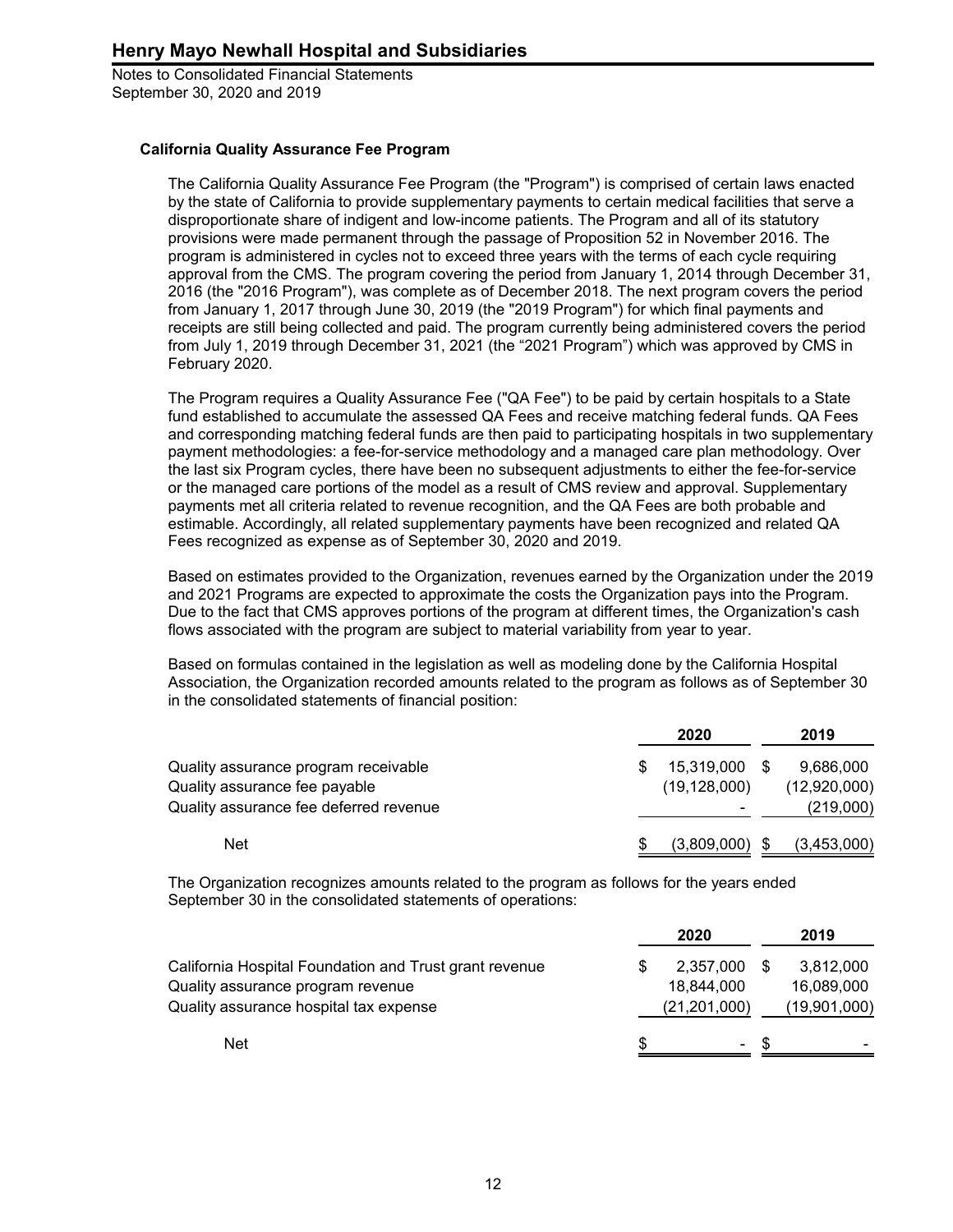Notes to Consolidated Financial Statements September 30, 2020 and 2019

#### **Revenue Recognition**

Net patient service revenues are recognized at the amount that reflects the consideration to which the Hospital expects to be entitled in exchange for providing patient care. These amounts are due from patients, third-party payors (including commercial and governmental programs), and others and includes variable consideration for retroactive revenue adjustments due to settlement of audits, reviews and investigations. Generally, the Hospital bills the patients and third-party payors shortly after the services are performed and/or the patient is discharged from the facility. Revenue is recognized as performance obligations are satisfied.

Performance obligations are determined based on the nature of the services provided by the Hospital. Revenue for performance obligations satisfied over time is recognized based on actual services incurred in relation to total expected (or actual) payments. The Hospital believes that this method provides a faithful depiction of the transfer of services over the term of the performance obligation based on the inputs needed to satisfy the obligation. Generally, performance obligations satisfied over time relate to patients in the Hospital receiving inpatient acute care services. The Hospital measures the performance obligation from admission into the facility to the point when it is no longer required to provide services to that patient, which is generally at the time of discharge. Revenue for performance obligations satisfied at a point in time are recognized when services are provided and the Hospital does not believe it is required to provide additional services to the patient.

Generally, because all the Hospital's performance obligations relate to contracts with a duration of less than one year, the Hospital has elected to apply the optional exemption provided in ASC 606-10-50- 14(a) and, therefore, the Hospital is not required to disclose the aggregate amount of the transaction price allocated to performance obligations that are unsatisfied or partially unsatisfied at the end of the reporting period. The unsatisfied or partially unsatisfied performance obligations referred to above are primarily related to inpatient acute care services at the end of the reporting period. The performance obligations for these contracts are generally completed when the patients are discharged, which generally occurs within days or weeks of the end of the reporting period.

The Hospital determines the transaction price based on standard charges for services provided, reduced by contractual adjustments provided to third-party payors, discounts provided to uninsured patients in accordance with the Hospital's policy, and/or implicit price concessions provided to uninsured patients. The Hospital determines its estimates of contractual adjustments and discounts based on contractual agreements, its discount policies and historical experience. The Hospital determines its estimate of implicit price concessions based on its historical collection experience with this class of patients.

#### **Charity Care and Community Benefit (unaudited)**

The Organization provides care without charge or at amounts less than its established rates to patients who meet certain criteria under its charity care policy. The Organization's charity care policy includes criteria such as patients with a prior history of bad debt without payments, patients who have expired, homeless patients, incarcerated patients whose services were provided prior to arrest, and patients with a history of unemployment, or a history of ongoing major illness causing multiple hospitalizations. Other types of exceptions to the above categories require management approval on a specific case by case basis. Net patient service revenue is reflected net of the charity care reserves. The actual costs for charity care in accordance with the Organization's charity care policy aggregated approximately \$1,007,000 and \$614,000 for the years ended September 30, 2020 and 2019, respectively. The Organization has estimated the cost of charity care using its cost accounting system.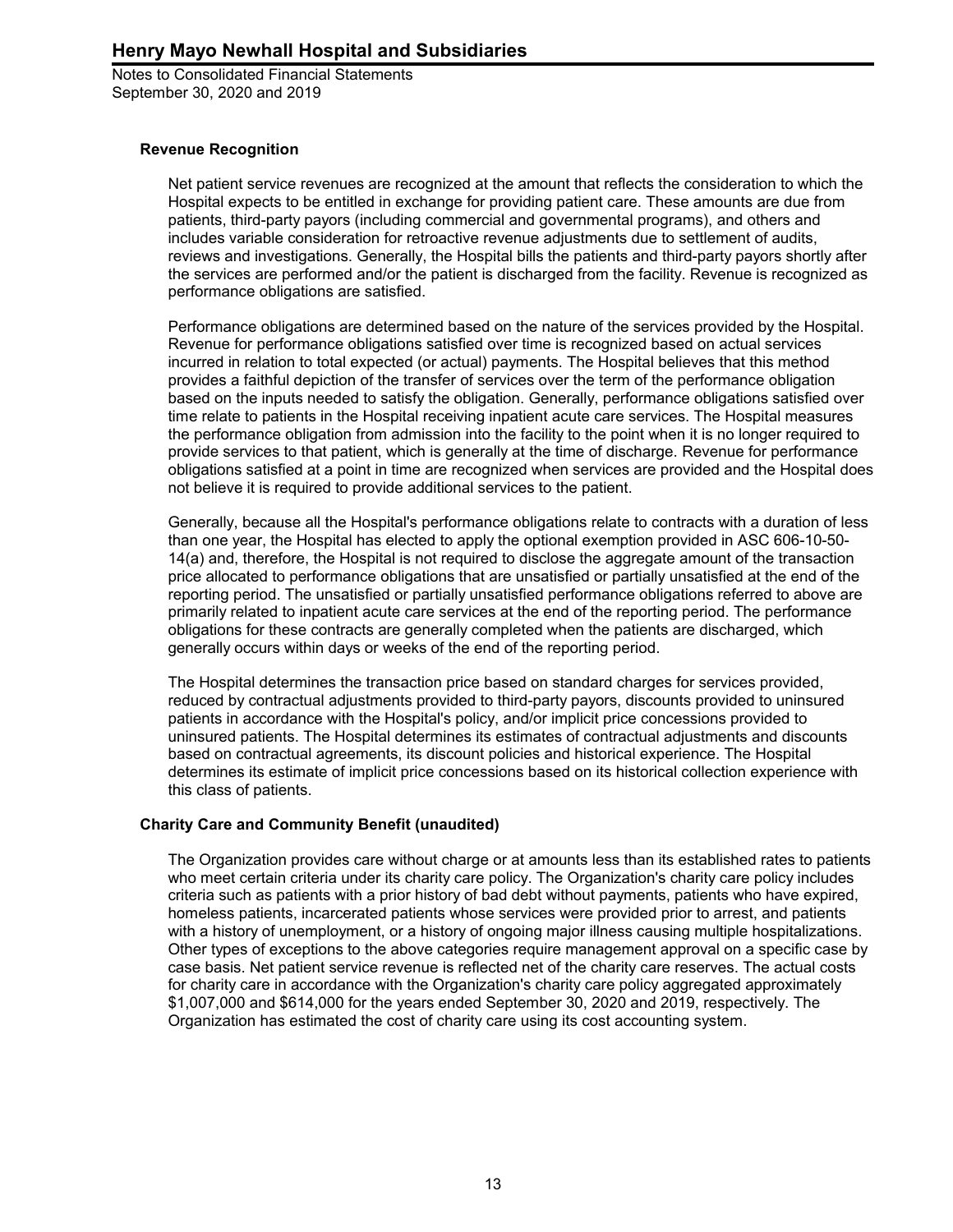> In furtherance of their charitable purpose, the Organization provides a wide variety of benefits to the community. A large number of prevention and wellness programs are provided by the Organization including low cost immunizations, wellness fairs, health screening, health education classes and the donation of space for use by community groups. The amount of community benefit provided by the Organization during the year ended September 30, 2019 was \$19,451,000. The amount of community benefit provided during the year ended September 30, 2020 has not been determined as of the report date.

#### **Donated Services**

Volunteers perform various services. The services donated are not reflected in the accompanying consolidated financial statements as expense and income from donations, as these services do not meet the criteria for recognition.

#### **Interest Expense**

Interest expense, which includes amortization of deferred financing costs, during the years ended September 30, 2020 and 2019 was approximately \$11,585,000 and \$5,384,000, respectively. The Organization capitalized approximately \$0 and \$6,710,000 of interest expense related to assets under construction during the years ended September 30, 2020 and 2019, respectively.

#### **Income Taxes**

The Hospital and the Foundation are exempt from income taxes pursuant to Section 501 (c)(3) of the Internal Revenue Code (IRC) and a similar provision of state law, but are subject to federal and state income tax on any unrelated business taxable income. Accordingly, no provisions for income taxes for these entities has been made in the accompanying consolidated financial statements. The MSO does not qualify for and has not applied for 501(c)(3) exemption; as such, the MSO is a taxable corporation under provisions of the IRC and a similar section of the state income tax law. The Network and the Clinic are limited liability companies and are considered disregarded entities for tax purposes. The Organization is subject to federal income tax on any unrelated business taxable income. The Organization has no uncertain tax positions at September 30, 2020 and 2019.

#### **Accrued Malpractice Liability**

The Organization records reserves for claims when they are probable and reasonably estimable. The Organization maintains reserves, which are based on actuarial estimates by an independent third party, for the portion of their professional liability risks, including incurred but not reported claims. The Organization estimates reserves for losses and related expenses using expected loss-reporting patterns. Reserves are discounted at 2.0 percent as of September 30, 2020 and 2019. There can be no assurance that the ultimate liability will not exceed the Organization's estimates. Anticipated insurance recoveries associated with reported claims are reported in the Organization's consolidated statements of financial position at net realizable value, and are included in other assets. Adjustments to the estimated reserves are recorded in the Organization's consolidated statements of operations in the periods when such amounts are determined. These adjustments may be material.

#### **Reclassifications**

For comparability, certain amounts for 2019 have been reclassified to conform with classifications adopted in 2020. These reclassifications have no effect on the reported amounts of total net assets, revenues in excess of expenses, or change in total net assets.

### **Subsequent Events**

Subsequent events have been evaluated through January 21, 2021, which is the date the consolidated financial statements were issued.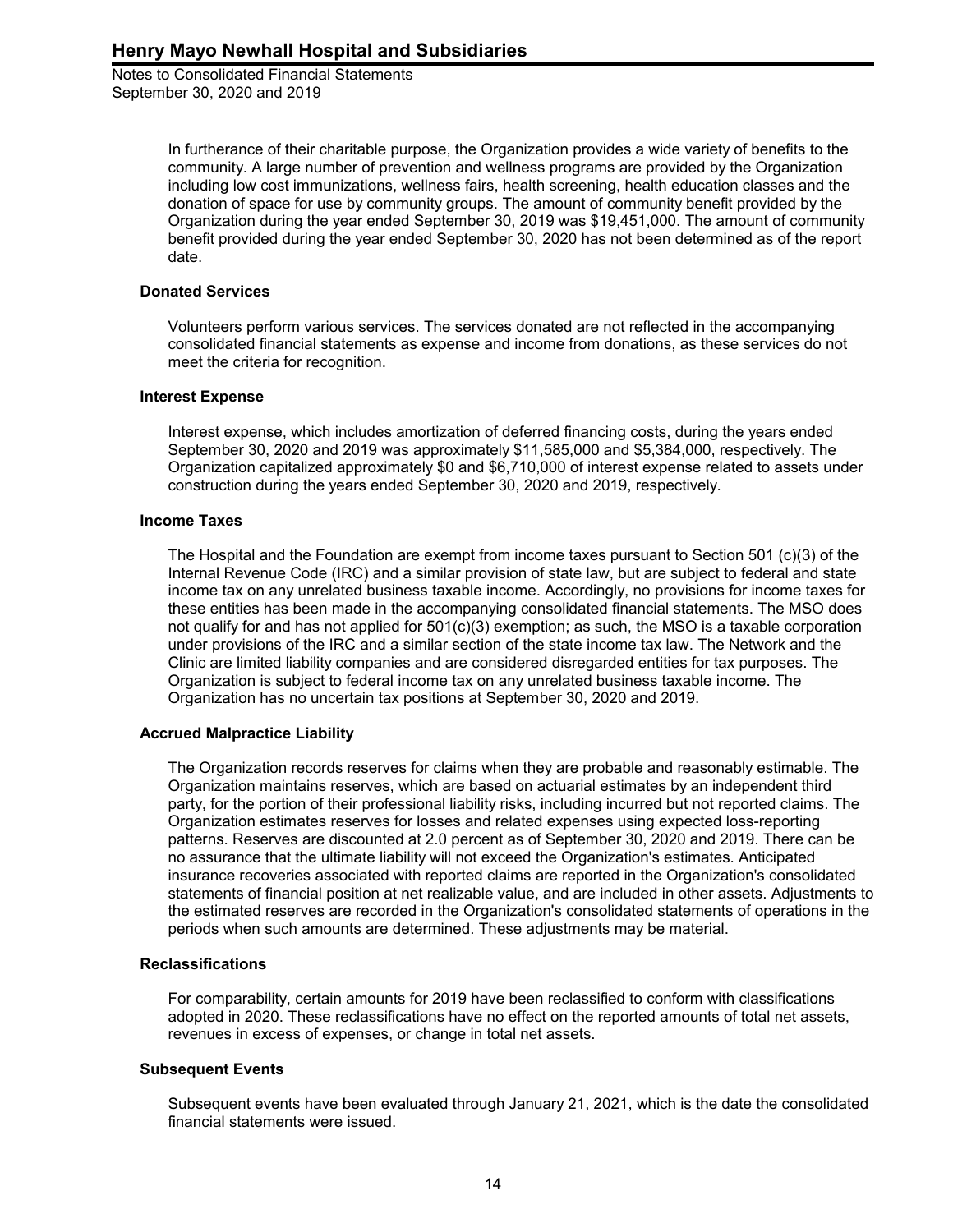## **New Accounting Pronouncements Not Yet Adopted**

In February 2016, the FASB issued Accounting Standards Update (ASU) No. 2016-02, *Leases (Topic 842)* (*as amended*). ASU No. 2016-02 was issued to increase transparency and comparability among organizations by recognizing lease assets and lease liabilities in the consolidated statements of financial position and disclosing key information about leasing arrangements. Under the provisions of ASU No. 2016-02, a lessee is required to recognize a right-to-use asset and lease liability, initially measured at the present value of the lease payments, in the consolidated statements of financial position. In addition, lessees are required to provide qualitative and quantitative disclosures that enable users to understand more about the nature of the Organization's leasing activities. The Organization will be required to adopt the guidance in ASU No. 2016-02 for years beginning after December 15, 2019.

### **3. Liquidity and Availability of Financial Assets**

As of September 30, 2020 and 2019, financial assets available for general expenditure within one year of the consolidated statement of financial position date, consists of the following:

|                                          |   | 2020          |     | 2019        |
|------------------------------------------|---|---------------|-----|-------------|
| Cash and cash equivalents                | S | 67,505,000    | \$. | 53,317,000  |
| Investments                              |   | 106,865,000   |     | 76,915,000  |
| Patient accounts receivable, net         |   | 55,775,000    |     | 63,148,000  |
| Other                                    |   | 6,402,000     |     | 5,072,000   |
| Less: Net assets with donor restrictions |   | (5, 175, 000) |     | (4,460,000) |
|                                          |   |               |     |             |

Financial assets available to meet cash needs for general expenditures within one year \$ 231,372,000 \$ 193,992,000

As part of the Organization's liquidity management, it has a policy to structure its financial assets to be available as its general expenditures, liabilities, and other obligations come due.

### **4. Net Patient Service Revenue**

The Hospital has agreements with third-party payors that provide for payments at amounts less than established charges. A summary of the payment arrangements with major third-party payors is as follows:

### **Medicare**

Inpatient acute services rendered to Medicare program beneficiaries are paid at prospectively determined diagnosis related groups and case mix groups and prospective per diem rates, depending on the services they receive. These rates vary according to a patient classification system that is based on clinical, diagnostic and other factors. Outpatient services related to Medicare beneficiaries are paid at prospectively determined rates according to ambulatory payment classifications. Other payments, including disproportionate share and Medicare bad debt expense reimbursement, are based on the Hospital's cost reports, and are estimated using historical trends and current factors. The Hospital is reimbursed for certain services at tentative rates for these other payments, with final settlement determined after submission of annual cost reports and audits thereof by the Medicare fiscal intermediary. The Hospital's Medicare cost reports have been audited and final settled by the Medicare fiscal intermediary through 2014, along with 2016 and 2017. The 2015, 2018, and 2019 cost reports have been filed and tentatively settled as of the date of the consolidated financial statements. The 2020 cost report has not been filed as of the date of the consolidated financial statements. Annual cost reports are generally due five months after the financial year end.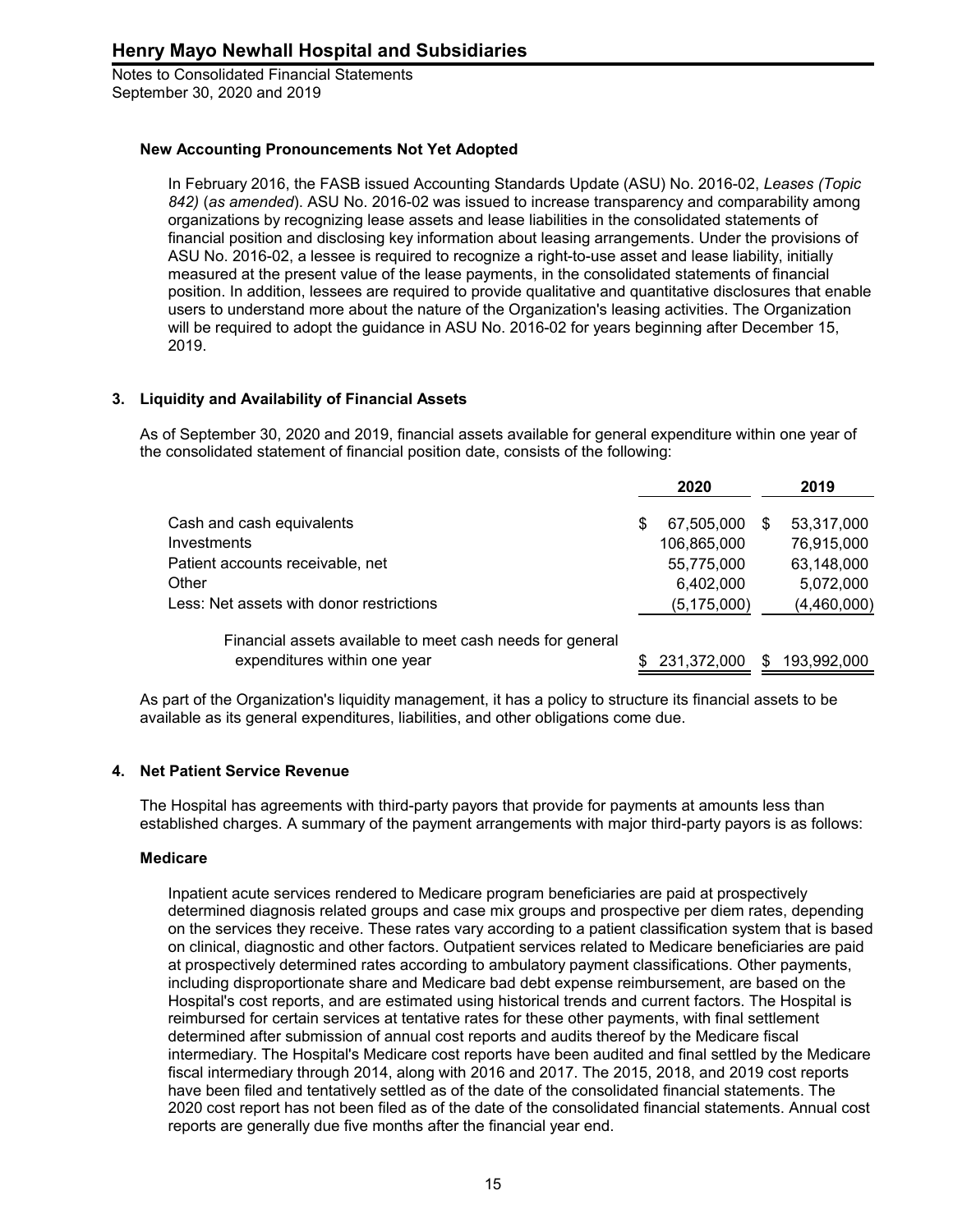### **Medi-Cal**

Inpatient services rendered to Medi-Cal program beneficiaries are reimbursed at prospectively determined rates based on diagnosis related groups. Outpatient services are paid based on prospectively determined rates per procedure provided.

#### **Trauma Program**

The Hospital is a Level II Trauma Center in the County of Los Angeles. Under this program, and through AB99 funding, for the years ended September 30, 2020 and 2019, the Hospital recorded approximately \$4,776,000 and \$4,604,000, respectively, in revenue included in net patient service revenue in the consolidated statements of operations.

#### **HMO/PPO**

The Hospital also has entered into payment agreements with certain commercial insurance carriers, health maintenance organizations (HMOs), and preferred provider organizations (PPOs). The basis for payment to the Hospital under these agreements includes prospectively determined rates per discharge, discounts from established charges, and prospectively determined daily rates.

#### **Other**

The other payor category is comprised primarily of indemnity, workers' compensation, and other commercial payors. Payment usually occurs on a negotiated settlement basis at some discount to the Hospital's gross charges.

Laws and regulations concerning government programs, including Medicare and Medicaid, are complex and subject to varying interpretation. As a result of investigations by governmental agencies, various healthcare organizations have received requests for information and notices regarding alleged noncompliance with those laws and regulations, which, in some instances, have resulted in organizations entering into significant settlement agreements. Compliance with such laws and regulations may also be subject to future government review and interpretation as well as significant regulatory action, including fines, penalties and potential exclusion from the related programs. There can be no assurance that regulatory authorities will not challenge the Hospital's compliance with these laws and regulations, and it is not possible to determine the impact (if any) such claims or penalties would have upon the Hospital. In addition, the contracts the Hospital has with commercial payors also provide for retroactive audit and review of claims.

Settlements with third-party payors for retroactive adjustments due to audits, reviews or investigations are considered variable consideration and are included in the determination of the estimated transaction price for providing patient care. These settlements are estimated based on the terms of the payment agreement with the payor, correspondence from the payor and the Hospital's historical settlement activity, including an assessment to ensure that it is probable that a significant reversal in the amount of cumulative revenue recognized will not occur when the uncertainty associated with the retroactive adjustment is subsequently resolved. Estimated settlements are adjusted in future periods as adjustments become known (that is, new information becomes available), or as years are settled or are no longer subject to such audits, reviews and investigations. Revenue received under third-party arrangements is subject to audit and retroactive adjustments.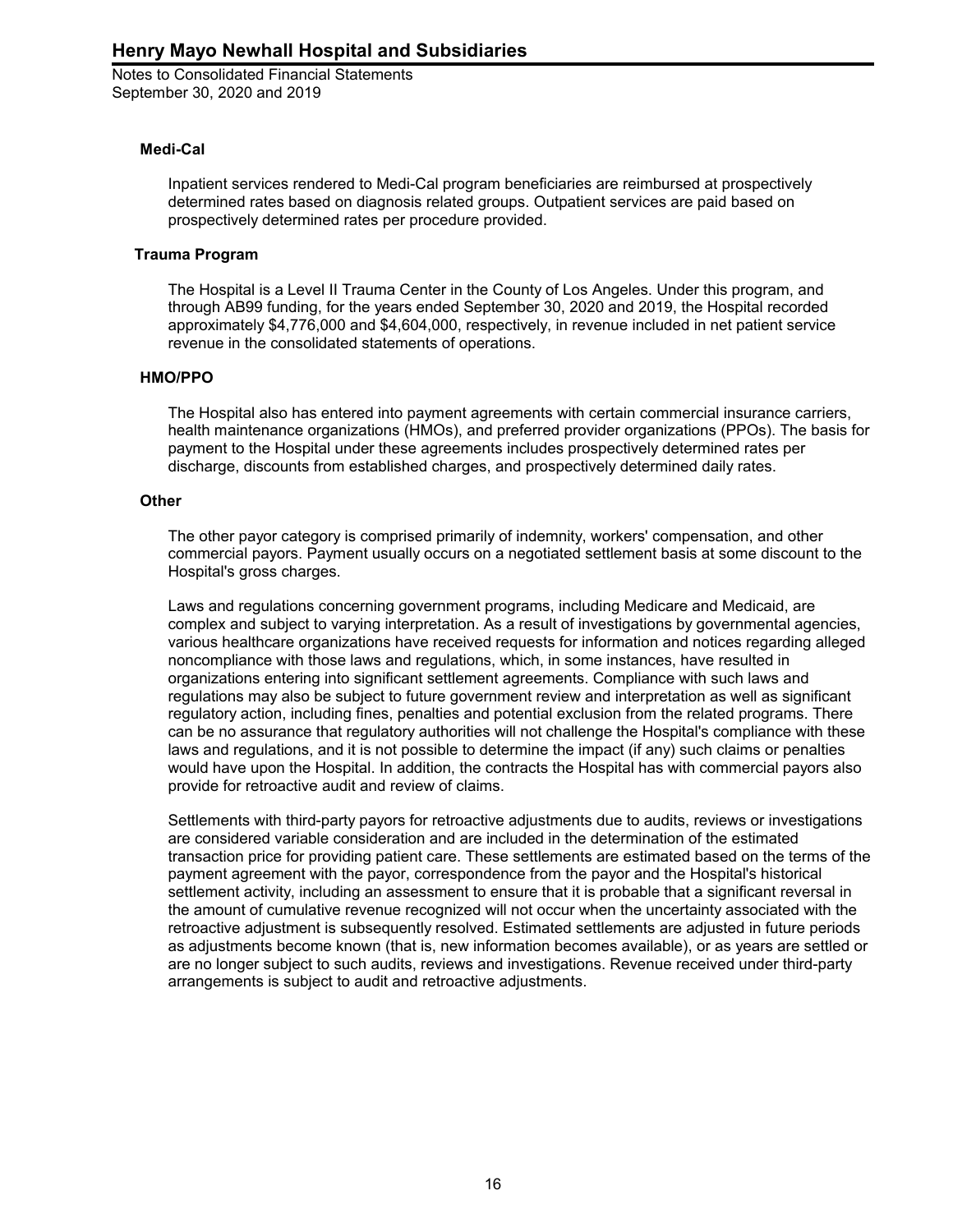> Generally, patients who are covered by third-party payors are responsible for related deductibles and coinsurance, which vary in amount. The Hospital also provides services to uninsured patients, and offers those uninsured or underinsured patients a discount, either by policy or law, from standard charges. The Hospital estimates the transaction price for patients with deductibles and coinsurance and from those who are uninsured based on historical experience and current market conditions. The initial estimate of the transaction price is determined by reducing the standard charges, by any contractual adjustment, discounts, and implicit price concessions. Subsequent changes to the estimate of the transaction price are generally recorded as adjustment to net patient service revenue in the period of the change. Subsequent changes that are determined to be the result of an adverse change in the patient's ability to pay are recorded as bad debt expense.

> Consistent with the Hospital's mission, care is provided to patients regardless of their ability to pay. Therefore, the Hospital has determined it has provided implicit price concessions to uninsured patients and other patient balances (for example, copays and deductibles). The implicit price concessions included in estimating the transaction price represent the difference between amounts billed to patients and the amounts the Hospital expects to collect based on its collection history with those patients.

The Hospital disaggregates revenue from contracts with customers by type of service and payor source as this depicts the nature, amount, timing and uncertainty of its revenue and cash flows as affected by economic factors. Tables providing details of these factors are presented below.

The composition of the Hospital's net patient care services revenue by major payor sources, are as follows for the years ended September 30:

|                                   | 2020             | 2019              |
|-----------------------------------|------------------|-------------------|
| Medicare                          | \$<br>86,994,000 | \$<br>93,742,000  |
| Medi-Cal                          | 24,352,000       | 23,011,000        |
| Trauma program                    | 4,776,000        | 4,604,000         |
| HMO/PPO                           | 181,133,000      | 198,315,000       |
| Self-Pay and others               | 10,063,000       | 11,417,000        |
| Subtotal                          | 307,318,000      | 331,089,000       |
| Quality assurance program revenue | 18,844,000       | 16,089,000        |
| Total                             | 326,162,000      | \$<br>347,178,000 |

The composition of patient care service revenue based on the Hospital's lines of business for years ended September 30:

|                                   | 2020                     | 2019                     |
|-----------------------------------|--------------------------|--------------------------|
| Inpatient                         | 191,136,000<br>\$        | 209,010,000<br>\$        |
| Outpatient<br>Emergency           | 53,836,000<br>62,346,000 | 56,803,000<br>65,276,000 |
| Subtotal                          | 307,318,000              | 331,089,000              |
| Quality assurance program revenue | 18,844,000               | 16,089,000               |
| Total                             | 326,162,000              | \$347,178,000            |

The Hospital has not further disaggregated other revenue as the economic factors affecting the nature, timing, amount and uncertainty of revenue and cash flows do not significantly vary within the revenue category.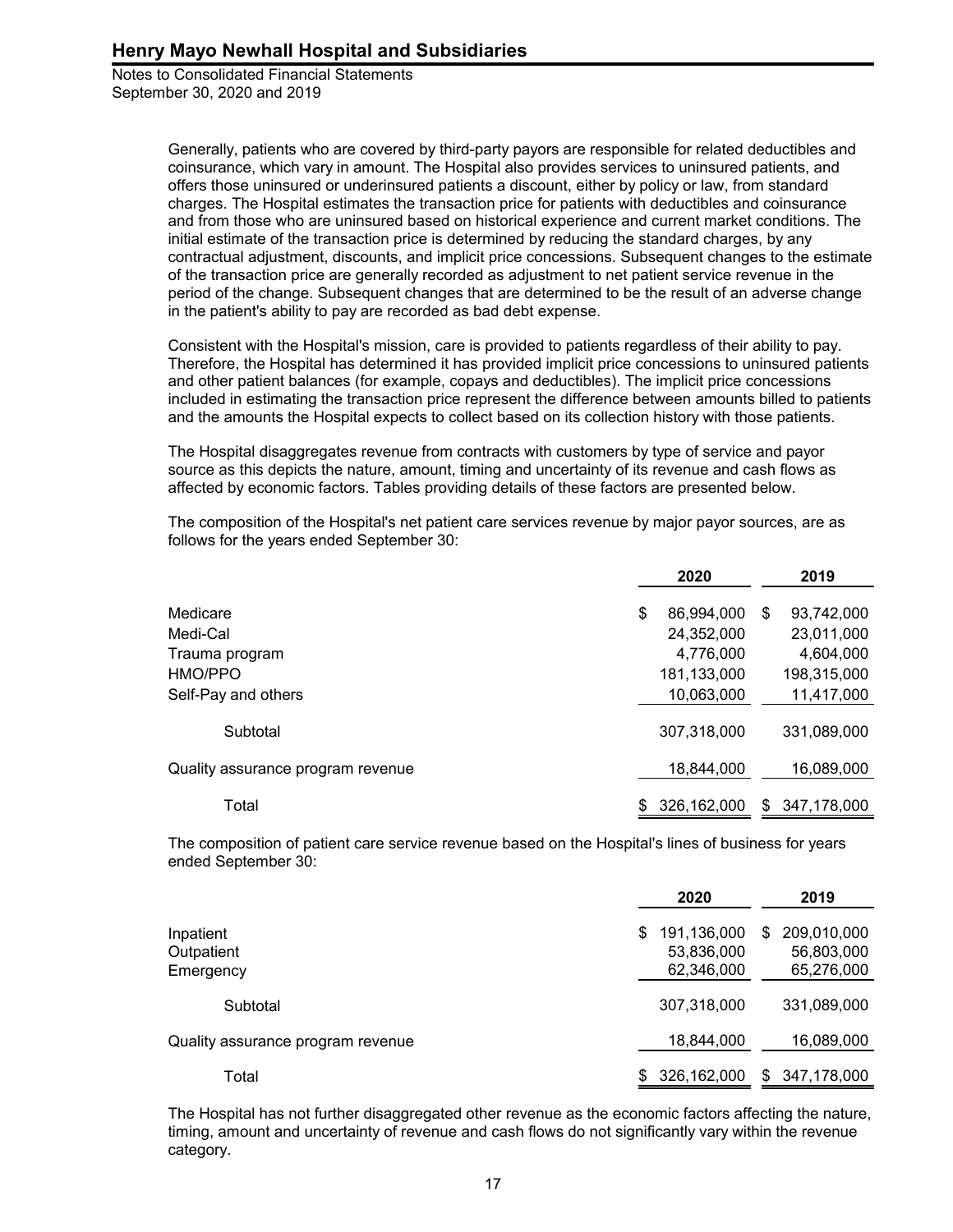Notes to Consolidated Financial Statements September 30, 2020 and 2019

## **5. Property, Plant and Equipment, Net**

Property, plant and equipment consist of the following as of September 30:

|                                    | 2020             | 2019              |
|------------------------------------|------------------|-------------------|
| Land and land improvements         | \$<br>12,782,000 | 10,726,000<br>\$. |
| Building and improvements          | 388,301,000      | 221,072,000       |
| Equipment and furniture            | 141,793,000      | 123,158,000       |
|                                    | 542,876,000      | 354,956,000       |
| Less: accumulated depreciation     | (232,081,000)    | (208, 022, 000)   |
|                                    | 310,795,000      | 146,934,000       |
| Construction-in-progress           | 6,559,000        | 187,517,000       |
| Property, plant and equipment, net | 317,354,000      | 334,451,000<br>S  |
|                                    |                  |                   |

Construction-in-progress consists primarily of the costs associated with construction projects on campus. The new patient tower was placed into service in October 2019, which reduced construction-in-progress by approximately \$176,000,000.

## **6. Long-Term Debt**

Long-term debt consists of the following as of September 30:

|                                                            | 2020             |    | 2019          |
|------------------------------------------------------------|------------------|----|---------------|
| 2013 Series A Revenue Bonds (1)                            | \$<br>16,300,000 | S  | 17,850,000    |
| 2013 Series B Revenue Bonds (2)                            | 20,600,000       |    | 23,200,000    |
| 2014 Insured Revenue Bonds (3)                             | 67,780,000       |    | 68,225,000    |
| 2017 California Public Finance Authority Revenue Bonds (4) | 109,625,000      |    | 109,625,000   |
| 2018 Series Taxable Bond (5)                               | 10,479,000       |    | 10,479,000    |
| Mortgage Loan Payable (6)                                  | 11,747,000       |    | 12,146,000    |
| Total                                                      | 236,531,000      |    | 241,525,000   |
| Deferred financing costs, net of accumulated amortization  | (3,850,000)      |    | (4, 177, 000) |
| Unamortized bond premium                                   | 5,237,000        |    | 5,505,000     |
|                                                            | 237,918,000      |    | 242,853,000   |
| Less: current maturities                                   | (6, 142, 000)    |    | (4,995,000)   |
|                                                            | 231,776,000      | \$ | 237,858,000   |

(1) California Statewide Communities Development Authority Series 2013 A Revenue Bonds in the original amount of \$25,000,000 dated December 1, 2013, which bear interest at an annual rate of 4.19 percent, payable semi-annually (2013 Bonds Series A). The 2013 Bonds Series A requires annual principal payments ranging from \$1,075,000 to \$4,500,000 beginning in 2014 through 2028. The 2013 Bonds Series A are secured by a deed of trust on substantially all of the Hospital's property.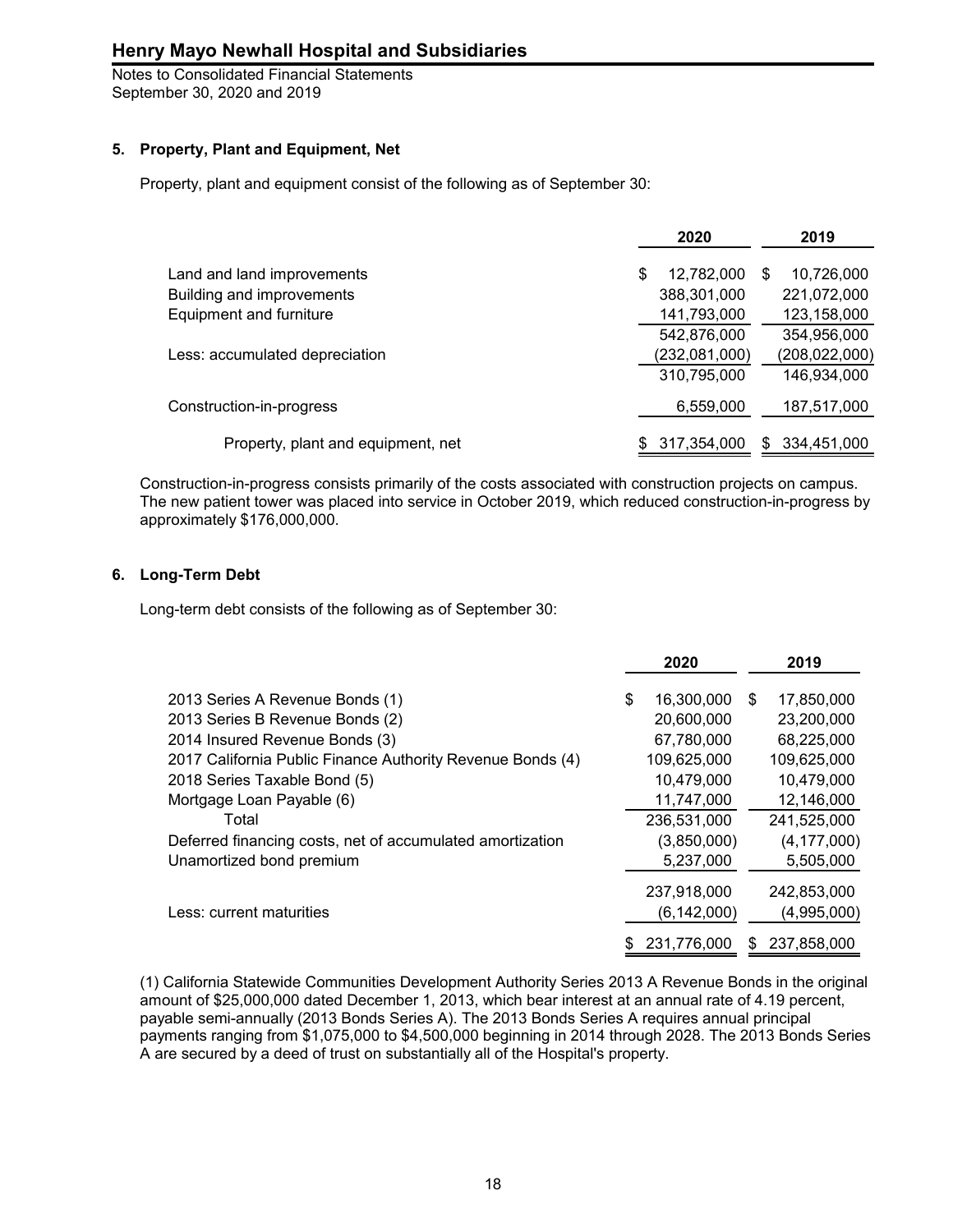Notes to Consolidated Financial Statements September 30, 2020 and 2019

(2) California Statewide Communities Development Authority Series 2013 B Revenue Bonds in the original amount of \$35,000,000 dated December 1, 2013, which bear interest at an annual rate of 3.82 percent, payable semi-annually (2013 Bonds Series B). The 2013 Bonds Series B requires annual principal payments ranging from \$1,750,000 to \$3,500,000 beginning in 2014 through 2027. The 2013 Bonds Series B are secured by a deed of trust on substantially all of the Hospital's property.

(3) California Statewide Communities Development Authority Series 2014 Insured Revenue Bonds in the original amount of \$70,000,000 dated January 22, 2014, which bear interest at annual rates ranging from 4.0 percent to 5.25 percent, payable semi-annually (2014 Bonds). The 2014 Bonds require annual principal payments ranging from \$295,000 to \$5,715,000 beginning in 2016 through 2043. The 2014 Bonds are insured by Assured Guarantee Municipal Corp and are secured by a grant of security interest in the gross revenues of the Hospital as well as a deed of trust on substantially all of the Hospital's property. The 2014 Bonds were secured on parity with the 2013 Bonds Series A and B.

(4) California Public Finance Authority Revenue Bonds (Henry Mayo Newhall Hospital), Series 2017 in the original amount of \$109,625,000 dated January 30, 2017, which bears interest at an annual rate of 5.00 percent, payable semi-annually (2017 Bonds). The 2017 Bonds require annual principal payments ranging from \$780,000 to \$12,360,000 beginning in 2021 through 2047. The 2017 Bonds are secured by a grant of security interest in the gross revenues of the Hospital as well as a deed of trust on substantially all of the Hospital's property.

(5) Henry Mayo Newhall Hospital Taxable Bond, Series 2018 in the original amount of \$10,500,000, which bears interest at an annual rate of 4.75 percent, payable monthly (2018 Bonds). Interest only payments are required from October 2018 through August 2020 and principal and interest payments are required thereafter through August 2028. Annual payments range from \$503,000 to \$750,000, with a balloon payment of \$8,063,011 due in August 2028. The 2018 Bonds are held by a bank. The 2018 Bonds are secured by a grant of security interest in the gross revenues of the Hospital as well as a deed of trust on substantially all of the Hospital's property.

(6) Mortgage Loan Payable assumed in August 2018 in the amount of \$12,519,000 which bears interest at an annual rate of 3.94 percent, payable monthly (Loan Payable). The Loan Payable requires annual principal and interest payments of \$850,000, with a balloon payment of \$9,683,000 due in September 2025. The Loan Payable is secured by lease payments under a master lease for the acquired property whereby the Foundation is the lessor and the Hospital is the lessee. The Hospital is the guarantor of the Loan Payable, for which the Foundation is the primary obligor.

Maturities of long-term debt at September 30, 2020 above are as follows:

| <b>Principal</b><br><b>Maturities</b> |
|---------------------------------------|
| 6,142,000                             |
| 6,410,000                             |
| 6,704,000                             |
| 7,005,000                             |
| 16,920,000                            |
| 193,350,000                           |
| \$<br>236,531,000                     |
| \$                                    |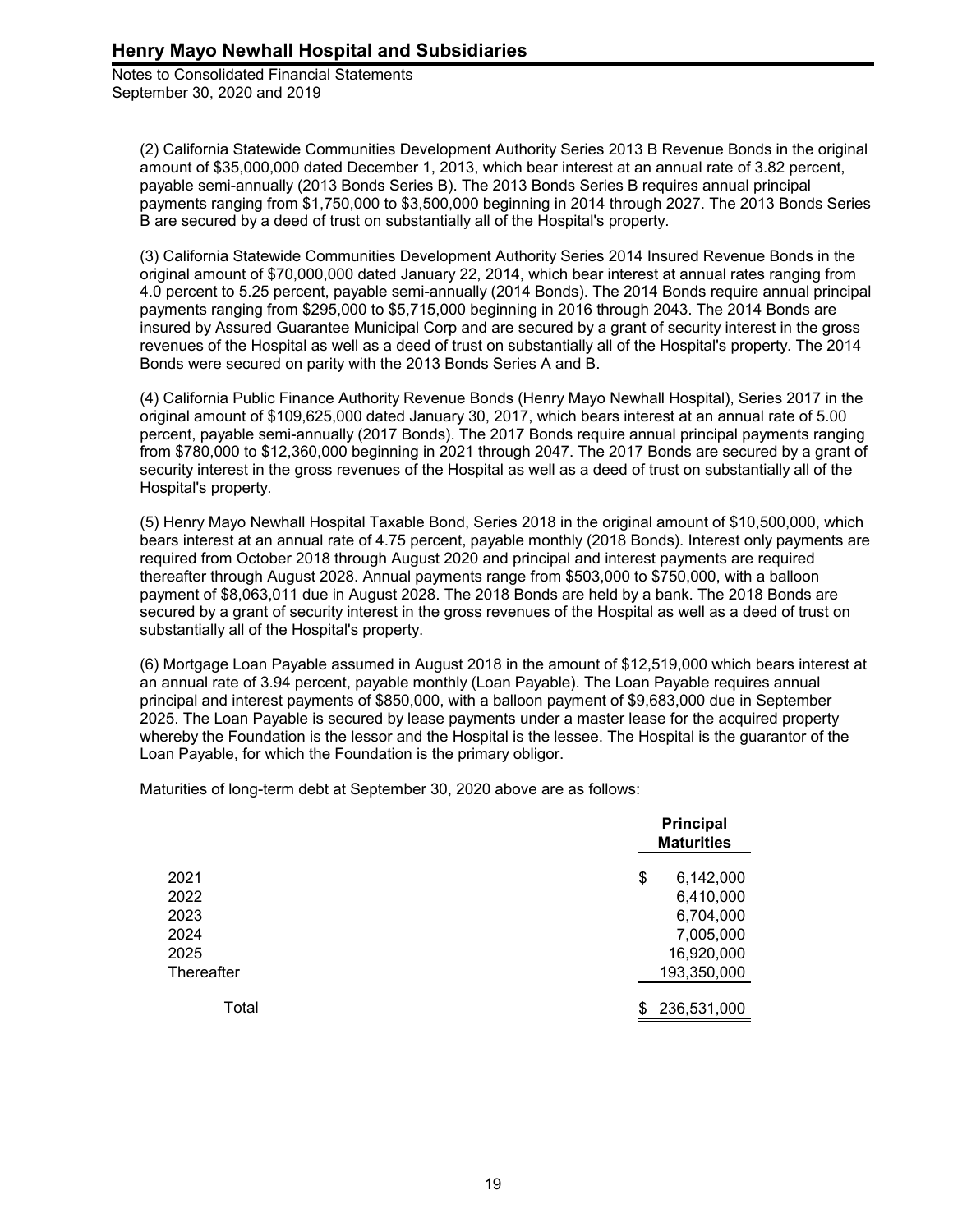## **7. Pension Plan**

The Organization maintains a deferred compensation annuity plan (defined as an IRC Section 403(b) plan), which covers employees who elect to participate.

The Organization provides matching contributions equal to 5% of participants' eligible annual compensation up to the amount allowed by the Internal Revenue Service for the calendar year. Employer matching contributions are funded annually based on the calendar year. For the years ended September 30, 2020 and 2019, the Organization's matching contributions were approximately \$3,788,000 and \$3,587,000, respectively, in employee benefits on the consolidated statements of operations.

## **8. Charitable Remainder Trusts**

The Foundation is the beneficiary under two irrevocable charitable remainder trusts. These trusts pay a stipulated annuity to each of the donors and provide the donors with a life income interest in the assets contributed. At a stipulated time (upon death of the donor or donor's designee), the remaining assets are generally available for the Foundation's use. The present value of the estimated future distributions expected to be received by the Foundation over the term of the arrangements of \$2,580,000 and \$3,000,000 as of September 30, 2020 and 2019, respectively were recorded as receivables under trust agreements. As of September 30, 2020 and 2019, the fair market values of the assets were estimated at \$6,757,000 and \$6,919,000, respectively. Annually, the amounts payable to annuitants and the contributions receivable are revised based on an actuarial calculation using discount rates, mortality factors, and current fair values of trust assets. The changes in contributions receivable from remainder trusts are reported as change in value of receivables under trust agreements in the consolidated statements of changes in net assets.

### **9. Net Assets With Donor Restrictions**

Contributions received that are restricted for specific Organization programs or capital projects are recorded as net assets with donor restrictions.

Contributions and grants that were recorded as net assets with donor restrictions and funds relating to these net assets were transferred to net assets without donor restrictions when the restriction had lapsed and when used or incurred for their intended purpose.

Net assets with donor restrictions are available for the following purposes at September 30:

|                            | 2020            |    | 2019      |
|----------------------------|-----------------|----|-----------|
| Charitable remainder trust | \$<br>2,580,000 | \$ | 3,000,000 |
| Emergency room             | 2,359,000       |    | 2,306,000 |
| New patient tower          | 1,420,000       |    | 2,583,000 |
| Other equipment            | 274,000         |    | 251,000   |
| Diabetes program           | 399,000         |    | 399,000   |
| Breast imaging program     | 373,000         |    | 352,000   |
| Other                      | 350,000         |    | 323,000   |
| Total                      | \$<br>7,755,000 | S  | 9,214,000 |
|                            |                 |    |           |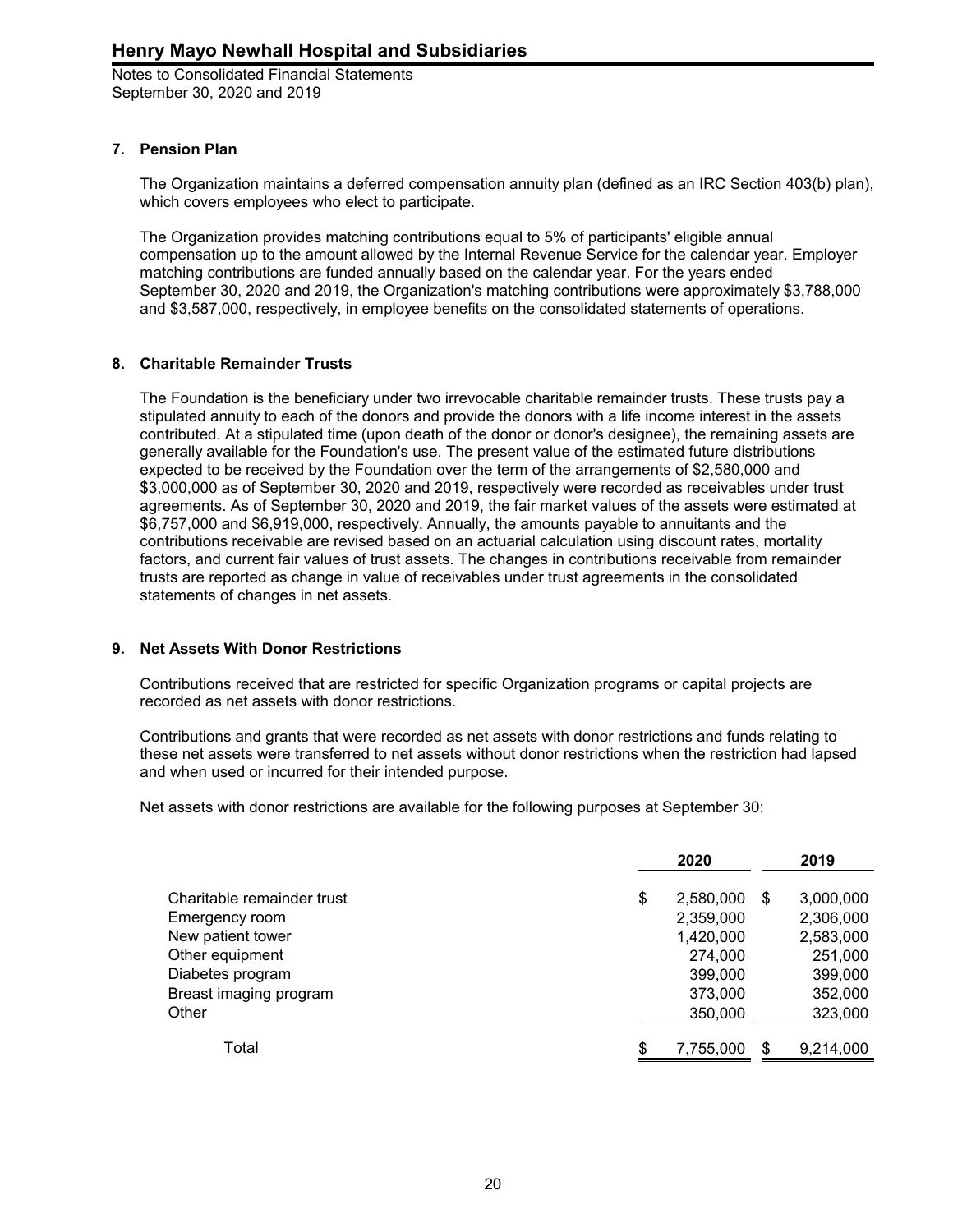## **10. Investments in Joint Ventures**

The Organization has a 50 percent joint venture agreement with Tower Imaging Medical Group, Inc., a California professional corporation (TIMG), whereby the Organization and TIMG (together the Partners) own Tower Imaging Valencia, LLC, a California limited liability company (the Joint Venture). The Joint Venture, which provides radiology services outside of the Organization, is a for-profit enterprise. The Organization accounts for the investment in the Joint Venture under the equity method of accounting. Under the equity method, the Organization recognizes its share of the earnings or losses in the Joint Venture.

The Partners share the profits and losses of the Joint Venture in a pre-determined ratio of 50 percent and 50 percent, in accordance with the Joint Venture agreement. Allocation of cash distributions to the LLC members is to be made in proportion to the respective percentage interests of the Organization and TIMG. During the year ended September 30, 2020, the Joint Venture distributed a total of \$100,000 or \$50,000 for each partner from the Joint Venture. During the year ended September 30, 2019, the Joint Venture distributed a total of \$1,200,000 or \$600,000 for each partner from the Joint Venture. The term of the Joint Venture agreement is until 2021.

As members of the Joint Venture, TIMG and the Organization have the obligation to guarantee, in the form of credit support, to a third-party credit lender pro rata amounts based on that member's percentage interest. In return, each member making such guarantee is to receive an annual credit enhancement fee equal to a fair market value percentage rate of the amount of the liability guaranteed by each member, and the credit enhancement fee is to be paid prior to any distributions to the members. In the event there is a default of the guaranteed obligation, then such member has all of the rights against the Joint Venture including, without limitation, to receive the credit enhancement fee until such member is exonerated from the underlying liability. At September 30, 2020, the Organization and TIMG have not guaranteed any debt relating to the Joint Venture.

The carrying value of the investment in the Joint Venture at September 30, 2020 and 2019 was approximately \$1,466,000 and \$1,069,000, respectively.

In November 2019, the Organization entered into a joint venture agreement with Black Rock Medical Group, Inc. (Black Rock), a California professional medical corporation, to own and operate a for-profit urgent care center called Henry Mayo Urgent Care Clinics, LLC. (the Urgent Care Joint Venture). The Organization accounts for the investment in the Urgent Care Joint Venture under the equity method of accounting. Under the equity method, the Organization recognizes its share of the earnings or losses in the Urgent Care Joint Venture.

The Organization and Black Rock share the profits and losses of the Urgent Care Joint Venture in a predetermined ratio of 51 percent and 49 percent, respectively, in accordance with the Urgent Care Joint Venture agreement. Allocation of cash distributions to the Urgent Care Joint Venture partners is made in proportion to the respective percentage interests of the Organization and Black Rock. During the year ended September 30, 2020, the Urgent Care Joint Venture made no cash distributions to its partners.

In November 2020, the Organization entered into a strategic affiliation with the University of Southern California (USC) for the purpose of enhancing delivery of quality inpatient and outpatient care in the Santa Clarita Valley and surrounding area. Under this arrangement (the Contract), the Organization and USC will jointly develop and collaborate on various projects to establish and expand various service lines at the Hospital.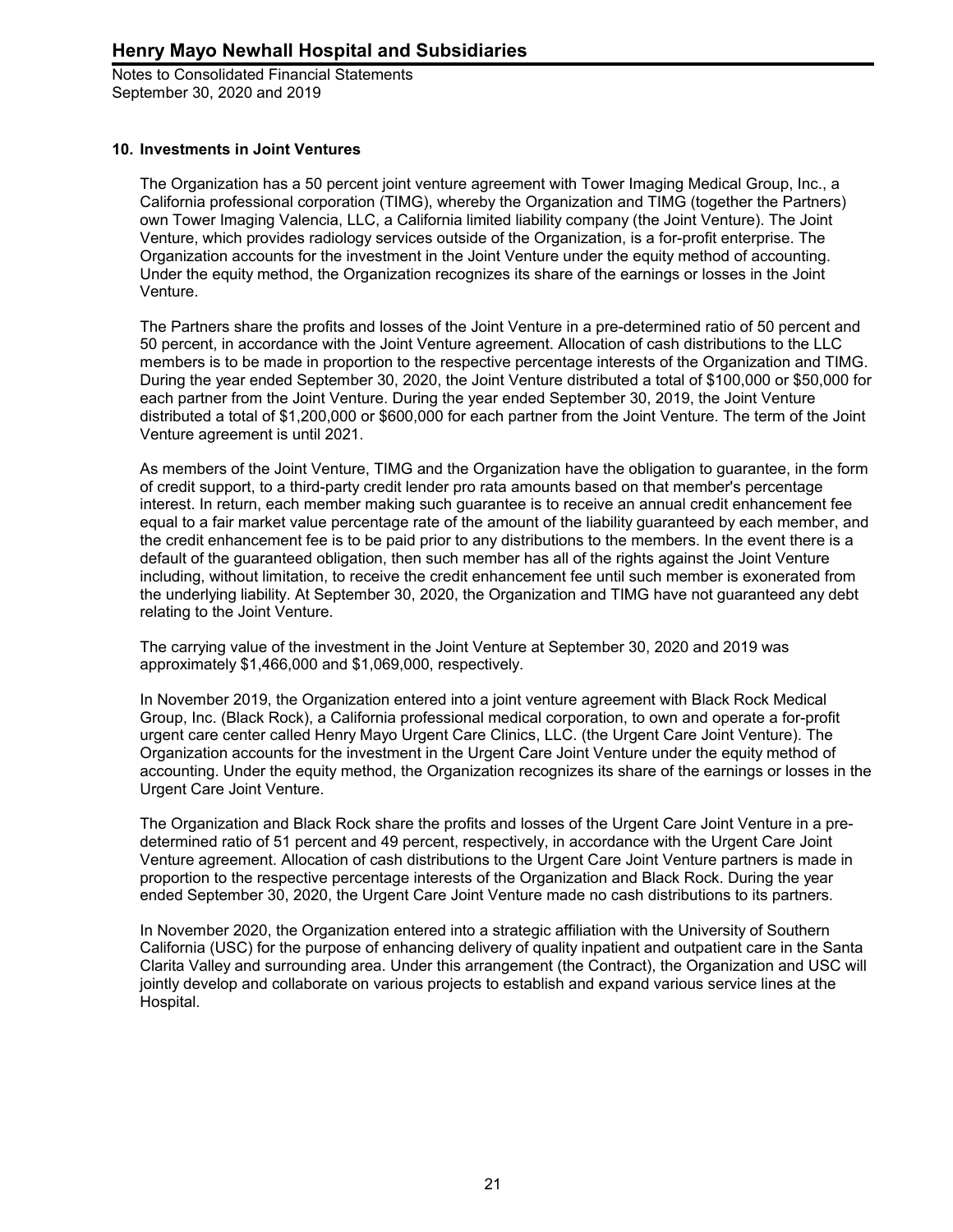## **11. Operating Leases**

In November 2012, the Organization (as landlord) entered into a ground lease with an independent third party (as tenant) to lease approximately 53,870 square feet of the Organization's land for the construction of a medical office building (MOB) that the Organization occupied and leased upon completion of the MOB. The ground lease term is for 60 years with annual base rent in the amount of \$125,000 payable to the Organization in equal monthly installments. The annual rent increase is 3 percent for the first twenty years followed by increases using the CPI Index with a floor of 2 percent and ceiling of 4 percent compounded as recalculated from the initial base rent assuming the first twenty year period used the CPI Index method.

In connection with the ground lease, the Organization (as tenant) entered into a lease agreement to occupy 38,378 square feet of the MOB. The initial lease term is 20 years with a lessee option to renew for 4 additional 10 year periods with the base rent of \$76,000 per month with annual rent increases of 3 percent. After the initial lease term, assuming options to renew are exercised, the base rent increases using the CPI Index with a floor of 2 percent and a ceiling of 4 percent. The lease commenced in March 2014. The Organization determined this to be an operating lease and lease rentals were straightlined over the initial term of the lease.

Operating leases consist primarily of medical and office space, as well as equipment leases. Total facilities rental expense, including month-to-month rentals, for the years ended September 30, 2020 and 2019, was approximately \$4,096,000 and \$4,559,000, respectively.

The Organization (as landlord) has entered into various operating lease agreements. The lease termination dates range through 2072. Rental income generated from these leases, including month-to-month leases, totaled approximately \$1,115,000 and \$1,179,000 for the years ended September 30, 2020 and 2019, respectively.

Future minimum annual rental commitments under noncancelable operating leases, principally for medical and office space, are as follows:

| 2021       | \$ | 3,684,000  |
|------------|----|------------|
| 2022       |    | 3,325,000  |
| 2023       |    | 2,871,000  |
| 2024       |    | 2,785,000  |
| 2025       |    | 2,821,000  |
| Thereafter |    | 17,186,000 |
|            |    |            |
| Total      | S  | 32,672,000 |

Future minimum expected annual rental income under noncancelable operating leases, principally for office space, are as follows:

| 2021       |   | 405,000    |
|------------|---|------------|
| 2022       |   | 416,000    |
| 2023       |   | 427,000    |
| 2024       |   | 438,000    |
| 2025       |   | 449,000    |
| Thereafter |   | 37,010,000 |
| Total      | S | 39,145,000 |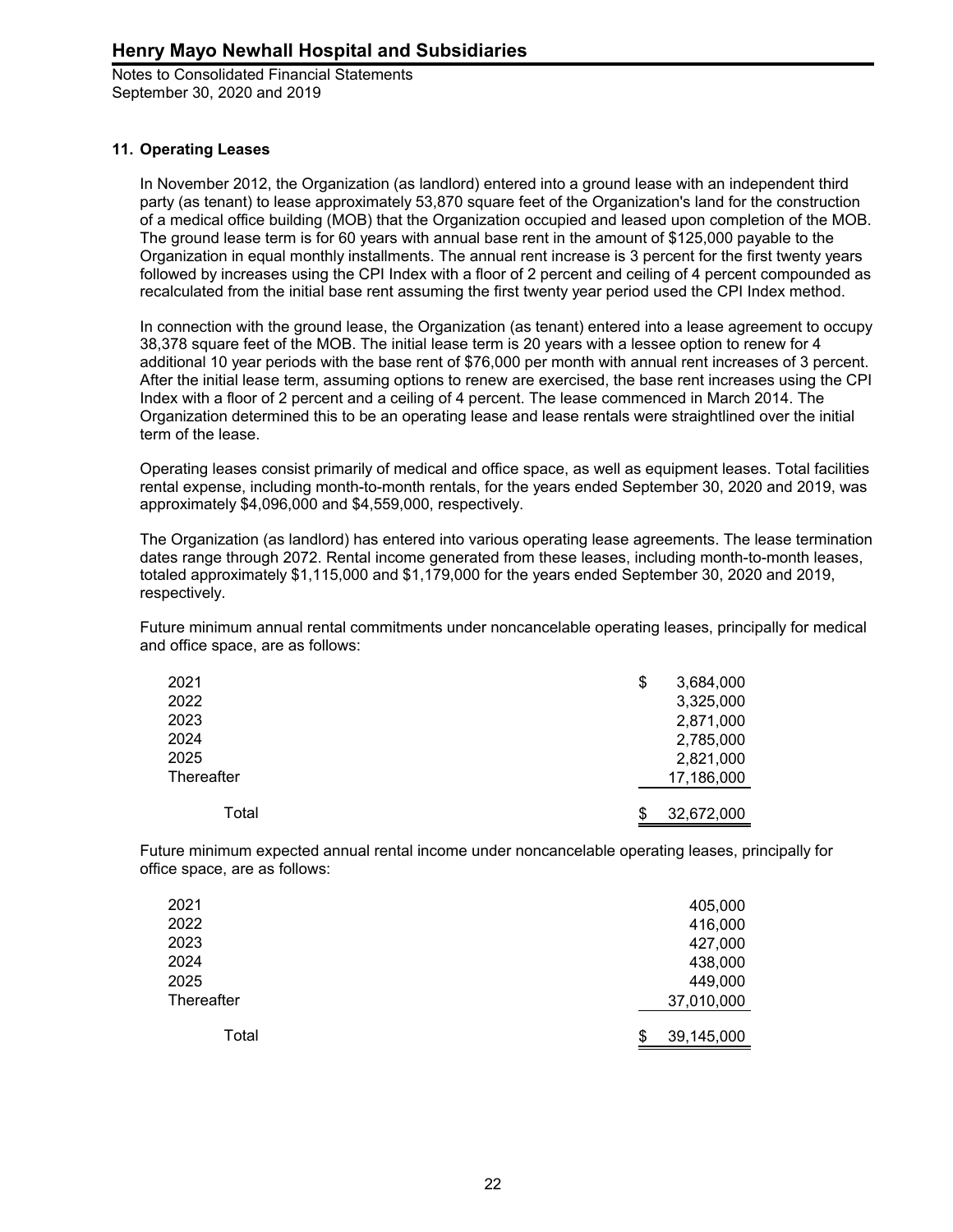## **12. Commitments and Contingencies**

### **Golden Valley Pledged Lease Asset**

On September 10, 2008, the Organization entered into a lease Agreement with GMS Golden Valley Ranch, LLC for 50 years at a minimum annual rent of \$1.00 plus common area costs, taxes and insurance (the Golden Valley Lease) for 2,000 sq. ft. of space in a new shopping center nearby to the Organization, for the purpose of operating a physical therapy facility. The lease of the space is contingent on the continued use by the Organization for public benefit. Accordingly, the Golden Valley Lease was recorded as a conditional pledge for the present value of the fair value of lease payments and an underlying pledged lease asset was recorded in the amount of \$2,743,000. Due to the contingent nature of the lease, a liability for \$2,743,000 was recorded as deferred contribution revenue in the consolidated statements of financial position. As of September 30, 2020 and 2019, the pledged lease asset and deferred contribution revenue were approximately \$2,258,000 and \$2,302,000, respectively. The pledged asset and corresponding liability are being amortized using the straight-line method over the life of the lease.

#### **Management Incentive Plan**

The Organization has a management incentive plan which provides incentive compensation when certain performance goals are met. For the years ended September 30, 2020 and 2019, the Organization incurred incentive compensation of approximately \$702,000 and \$1,432,000, respectively, in salaries and wages in the consolidated statements of operations.

#### **Malpractice Insurance**

The Organization maintains medical malpractice insurance under a claims-made policy. A claimsmade policy covers only claims net of the Organization's self-insured retention (SIR) of \$500,000 per claim that occurs and are filed in the period during which the policy is in force. The primary policy provides coverage with an annual aggregate of \$15,000,000 with \$5,000,000 limited per claim and an additional umbrella policy with a \$25,000,000 aggregate. The Organization also purchases excess umbrella liability coverage, which provides additional coverage above the basic policy limits up to the amount specified in the umbrella policy. The Organization has obtained coverage through July 1, 2021.

Based on the Organization's claim experience, an accrual has been made for the Organization's estimated medical malpractice costs, including costs associated with litigating or settling claims, under its malpractice insurance policy, in the amounts of approximately \$5,933,000 and \$4,798,000, as of September 30, 2020 and 2019, respectively. It is reasonably possible that this estimate could change materially in the near term.

In June and November 2005, the Organization invested a total of \$218,000 for the purchase of 27,230 shares (1.7 percent ownership as of September 30, 2020 and 2019) of capital stock in California Healthcare Insurance Company, Inc. (CHI), a risk retention group domiciled in Hawaii. CHI insures its owners and their affiliated entities for general and professional liability risks. The Organization accounts for its investment in CHI under the cost method of accounting. During the years ended September 30, 2020 and 2019, the Organization paid approximately \$887,000 and \$825,000, respectively, in premiums to CHI.

CHI covers claims through a combination of risk layers that include, assuming the risk, reinsurance treaties with four A+ rated reinsurers and conventional type insurance with an A+ rated commercial carrier. CHI adjusts risk layers periodically in response to market conditions. The Organization believes that CHI will provide the Organization with efficient and cost effective management of its medical malpractice and other risks. As of September 30, 2020 and 2019, AM Best, the worldwide insurance rating and information agency, reported CHl's rating at A-. There is no guarantee that CHI will remain a viable insurance company. Excessive claims could have a material adverse effect on CHl's ability to pay claims.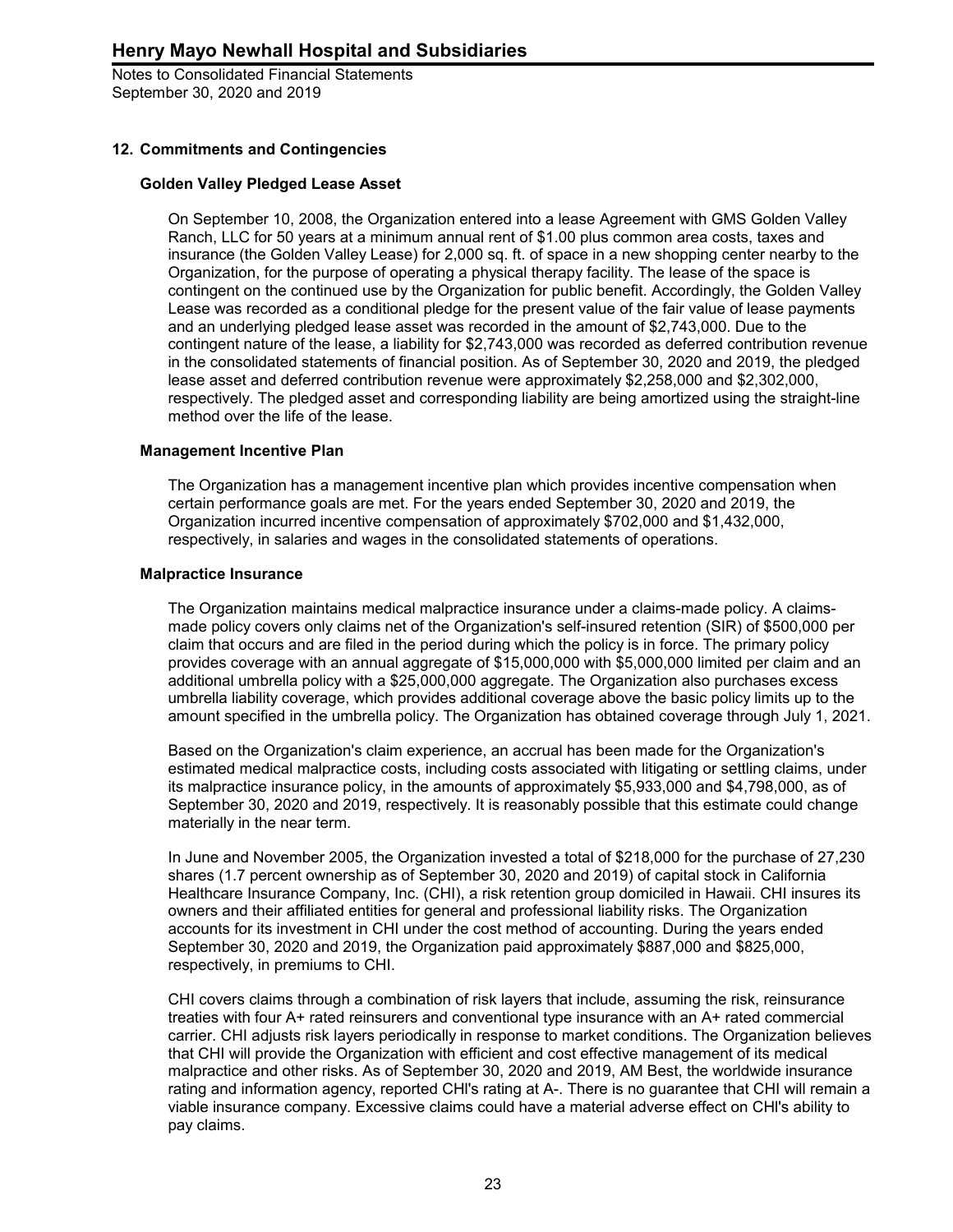### **Self-Insurance Program for Employee Healthcare**

The Organization has a self-insured program for employee healthcare for the years ended September 30, 2020 and 2019. An accrual has been made for the estimated liabilities arising from outstanding healthcare claims incurred but not yet reported as of September 30, 2020 and 2019. Management believes that its estimates are sufficient, however, actual amounts may materially differ from those estimates. For the years ended September 30, 2020 and 2019, these liabilities were approximately \$2,285,000 and \$1,942,000, respectively, and are recorded in accrued payroll and benefits in the accompanying consolidated statements of financial position. The Organization also maintains a stop-loss reinsurance policy for its self-insured healthcare program. The stop-loss policy reimburses the Organization 100 percent of the costs incurred for a patient incident that exceeds \$250,000.

#### **Worker's Compensation**

The Organization has a guaranteed cost premium policy. Accruals have been made for the liabilities arising from audits of the policy for the plan years ended September 30, 2020 and 2019 for approximately \$209,000 and \$665,000, respectively, and are included in accrued payroll and benefits in the accompanying consolidated statements of financial position. An estimated accrual had been made for the liabilities arising from the previous policies for the plan years ended September 30, 2019 and prior for approximately \$0 and \$1,633,000 which is included in accrued payroll and benefits in the accompanying consolidated statements of financial position for the years ended September 30, 2020 and 2019, respectively. Actual amounts may materially differ from those estimates.

#### **Union Contract**

The Organization has contracts with the California Nurses Association and the United Electrical, Radio & Machine Workers of America for the period January 2019 through January 2022 and February 2020 through January 2023, respectively. Employee benefits provided by the contracts include paid time off and health and retirement benefits. The contracts also specify compensation rates and hours of work and overtime. These compensation rates and benefits could change materially subject to the outcome of collective bargaining agreements. As of September 30, 2020 and 2019, 75.8 percent and 76.5 percent, respectively, of the Organization's employees were covered by union contracts.

#### **Litigation**

The Organization is involved in litigation arising in the ordinary course of business. In the opinion of management, after consultation with legal counsel, these maters are expected to be resolved without a material adverse effect on the Organization's consolidated statement of financial position. Events could occur that would cause the estimate of ultimate loss to differ materially in the near term.

#### **Regulatory Environment**

The healthcare industry is subject to numerous laws and regulations of federal, state and local governments. These laws and regulations are not limited to matters such as licensure, accreditation, government healthcare program participating requirements, reimbursements for patient services, and Medicare and Medicaid fraud and abuse. Recently, government activity has increased with respect to investigations and allegations concerning possible violations of fraud and abuse statutes and regulations by healthcare providers. Violations of these laws and regulations could result in expulsion from government healthcare programs together with the imposition of significant fines and penalties, as well as significant repayments for patient services previously billed. Compliance with such laws and regulations can be subject to future government review and interpretation as well as regulatory actions unknown or unasserted at this time.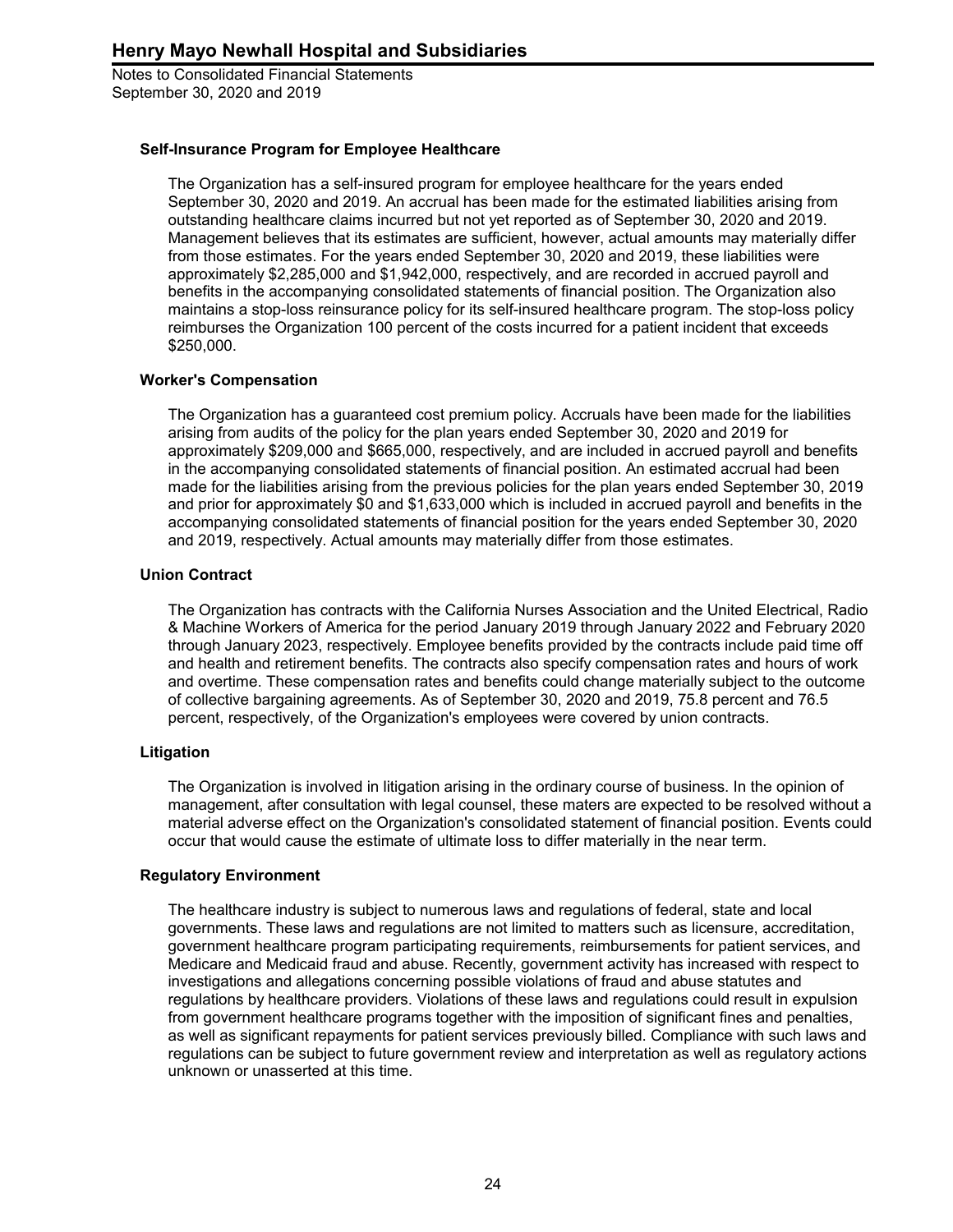> In 2018, the Organization submitted a request to be entered into the Centers for Medicare and Medicaid Services voluntary self-disclosure protocol, which is a process for self-disclosing actual or potential violations of the federal physician self-referral statute. The potential violations disclosed involve multiple physician arrangements, and primarily concern possible overpayments by the Organization. At this time the Organization cannot estimate the amount of any repayment, if any, that may result from the voluntary self-disclosure.

## **COVID-19**

The COVID-19 outbreak in the United States in the first quarter of 2020 has caused business disruption through mandatory closings and changes in the execution of certain programs as well as abroad decline in asset values and associated revenues. The extent to which this event may impact the Organization's financial position or results of operation is uncertain.

### **13. Investments and Fair Value Measurements**

Fair value is defined in the accounting guidance as the exchange price that would be received to sell an asset or paid to transfer a liability (an exit price) in the principal or most advantageous market for the assets or liability in an orderly transaction between market participants at the measurement date. Under this guidance a three level hierarchy is used for fair value measurements which are based on the transparency of information, such as the pricing source used in the valuation of an asset or liability as of the measurement date.

Financial instruments measured and reported at fair value are classified and disclosed in one of the following three categories:

Level 1 - Inputs are quoted prices (unadjusted) in active markets for identical assets or liabilities, that the reporting entity can access at the measurement date.

Level 2 - Inputs other than quoted prices included in Level 1 that are observable for the assets or liability, either directly or indirectly. This includes quoted prices for similar assets or liabilities in active markets, quoted prices for identical or similar assets or liabilities in markets that are not active, inputs other than quoted prices that are observable for the asset or liability, or market corroborated inputs.

Level 3 - Inputs are unobservable for the asset or liability. Unobservable inputs reflect the assumptions that market participants would use in pricing the asset or liability (including assumptions about risk) using the best information available in the circumstances, which may include using the reporting entity's own data.

Following is a description of the valuation methodologies used for assets measured at fair value. There have been no changes in the techniques and inputs used as of September 30, 2020 and 2019.

Fixed income mutual funds, domestic equity mutual funds, international equity mutual funds and balanced funds are valued based on quoted market prices.

A financial instrument's categorization within the valuation hierarchy is based upon the lowest level input that is significant to the fair value measurement.

While the Organization believes its valuation methods are appropriate and consistent with other market participants, the use of different methodologies or assumptions to determine the fair value of certain financial statements could result in a different estimate of fair value at the reporting date.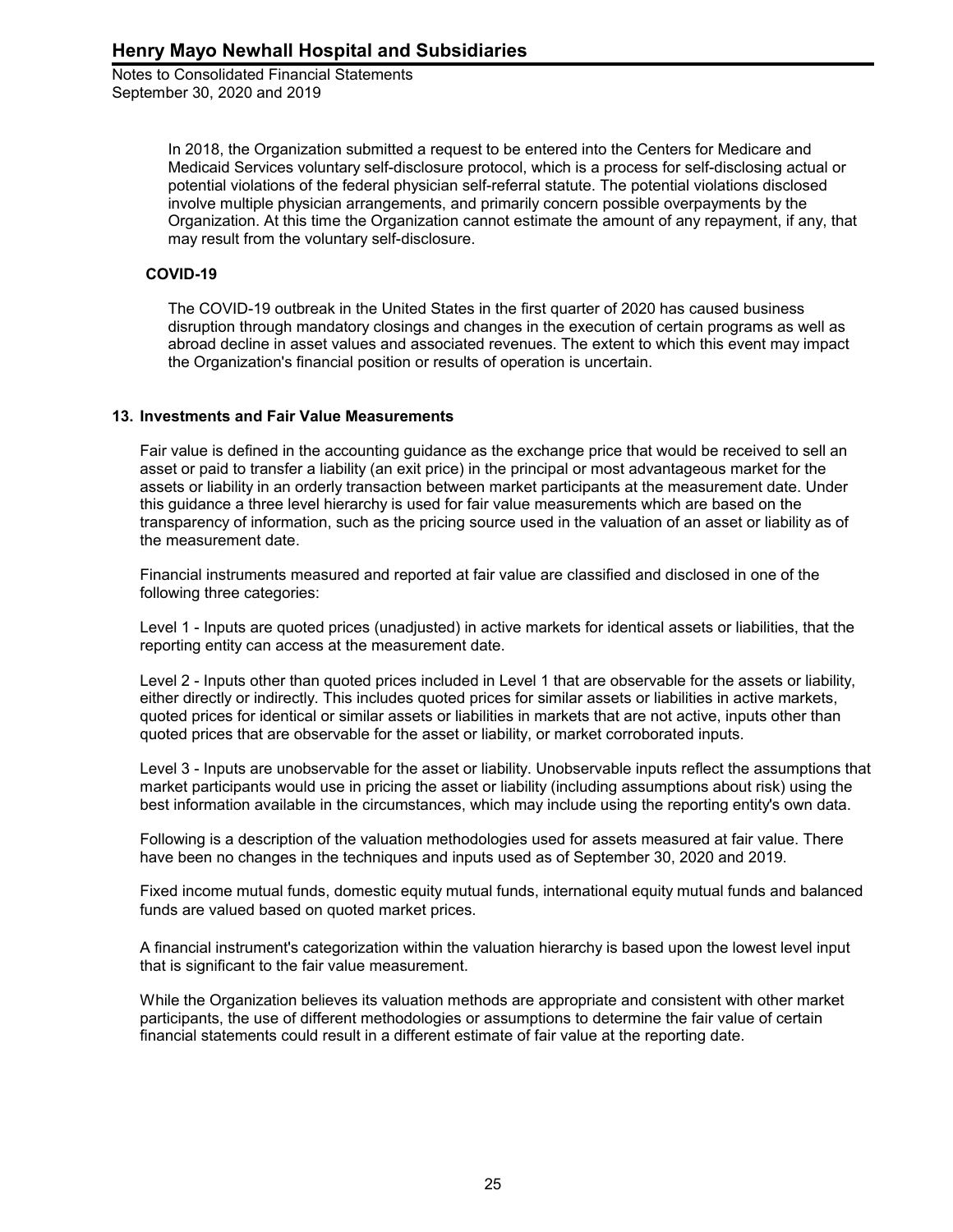Notes to Consolidated Financial Statements September 30, 2020 and 2019

The following table presents the fair value measurements of assets recognized in the accompanying consolidated statements of financial position measured at fair value on a recurring basis and the level within the fair value hierarchy in which the fair value measurement falls at September 30, 2020 and 2019:

|                                     |    |            |                    | 2020 |           |                  |
|-------------------------------------|----|------------|--------------------|------|-----------|------------------|
|                                     |    | Level 1    | Level <sub>2</sub> |      | Level 3   | Total            |
| Investments:                        |    |            |                    |      |           |                  |
| Mutual funds - fixed income         | \$ | 32,523,000 | \$                 | \$   |           | \$<br>32,523,000 |
| Mutual funds - domestic equity      |    | 20,313,000 |                    |      |           | 20,313,000       |
| Mutual funds - international equity |    | 15,891,000 |                    |      |           | 15,891,000       |
| <b>Balanced funds</b>               |    | 11,916,000 |                    |      |           | 11,916,000       |
| <b>Total investments</b>            | S  | 80,643,000 | \$                 | \$   |           | \$<br>80,643,000 |
| Assets disclosed at fair value:     |    |            |                    |      |           |                  |
| Receivable under charitable         |    |            |                    |      |           |                  |
| remainder trust agreements          | \$ |            | \$                 | \$   | 2,580,000 | \$<br>2,580,000  |
|                                     |    |            |                    | 2019 |           |                  |
|                                     |    | Level 1    | Level <sub>2</sub> |      | Level 3   | <b>Total</b>     |
| Investments:                        |    |            |                    |      |           |                  |
| Mutual funds - fixed income         | \$ | 30,959,000 | \$                 | \$   |           | \$<br>30,959,000 |
| Mutual funds - domestic equity      |    | 19,070,000 |                    |      |           | 19,070,000       |
| Mutual funds - international equity |    | 15,339,000 |                    |      |           | 15,339,000       |
| <b>Balanced funds</b>               |    | 11,547,000 |                    |      |           | 11,547,000       |
| <b>Total investments</b>            | \$ | 76,915,000 | \$                 | \$   |           | 76,915,000       |
| Assets disclosed at fair value:     |    |            |                    |      |           |                  |
| Receivable under charitable         |    |            |                    |      |           |                  |
| remainder trust agreements          | \$ |            | \$                 | \$   | 3,000,000 | \$<br>3,000,000  |

The following provides a reconciliation of the amounts included in fair value hierarchy to the amounts reported in the consolidated statements of financial position at September 30:

|                               | 2020          | 2019         |
|-------------------------------|---------------|--------------|
| Investments:                  |               |              |
| Cash and cash equivalents     | \$26,222,000  | S            |
| Assets measured at fair value | 80,643,000    | 76,915,000   |
| Total                         | \$106,865,000 | \$76,915,000 |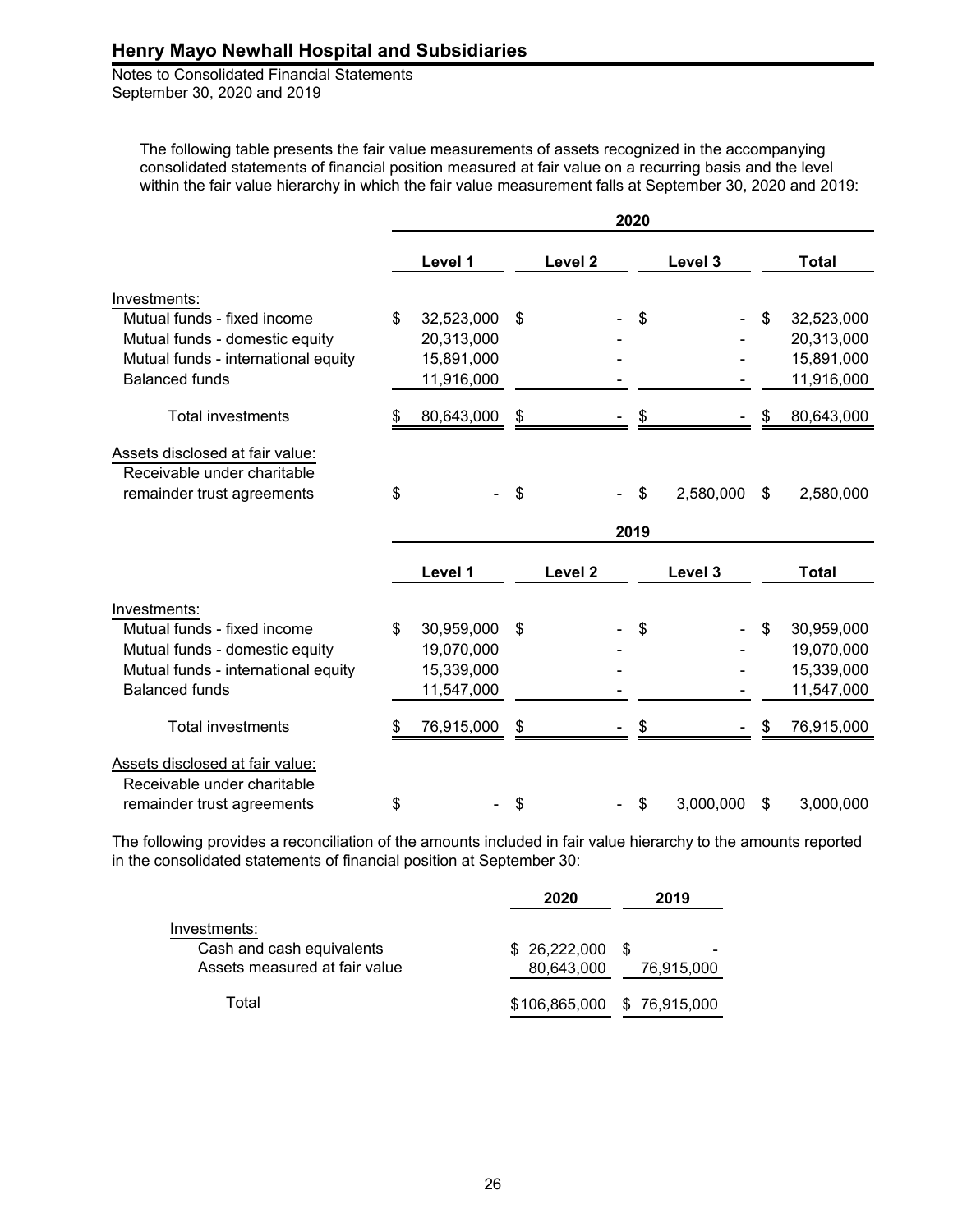Notes to Consolidated Financial Statements September 30, 2020 and 2019

## **Significant Unobservable Inputs for Level 3 Investments**

The following table provides quantitative information related to the significant unobservable inputs for Level 3 investments, which are carried at fair value as of September 30, 2020 and 2019:

|                                                    |                                                    |                               | 2020                                                |               |
|----------------------------------------------------|----------------------------------------------------|-------------------------------|-----------------------------------------------------|---------------|
| <b>Fair Value of Level 3</b><br><b>Investments</b> |                                                    | <b>Valuation</b><br>Technique | Unobservable Input                                  | Rate          |
| \$                                                 | 2,580,000                                          | Present value<br>approach     | Discount Rate<br>Mortality Factor (Number of Years) | 1.06%<br>13.5 |
|                                                    |                                                    |                               | 2019                                                |               |
|                                                    | <b>Fair Value of Level 3</b><br><b>Investments</b> | <b>Valuation</b><br>Technique | Unobservable Input                                  | Rate          |
| \$                                                 | 3,000,000                                          | Present value<br>approach     | Discount Rate<br>Mortality Factor (Number of Years) | 1.67%<br>14.1 |

Under the present value approach, the significant unobservable inputs used in the fair value measurement of the Foundation's receivables under charitable remainder trust agreements are the discount rate and the mortality factor (number of years). Significant increases or decreases in the discount rate in isolation may result in a significantly higher or lower fair value measurement, respectively. Significant increases or decreases in the mortality factor (number of years) may result in a significantly lower or higher fair value measurement, respectively.

### **14. Functional Expenses**

The consolidated financial statements report certain categories of expenses that are attributable to one or more program or supporting functions of the Organization. These expenses include depreciation, interest, administration, communications, information technology, and facilities operations and maintenance. Employee benefits are allocated based on the respective proportion of salaries and wages. Depreciation and interest are allocated based on square footage. Costs of other categories were allocated on estimates of time and effort.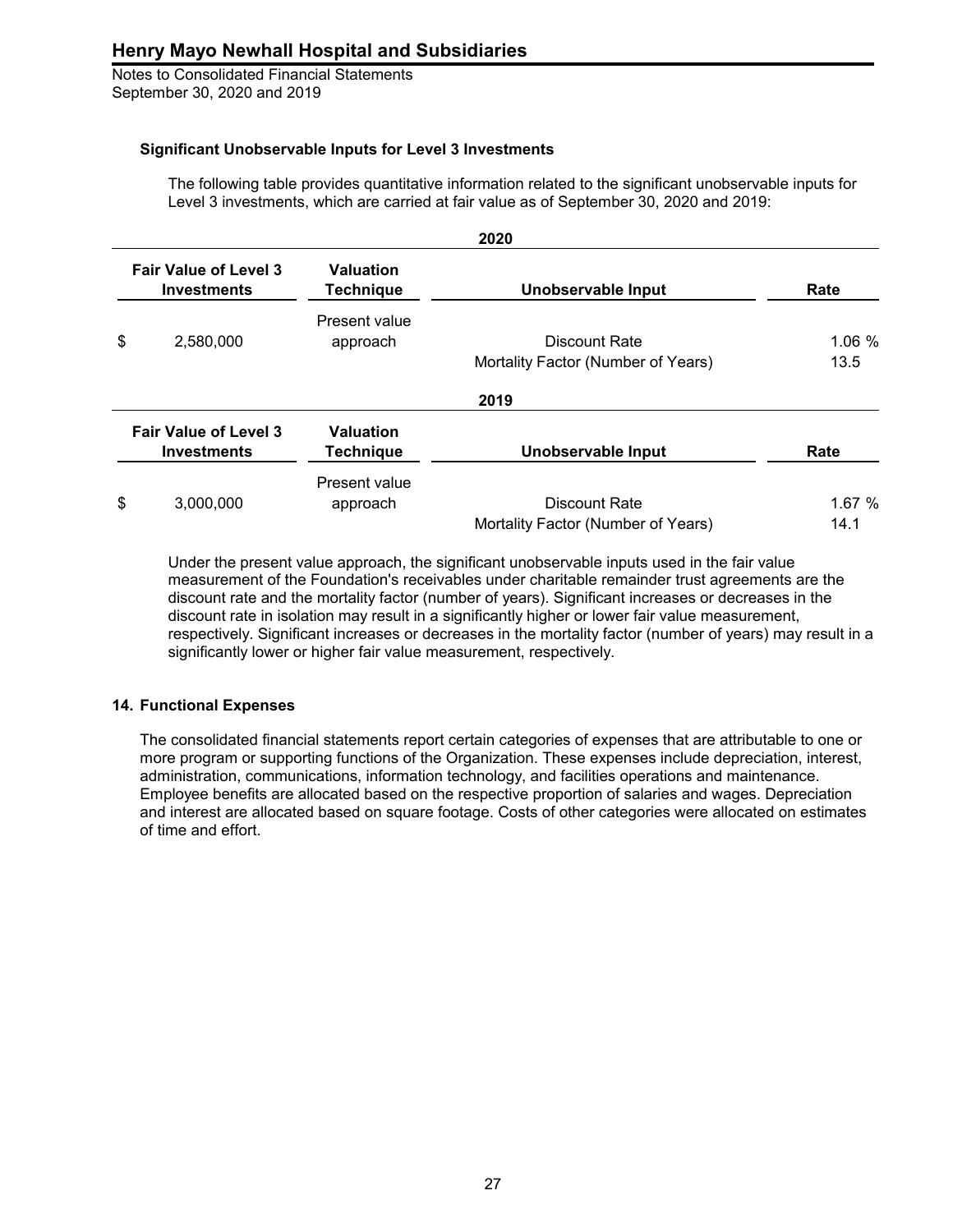Notes to Consolidated Financial Statements September 30, 2020 and 2019

Functional expenses for the years ended September 30, 2020 and 2019:

|                                    |                                      |    |                               | 2020 |                    |                   |
|------------------------------------|--------------------------------------|----|-------------------------------|------|--------------------|-------------------|
|                                    | <b>Healthcare</b><br><b>Services</b> |    | General and<br>Administrative |      | <b>Fundraising</b> | Total             |
| Salaries and wages                 | \$<br>105,774,000                    | \$ | 12,259,000                    | \$   | 425,000            | \$<br>118,458,000 |
| Employee benefits                  | 35,725,000                           |    | 4,571,000                     |      | 128,000            | 40,424,000        |
| Registry                           | 2,991,000                            |    | 94,000                        |      |                    | 3,085,000         |
| <b>Supplies</b>                    | 47,905,000                           |    | 1,431,000                     |      | 1,000              | 49,337,000        |
| <b>Purchased services</b>          | 41,147,000                           |    | 8,280,000                     |      | 3,000              | 49,430,000        |
| Repairs and maintenance            | 8,301,000                            |    | 1,180,000                     |      |                    | 9,481,000         |
| Interest                           | 8,722,000                            |    | 2,863,000                     |      |                    | 11,585,000        |
| Depreciation                       | 21,685,000                           |    | 3,297,000                     |      |                    | 24,982,000        |
| Insurance                          | 1,669,000                            |    | 72,000                        |      | 1,000              | 1,742,000         |
| Rent                               | 2,733,000                            |    | 2,484,000                     |      |                    | 5,217,000         |
| <b>Utilities</b>                   | 3,184,000                            |    | 545,000                       |      |                    | 3,729,000         |
| Quality assurance fee hospital tax | 21,201,000                           |    |                               |      |                    | 21,201,000        |
| Other operating expenses           | 4,509,000                            |    | 3,106,000                     |      | 85,000             | 7,700,000         |
|                                    | 305,546,000                          | \$ | 40,182,000                    | \$   | 643,000            | \$<br>346,371,000 |

**2019 Healthcare Services General and Administrative Fundraising Total** Salaries and wages  $$ 108,514,000 $ 13,252,000 $ 459,000 $ 122,225,000$ Employee benefits 138,832,000 4,657,000 140,000 43,629,000 Registry 1,828,000 104,000 1,932,000 Supplies 50,308,000 739,000 - 51,047,000 Purchased services  $42,924,000$   $8,269,000$   $3,000$   $51,196,000$ Repairs and maintenance  $7,046,000$   $1,583,000$   $-$  8,629,000 Interest 3,911,000 1,473,000 - 5,384,000 Depreciation 15,188,000 2,917,000 - 18,105,000 Insurance 2,208,000 66,000 5,000 2,279,000 Rent 3,734,000 1,663,000 46,000 5,443,000 Utilities 2,820,000 523,000 - 3,343,000 Quality assurance fee hospital tax  $19,901,000$  -  $-$  19,901,000 Other operating expenses 3,229,000 4,229,000 195,000 7,653,000 \$ 300,443,000 \$ 39,475,000 \$ 848,000 \$ 340,766,000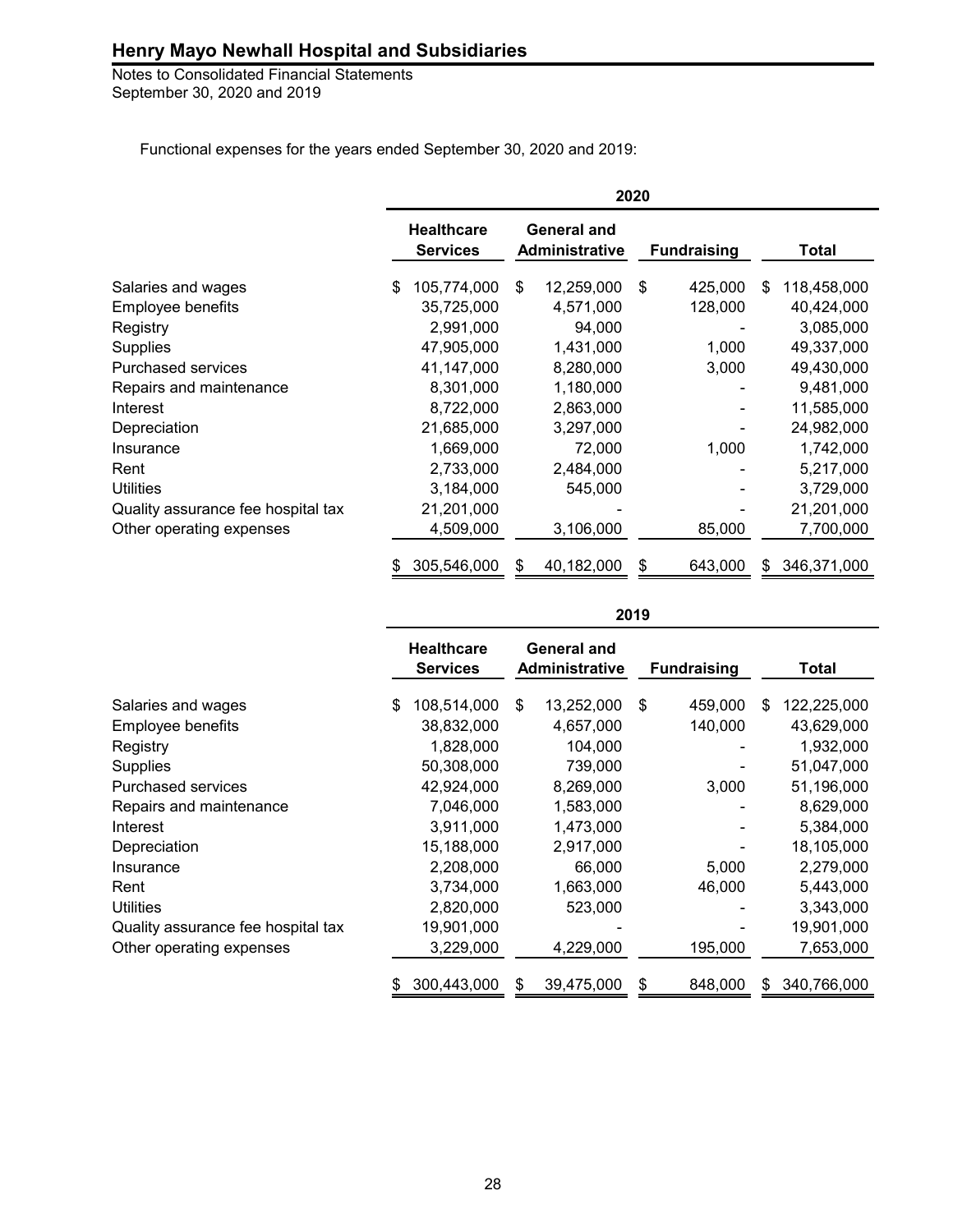Notes to Consolidated Financial Statements September 30, 2020 and 2019

## **15. Concentration of Credit Risk**

The Organization grants credit without collateral to its patients, most of whom are local residents and are insured under third-party payor agreements. The composition of receivables was as follows at September 30:

|                              | 2020  | 2019  |
|------------------------------|-------|-------|
| Patient accounts receivable: |       |       |
| Medicare                     | 34 %  | 32 %  |
| Medi-Cal                     | 15    | 14    |
| HMO/PPO                      | 35    | 34    |
| Self-Pay and other           | 16    | 20    |
|                              | 100 % | 100 % |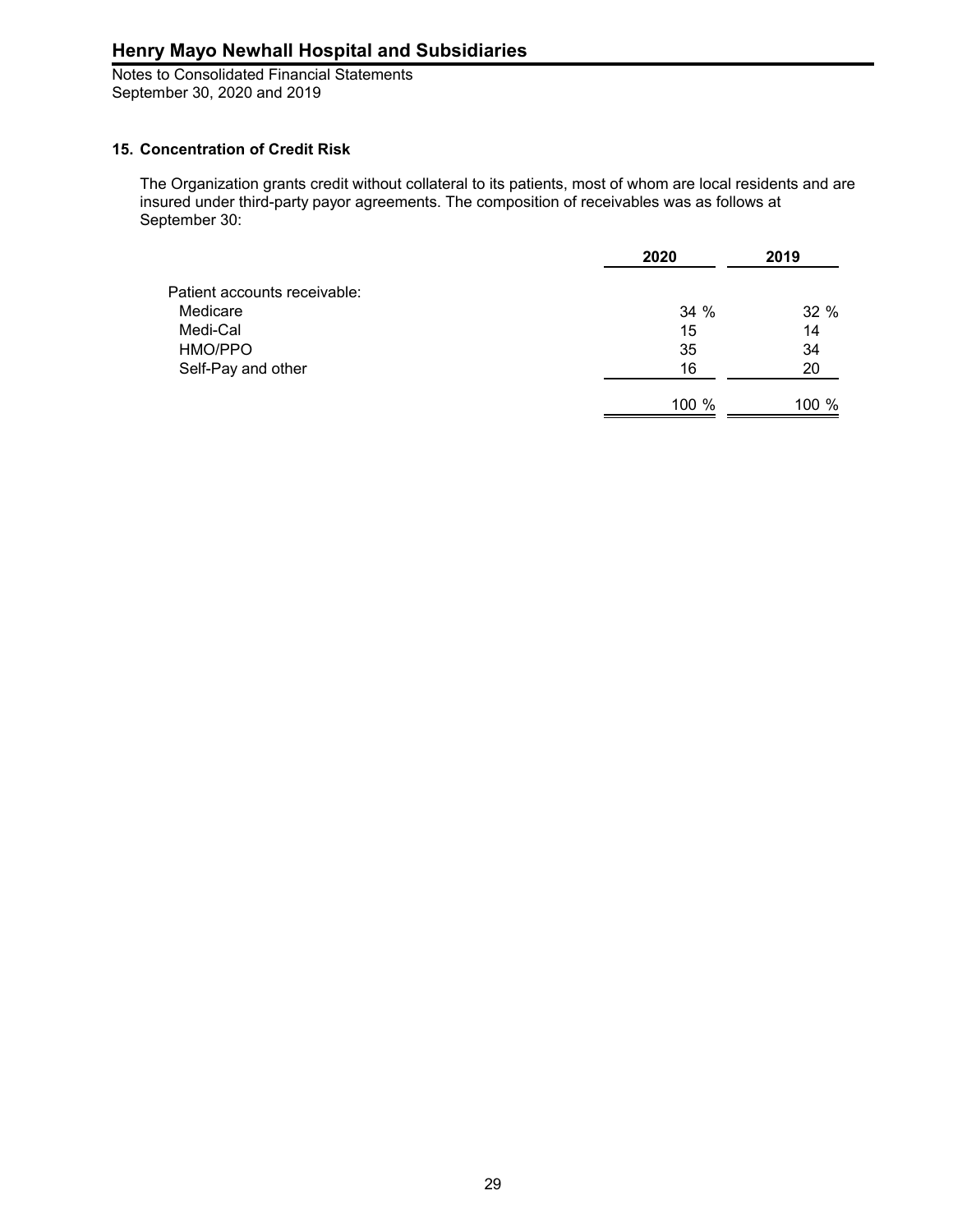Statement of Financial Position - Consolidating Information September 30, 2020

|                                                                                                                                 |                                                            |                   |    |            |                          |     |                | <b>Total Before</b>                              |                        |                     |                                         |
|---------------------------------------------------------------------------------------------------------------------------------|------------------------------------------------------------|-------------------|----|------------|--------------------------|-----|----------------|--------------------------------------------------|------------------------|---------------------|-----------------------------------------|
|                                                                                                                                 | Hospital                                                   | <b>Foundation</b> |    | <b>MSO</b> | <b>Network</b>           |     | <b>Clinics</b> | <b>Eliminations</b>                              |                        | <b>Eliminations</b> | <b>Consolidated</b>                     |
| <b>Assets</b>                                                                                                                   |                                                            |                   |    |            |                          |     |                |                                                  |                        |                     |                                         |
| <b>Current Assets</b><br>Cash and cash equivalents<br>Investments<br>Patient accounts receivable<br>Receivables from affiliates | \$<br>62,635,014<br>106,864,859<br>55,774,860<br>8,689,300 | 4,543,520<br>\$   | \$ | 90,482     | \$<br>192,504<br>562,369 | \$  | 43,476         | 67,504,996 \$<br>\$<br>106,864,859<br>55,774,860 | 9,251,669              | -<br>(9,251,669)    | 67,504,996<br>106,864,859<br>55,774,860 |
| Inventories<br>Prepaid expenses and other current assets<br>Quality assurance program receivable                                | 6,768,080<br>6,523,176<br>15,319,122                       | 13,550            |    | 780,406    |                          |     |                | 15,319,122                                       | 6,768,080<br>7.317.132 |                     | 6,768,080<br>7,317,132<br>15,319,122    |
| Total current assets                                                                                                            | 262,574,411                                                | 4,557,070         |    | 870,888    | 754,873                  |     | 43,476         | 268,800,718                                      |                        | (9,251,669)         | 259,549,049                             |
| Pledges Receivable, Net                                                                                                         |                                                            | 952,834           |    |            |                          |     |                |                                                  | 952,834                |                     | 952,834                                 |
| Property, Plant and Equipment, Net                                                                                              | 291,240,373                                                | 26,059,291        |    |            |                          |     | 54,402         | 317,354,066                                      |                        | -                   | 317,354,066                             |
| Receivable Under Charitable Remainder<br><b>Trust Agreement</b>                                                                 |                                                            | 2,579,733         |    |            |                          |     |                |                                                  | 2,579,733              |                     | 2,579,733                               |
| <b>Other Assets</b>                                                                                                             | 3,896,226                                                  | 293,518           |    |            |                          |     |                |                                                  | 4,189,744              |                     | 4,189,744                               |
| <b>Total assets</b>                                                                                                             | 557,711,010                                                | 34,442,446        | £. | 870,888    | \$<br>754,873            | -\$ | 97,878         | 593,877,095<br>\$                                |                        | (9,251,669)<br>- 95 | \$584,625,426                           |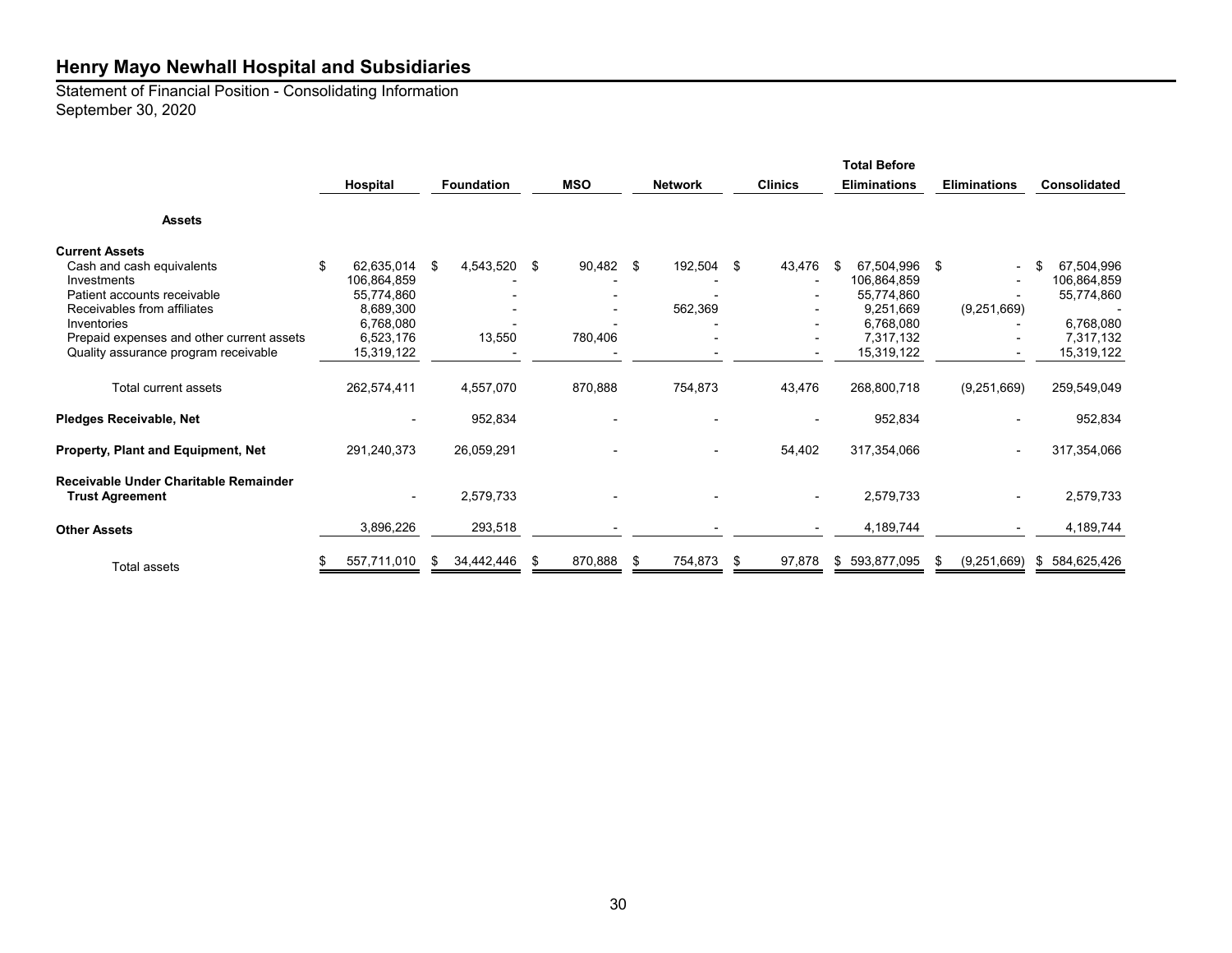Statement of Financial Position - Consolidating Information September 30, 2020

|                                                                                                                                                                                                                                                                                                   | Hospital                                                                                                         | <b>Foundation</b>              | <b>MSO</b>       | <b>Network</b> | <b>Clinics</b> | <b>Total Before</b><br><b>Eliminations</b>                                                                        | <b>Eliminations</b> | <b>Consolidated</b>                                                                                           |
|---------------------------------------------------------------------------------------------------------------------------------------------------------------------------------------------------------------------------------------------------------------------------------------------------|------------------------------------------------------------------------------------------------------------------|--------------------------------|------------------|----------------|----------------|-------------------------------------------------------------------------------------------------------------------|---------------------|---------------------------------------------------------------------------------------------------------------|
| <b>Liabilities and Net Assets</b>                                                                                                                                                                                                                                                                 |                                                                                                                  |                                |                  |                |                |                                                                                                                   |                     |                                                                                                               |
| <b>Current Liabilities</b><br>Current portion of long-term debt<br>Accounts payable and accrued liabilities<br>Accrued payroll and benefits<br>Accrued interest<br>Quality assurance fee payable<br>Contract liability, advance payments<br>Deferred revenue<br>Estimated third-party liabilities | \$<br>5.747.550 \$<br>31.268.734<br>21,026,519<br>3,475,570<br>19,127,904<br>6,555,526<br>4,272,008<br>8,601,240 | 393,984 \$<br>17.736<br>51,375 | 12,231<br>15,573 | \$<br>561,642  | \$<br>11,166   | 6.141.534 \$<br>-\$<br>31.871.509<br>21,093,467<br>3,475,570<br>19,127,904<br>6,555,526<br>4,272,008<br>8,601,240 |                     | 6.141.534<br>\$<br>31,871,509<br>21,093,467<br>3,475,570<br>19,127,904<br>6,555,526<br>4,272,008<br>8,601,240 |
| Payable to affiliate, net                                                                                                                                                                                                                                                                         | 562,369                                                                                                          | 7,639,178                      | 835,193          | 52,303         | 162,626        | 9,251,669                                                                                                         | (9,251,669)         |                                                                                                               |
| <b>Total current liabilities</b>                                                                                                                                                                                                                                                                  | 100,637,420                                                                                                      | 8,102,273                      | 862,997          | 613,945        | 173,792        | 110,390,427                                                                                                       | (9,251,669)         | 101,138,758                                                                                                   |
| Long-term Debt, Net                                                                                                                                                                                                                                                                               | 220,690,646                                                                                                      | 11,085,157                     |                  |                | $\blacksquare$ | 231,775,803                                                                                                       | ٠                   | 231,775,803                                                                                                   |
| <b>Contract Liability, Advance Payments</b>                                                                                                                                                                                                                                                       | 19,666,577                                                                                                       |                                |                  |                |                | 19,666,577                                                                                                        |                     | 19,666,577                                                                                                    |
| <b>Deferred Rent Liability</b>                                                                                                                                                                                                                                                                    | 1,544,931                                                                                                        |                                |                  |                |                | 1,544,931                                                                                                         |                     | 1,544,931                                                                                                     |
| <b>Deferred Contribution Revenue</b>                                                                                                                                                                                                                                                              | 2,258,221                                                                                                        |                                |                  |                |                | 2,258,221                                                                                                         |                     | 2,258,221                                                                                                     |
| <b>Accrued Malpractice Liability</b>                                                                                                                                                                                                                                                              | 5,933,234                                                                                                        |                                |                  |                |                | 5,933,234                                                                                                         |                     | 5,933,234                                                                                                     |
| <b>Total liabilities</b>                                                                                                                                                                                                                                                                          | 350,731,029                                                                                                      | 19,187,430                     | 862,997          | 613,945        | 173,792        | 371,569,193                                                                                                       | (9,251,669)         | 362,317,524                                                                                                   |
| <b>Net Assets</b><br>Net assets without donor restrictions<br>Net assets with donor restrictions                                                                                                                                                                                                  | 199,225,061<br>7,754,920                                                                                         | 15,255,016                     | 7,891            | 140,928        | (75, 914)      | 214,552,982<br>7,754,920                                                                                          |                     | 214,552,982<br>7,754,920                                                                                      |
| Total net assets                                                                                                                                                                                                                                                                                  | 206,979,981                                                                                                      | 15,255,016                     | 7,891            | 140,928        | (75, 914)      | 222,307,902                                                                                                       |                     | 222,307,902                                                                                                   |
| Total liabilities and net assets                                                                                                                                                                                                                                                                  | 557,711,010                                                                                                      | 34,442,446<br>S                | 870,888<br>\$    | 754,873<br>\$  | \$<br>97,878   | \$593,877,095                                                                                                     | (9,251,669)         | \$584,625,426                                                                                                 |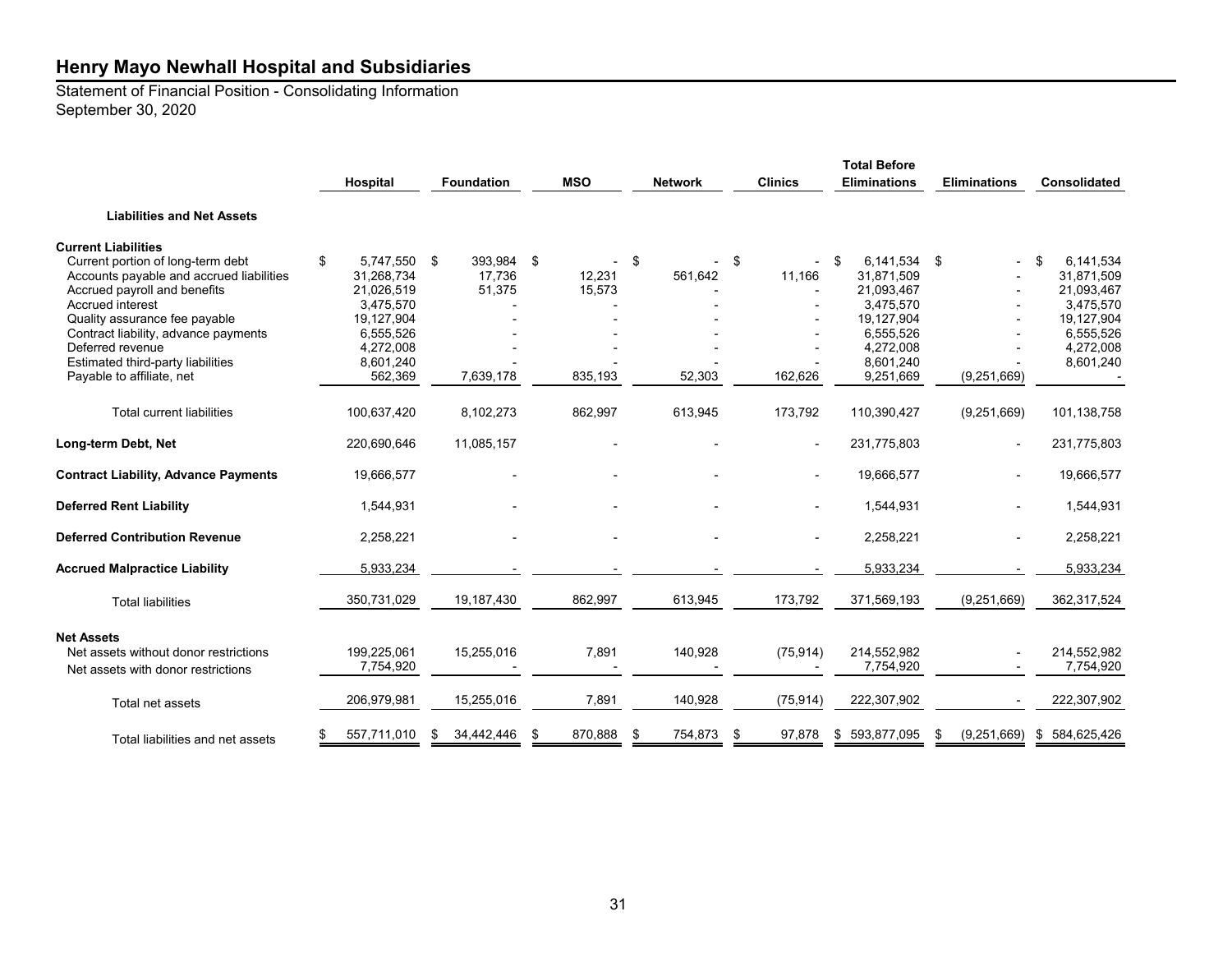Statement of Operations - Consolidating Information Year Ended September 30, 2020

|                                                                                      | Hospital                  | <b>Foundation</b> | <b>MSO</b>      |     | <b>Network</b> | <b>Clinics</b>  | <b>Total Before</b><br><b>Eliminations</b> |                           | <b>Eliminations</b> |             | <b>Consolidated</b> |                           |
|--------------------------------------------------------------------------------------|---------------------------|-------------------|-----------------|-----|----------------|-----------------|--------------------------------------------|---------------------------|---------------------|-------------|---------------------|---------------------------|
| <b>Operating Revenues</b>                                                            |                           |                   |                 |     |                |                 |                                            |                           |                     |             |                     |                           |
| Net patient service revenue<br>Other revenue<br>California Hospital Foundation grant | 326,161,540<br>13,951,475 | \$<br>2,026,464   | \$<br>1,299,123 | \$  | 2,843,929      | \$              |                                            | 326.161.540<br>20,120,991 | \$                  | (5,076,116) | \$                  | 326,161,540<br>15,044,875 |
| revenue                                                                              | 2,357,179                 |                   |                 |     |                |                 |                                            | 2,357,179                 |                     |             |                     | 2,357,179                 |
| Total operating revenues                                                             | 342,470,194               | 2,026,464         | 1,299,123       |     | 2,843,929      |                 |                                            | 348,639,710               |                     | (5,076,116) |                     | 343,563,594               |
| <b>Operating Expenses</b>                                                            |                           |                   |                 |     |                |                 |                                            |                           |                     |             |                     |                           |
| Salaries and wages                                                                   | 117.481.120               | 568,661           | 408.531         |     |                |                 |                                            | 118.458.312               |                     |             |                     | 118,458,312               |
| Employee benefits                                                                    | 40,140,729                | 166,777           | 116,897         |     |                |                 |                                            | 40,424,403                |                     |             |                     | 40,424,403                |
| Registry                                                                             | 3.084.789                 |                   |                 |     |                |                 |                                            | 3,084,789                 |                     |             |                     | 3,084,789                 |
| Supplies                                                                             | 49,310,139                | 557               | 7               |     |                | 25,866          |                                            | 49,336,569                |                     |             |                     | 49,336,569                |
| <b>Purchased services</b>                                                            | 49,529,636                | 6,492             | 173,598         |     | 2,766,842      | 2,502           |                                            | 52,479,070                |                     | (3,049,652) |                     | 49,429,418                |
| Repairs and maintenance                                                              | 9,425,312                 |                   | 36,890          |     |                | 18,734          |                                            | 9,480,936                 |                     |             |                     | 9,480,936                 |
| Interest                                                                             | 11.061.274                | 523.656           |                 |     |                |                 |                                            | 11.584.930                |                     |             |                     | 11,584,930                |
| Depreciation                                                                         | 23,943,184                | 1,035,867         |                 |     |                | 2,598           |                                            | 24,981,649                |                     |             |                     | 24,981,649                |
| Insurance                                                                            | 1.741.657                 | 786               |                 |     |                |                 |                                            | 1,742,443                 |                     |             |                     | 1,742,443                 |
| Rent                                                                                 | 7,203,794                 | 350               | 17,602          |     |                | 22,113          |                                            | 7,243,859                 |                     | (2,026,464) |                     | 5,217,395                 |
| <b>Utilities</b>                                                                     | 3,728,953                 |                   |                 |     |                |                 |                                            | 3,728,953                 |                     |             |                     | 3,728,953                 |
| Quality assurance fee hospital tax                                                   | 21,201,499                |                   |                 |     |                |                 |                                            | 21,201,499                |                     |             |                     | 21,201,499                |
| Other operating expenses                                                             | 7,573,692                 | 102,139           | 18,913          |     | 1,298          | 4,101           |                                            | 7,700,143                 |                     |             |                     | 7,700,143                 |
| Total operating expenses                                                             | 345,425,778               | 2,405,285         | 772,438         |     | 2,768,140      | 75,914          |                                            | 351,447,555               |                     | (5,076,116) |                     | 346,371,439               |
| <b>Operating (Loss) Income</b>                                                       | (2,955,584)               | \$<br>(378, 821)  | \$<br>526,685   | \$. | 75,789         | \$<br>(75, 914) | \$                                         | (2,807,845)               | \$                  |             | \$                  | (2,807,845)               |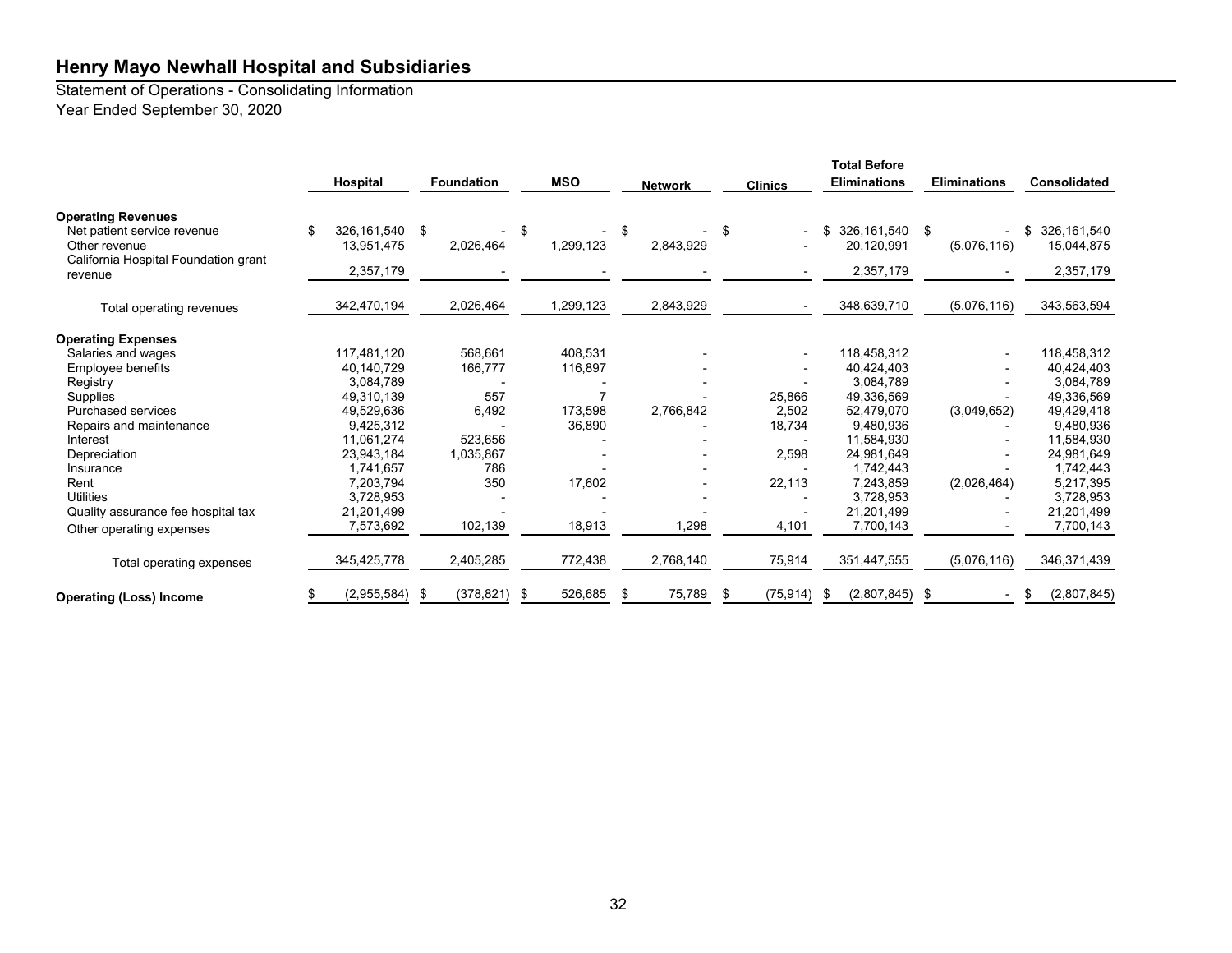Statement of Operations - Consolidating Information Year Ended September 30, 2020

|                                                                                                                                                                                              | Hospital                                                       | <b>Foundation</b>      | <b>MSO</b>                     | <b>Network</b>                   | <b>Clinics</b>                                                         | <b>Total Before</b><br><b>Eliminations</b>                        | <b>Eliminations</b>                                       | <b>Consolidated</b>                                            |
|----------------------------------------------------------------------------------------------------------------------------------------------------------------------------------------------|----------------------------------------------------------------|------------------------|--------------------------------|----------------------------------|------------------------------------------------------------------------|-------------------------------------------------------------------|-----------------------------------------------------------|----------------------------------------------------------------|
| Non-Operating Income (Loss)<br>Contributions<br>Interest and dividends<br>Realized gain on investments, net<br>Unrealized gain on investments, net<br>Other non-operating (loss) income, net | \$<br>267,185<br>2,946,460<br>875,836<br>71,750<br>(1,022,214) | \$<br>49,013<br>26,923 | \$<br>$\overline{\phantom{0}}$ | - \$<br>$\overline{\phantom{a}}$ | - \$<br>$\sim$<br>$\overline{\phantom{a}}$<br>$\overline{\phantom{0}}$ | \$<br>316,198 \$<br>2,973,383<br>875,836<br>71.750<br>(1,022,214) | $\overline{\phantom{0}}$<br>٠<br>$\overline{\phantom{0}}$ | \$<br>316,198<br>2,973,383<br>875,836<br>71.750<br>(1,022,214) |
| Equity in income of joint venture<br>Revenues in Excess (Deficiency) of<br><b>Expenses</b>                                                                                                   | 213,996<br>397,429                                             | (302, 885)             | 526,685                        | 75,789                           | (75, 914)                                                              | 213,996<br>621,104                                                |                                                           | 213,996<br>621,104                                             |
| <b>Net Assets Released From Restrictions</b><br><b>Used for Purchases of Property, Plant</b><br>and Equipment                                                                                | 1,883,896                                                      |                        |                                |                                  |                                                                        | 1,883,896                                                         |                                                           | 1,883,896                                                      |
| Increase (Decrease) in Net Assets<br><b>Without Donor Restrictions</b>                                                                                                                       | 2,281,325                                                      | (302, 885)<br>S.       | 526,685<br>-S                  | 75,789                           | (75,914)                                                               | 2,505,000<br>-S                                                   | -S                                                        | 2,505,000<br>£.                                                |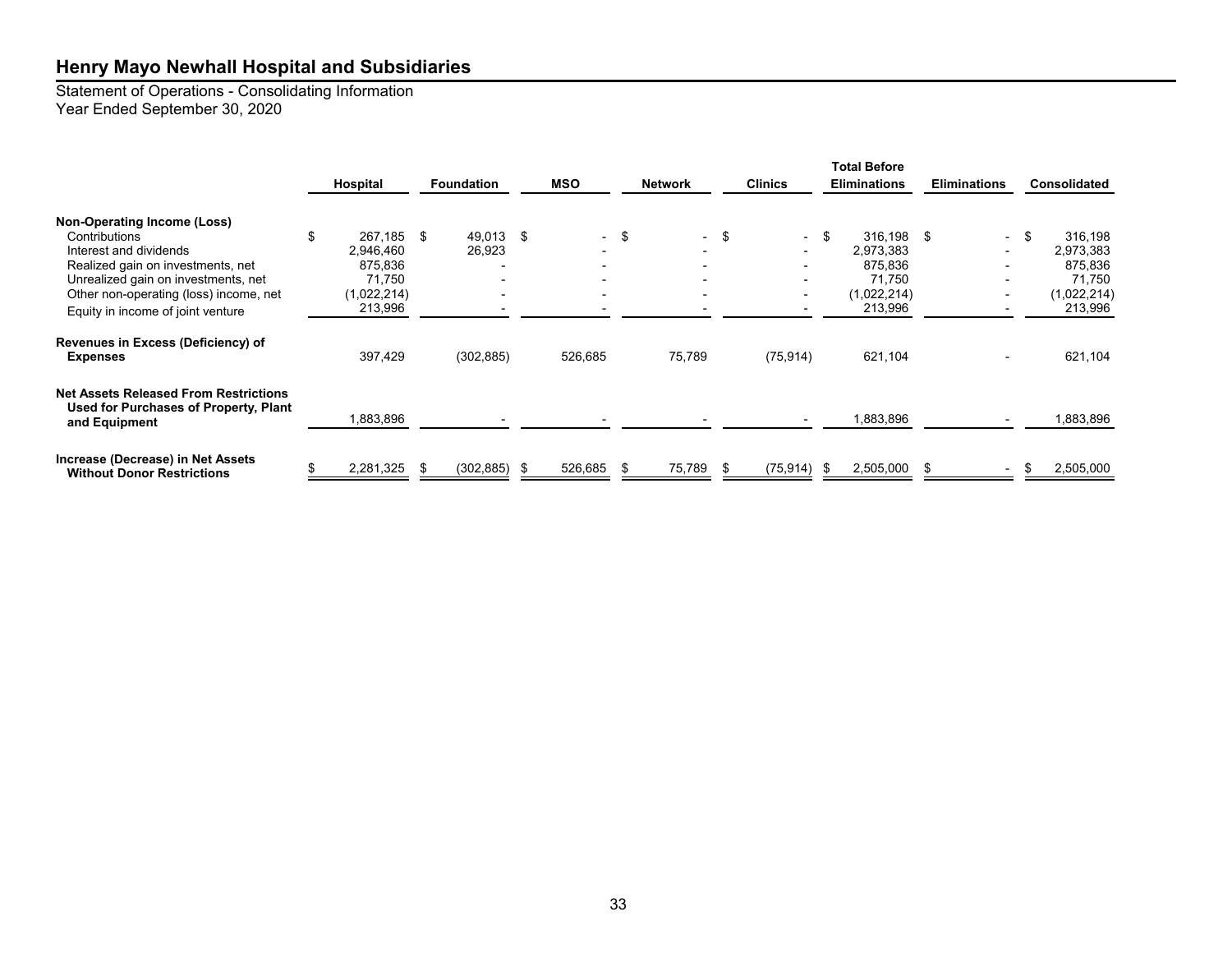Statement of Changes in Net Assets - Consolidating Information Year Ended September 30, 2020

|                                                                                                                                                             |                   |      |                   |      |            |  |                |      |                | <b>Total Before</b>       |                     |                           |  |
|-------------------------------------------------------------------------------------------------------------------------------------------------------------|-------------------|------|-------------------|------|------------|--|----------------|------|----------------|---------------------------|---------------------|---------------------------|--|
|                                                                                                                                                             | Hospital          |      | <b>Foundation</b> |      | <b>MSO</b> |  | <b>Network</b> |      | <b>Clinics</b> | <b>Eliminations</b>       | <b>Eliminations</b> | Consolidated              |  |
| <b>Change In Net Assets Without Donor</b><br><b>Restrictions</b><br>Revenues in excess (deficiency) of<br>expenses<br>Net assets released from restrictions | \$<br>397,429     | - \$ | $(302, 885)$ \$   |      | 526,685 \$ |  | 75,789         | - \$ | $(75,914)$ \$  | 621,104 \$                | $\sim$              | \$<br>621,104             |  |
| used for purchases of property, plant and<br>equipment                                                                                                      | 1,883,896         |      |                   |      |            |  |                |      |                | 1,883,896                 |                     | 1,883,896                 |  |
| Net increase (decrease) in net<br>assets without donor restrictions                                                                                         | 2,281,325         |      | (302, 885)        |      | 526,685    |  | 75,789         |      | (75, 914)      | 2,505,000                 |                     | 2,505,000                 |  |
| <b>Change In Net Assets With Donor</b><br><b>Restrictions</b><br>Contributions                                                                              | 845,625           |      |                   |      |            |  |                |      |                | 845,625                   |                     | 845,625                   |  |
| Change in value of receivables under<br>trust agreements<br>Net assets released from restrictions                                                           | (1,883,896)       |      | (420, 393)        |      |            |  |                |      |                | (420, 393)<br>(1,883,896) |                     | (420, 393)<br>(1,883,896) |  |
| Net decrease in net assets with<br>donor restrictions                                                                                                       | (1,038,271)       |      | (420, 393)        |      |            |  |                |      |                | (1,458,664)               |                     | (1,458,664)               |  |
| Increase (Decrease) in Net Assets                                                                                                                           | 1,243,054         |      | (723, 278)        |      | 526,685    |  | 75,789         |      | (75, 914)      | 1,046,336                 |                     | 1,046,336                 |  |
| Net Assets, Beginning of Year                                                                                                                               | 205,736,927       |      | 15,978,294        |      | (518, 794) |  | 65,139         |      |                | 221,261,566               |                     | 221,261,566               |  |
| Net Assets, End of Year                                                                                                                                     | 206,979,981<br>\$ | - \$ | 15,255,016        | - \$ | 7,891 \$   |  | 140,928        | -\$  | (75, 914)      | 222,307,902<br>\$         | \$                  | 222,307,902<br>\$         |  |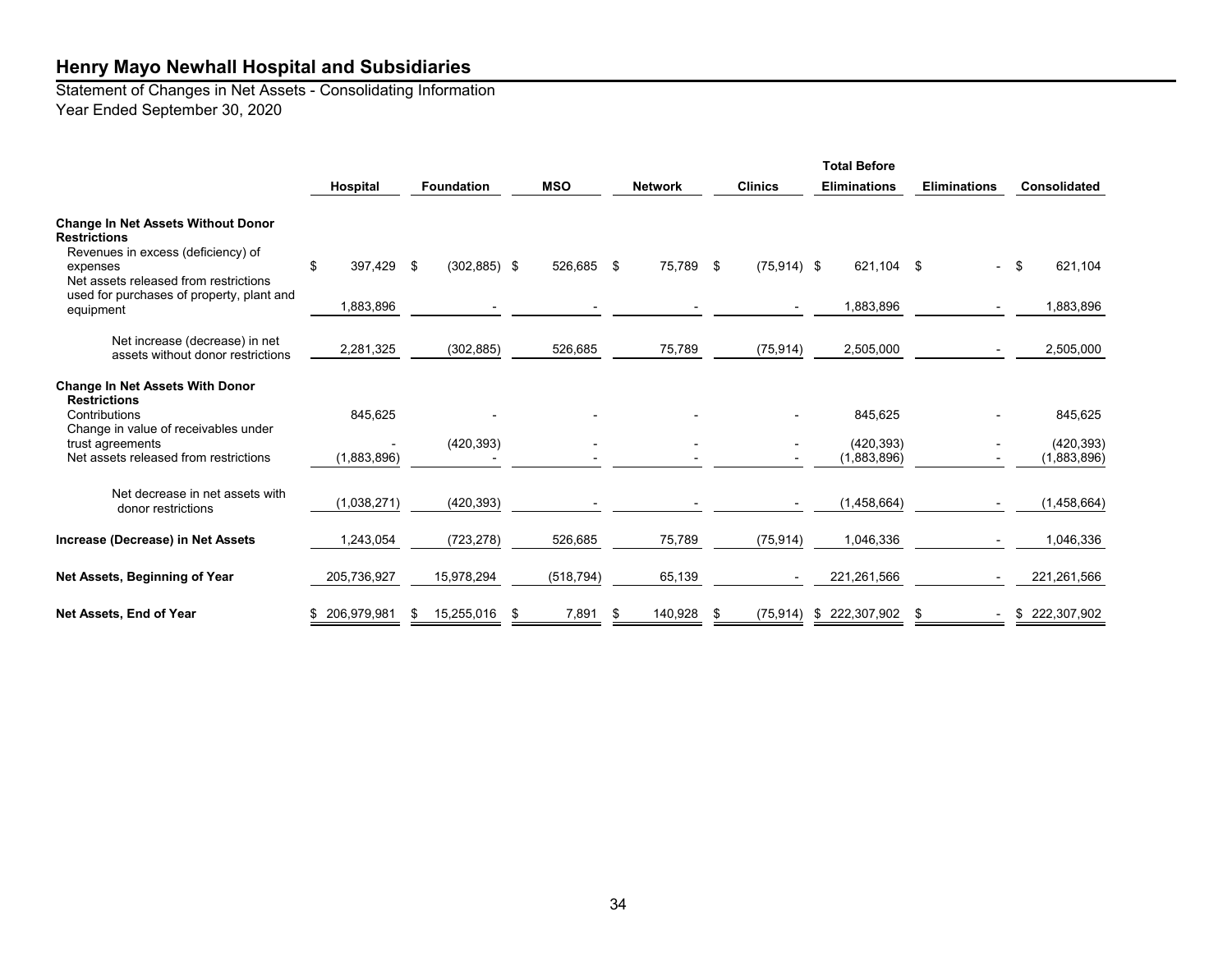Statement of Financial Position - Obligated Group Information As of September 30, 2020

|                                                                                                                                                                                                                                                                                                                                | Hospital                                                                                                                 |
|--------------------------------------------------------------------------------------------------------------------------------------------------------------------------------------------------------------------------------------------------------------------------------------------------------------------------------|--------------------------------------------------------------------------------------------------------------------------|
| <b>Assets</b>                                                                                                                                                                                                                                                                                                                  |                                                                                                                          |
| <b>Current Assets</b><br>Cash and cash equivalents<br>Investments<br>Patient accounts receivable<br>Receivables from affiliates<br>Inventories<br>Prepaid expenses and other current assets<br>Quality assurance program receivable                                                                                            | \$<br>62,635,014<br>106,864,859<br>55,774,860<br>8,689,300<br>6,768,080<br>6,523,176<br>15,319,122                       |
| <b>Total current assets</b>                                                                                                                                                                                                                                                                                                    | 262,574,411                                                                                                              |
| <b>Property, Plant and Equipment, Net</b>                                                                                                                                                                                                                                                                                      | 291,240,373                                                                                                              |
| <b>Other Assets</b>                                                                                                                                                                                                                                                                                                            | 3,896,226                                                                                                                |
| <b>Total assets</b>                                                                                                                                                                                                                                                                                                            | \$557,711,010                                                                                                            |
| <b>Liabilities and Net Assets</b>                                                                                                                                                                                                                                                                                              |                                                                                                                          |
| <b>Current Liabilities</b><br>Current portion of long-term debt<br>Accounts payable and accrued liabilities<br>Accrued payroll and benefits<br>Accrued interest<br>Quality assurance fee payable<br>Contract liability, advance payments<br>Deferred revenue<br>Estimated third-party liabilities<br>Payable to affiliate, net | \$<br>5,747,550<br>31,268,734<br>21,026,519<br>3,475,570<br>19,127,904<br>6,555,526<br>4,272,008<br>8,601,240<br>562,369 |
| <b>Total current liabilities</b>                                                                                                                                                                                                                                                                                               | 100,637,420                                                                                                              |
| Long-term Debt, Net                                                                                                                                                                                                                                                                                                            | 220,690,646                                                                                                              |
| <b>Contract Liability, Advance Payments</b>                                                                                                                                                                                                                                                                                    | 19,666,577                                                                                                               |
| <b>Deferred Rent Liability</b>                                                                                                                                                                                                                                                                                                 | 1,544,931                                                                                                                |
| <b>Deferred Contribution Revenue</b>                                                                                                                                                                                                                                                                                           | 2,258,221                                                                                                                |
| <b>Accrued Malpractice Liability</b>                                                                                                                                                                                                                                                                                           | 5,933,234                                                                                                                |
| <b>Total liabilities</b>                                                                                                                                                                                                                                                                                                       | 350,731,029                                                                                                              |
| <b>Net Assets</b><br>Net assets without donor restrictions<br>Net assets with donor restrictions                                                                                                                                                                                                                               | 199,225,061<br>7,754,920                                                                                                 |
| Total net assets                                                                                                                                                                                                                                                                                                               | 206,979,981                                                                                                              |
| Total liabilities and net assets                                                                                                                                                                                                                                                                                               | \$557,711,010                                                                                                            |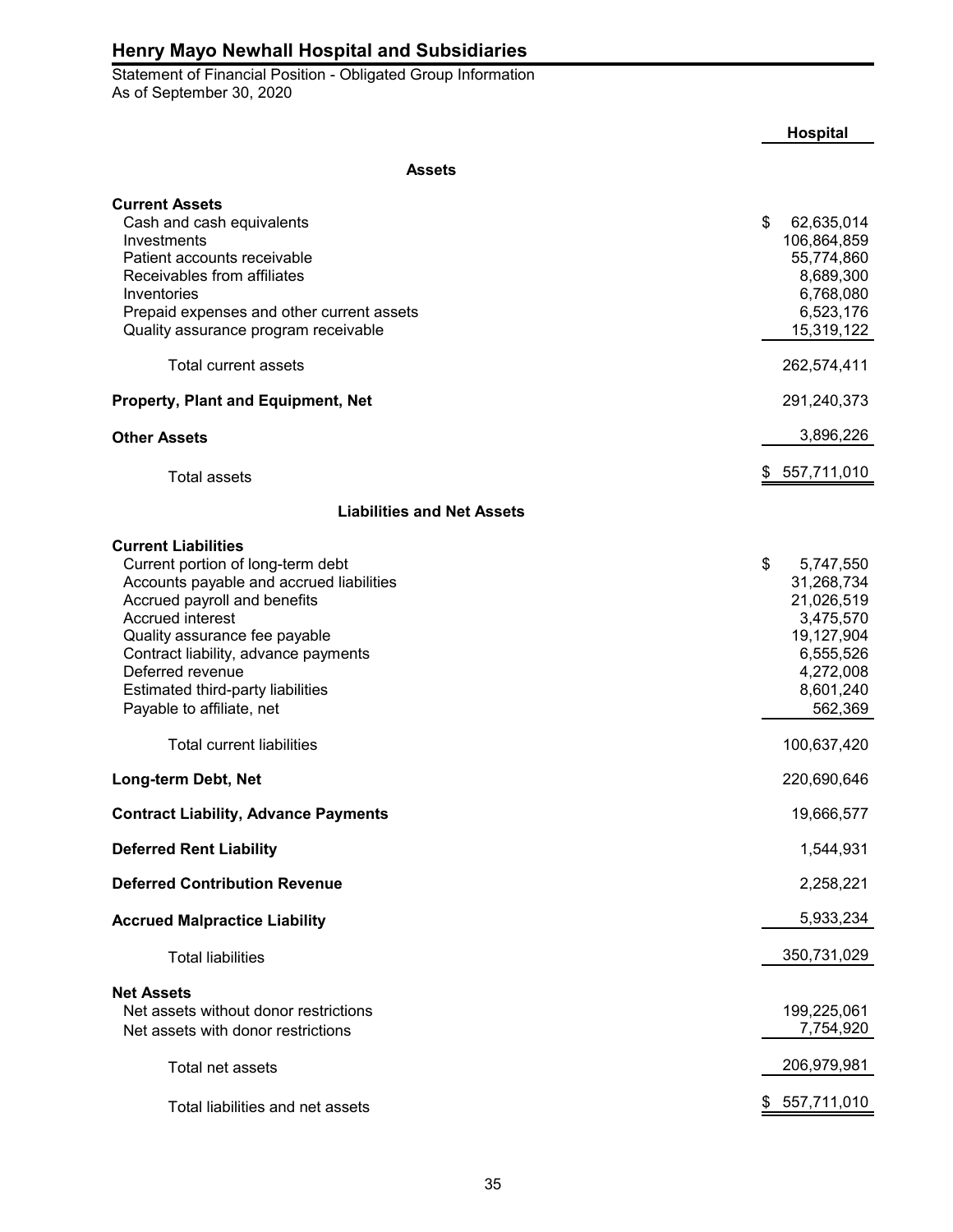Statement of Operations - Obligated Group Information Year Ended September 30, 2020

|                                                                                              | Hospital          |
|----------------------------------------------------------------------------------------------|-------------------|
| <b>Operating Revenues</b>                                                                    |                   |
| Net patient service revenue                                                                  | \$<br>326,161,540 |
| Other revenue                                                                                | 13,951,475        |
| California Hospital Foundation grant revenue                                                 | 2,357,179         |
| Total operating revenues                                                                     | 342,470,194       |
| <b>Operating Expenses</b>                                                                    |                   |
| Salaries and wages                                                                           | 117,481,120       |
| Employee benefits                                                                            | 40,140,729        |
| Registry                                                                                     | 3,084,789         |
| <b>Supplies</b>                                                                              | 49,310,139        |
| <b>Purchased services</b>                                                                    | 49,529,636        |
| Repairs and maintenance                                                                      | 9,425,312         |
| Interest                                                                                     | 11,061,274        |
| Depreciation                                                                                 | 23,943,184        |
| Insurance                                                                                    | 1,741,657         |
| Rent                                                                                         | 7,203,794         |
| <b>Utilities</b>                                                                             | 3,728,953         |
| Quality assurance fee hospital tax                                                           | 21,201,499        |
| Other operating expenses                                                                     | 7,573,692         |
| Total operating expenses                                                                     | 345,425,778       |
| <b>Operating Loss</b>                                                                        | (2,955,584)       |
| <b>Non-operating Income (Loss)</b>                                                           |                   |
| Contributions                                                                                | 267,185           |
| Interest and dividends                                                                       | 2,946,460         |
| Realized gain on investments, net                                                            | 875,836           |
| Unrealized gain on investments, net                                                          | 71,750            |
| Other non-operating loss, net                                                                | (1,022,214)       |
| Equity in income of joint venture                                                            | 213,996           |
| <b>Revenues in Excess of Expenses</b>                                                        | 397,429           |
| Net assets released from restrictions used for purchases of property, plant and<br>equipment | 1,883,896         |
| <b>Increase in Net Assets Without Donor Restrictions</b>                                     | \$<br>2,281,325   |